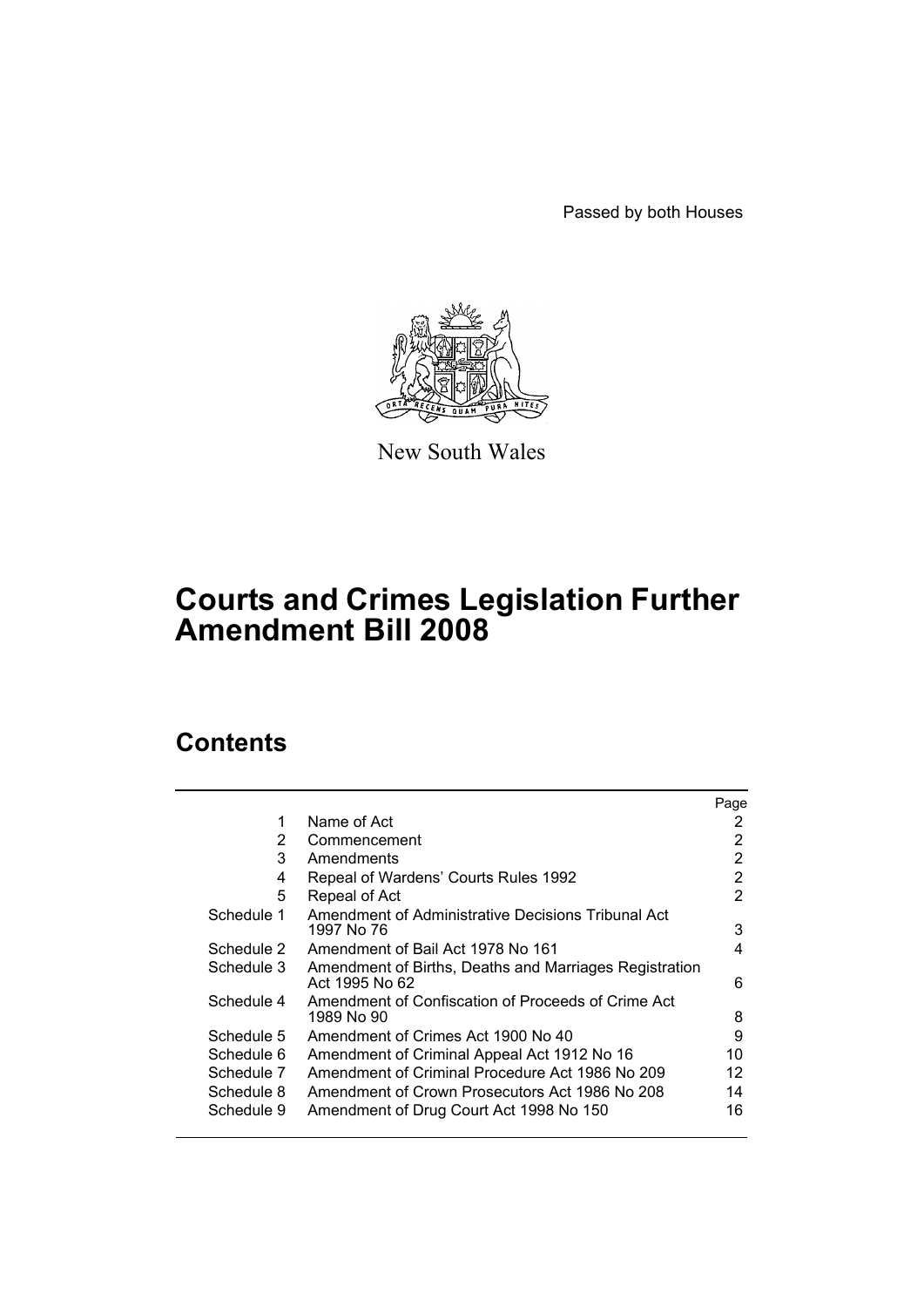Contents

|             |                                                                                          | Page |
|-------------|------------------------------------------------------------------------------------------|------|
| Schedule 10 | Amendment of Dust Diseases Tribunal Act 1989 No 63                                       | 17   |
| Schedule 11 | Amendment of Evidence Act 1995 No 25                                                     | 18   |
| Schedule 12 | Amendment of Evidence Amendment Act 2007 No 46                                           | 19   |
| Schedule 13 | Amendment of Industrial Relations Act 1996 No 17                                         | 20   |
| Schedule 14 | Amendment of Land and Environment Court Act<br>1979 No 204                               | 21   |
| Schedule 15 | Amendment of Local Courts Act 1982 No 164                                                | 26   |
| Schedule 16 | Amendment of Mental Health Act 2007 No 8                                                 | 27   |
| Schedule 17 | Amendment of Mental Health (Criminal Procedure)<br>Act 1990 No 10                        | 33   |
| Schedule 18 | Amendment of Mental Health Legislation Amendment<br>(Forensic Provisions) Act 2008 No 79 | 34   |
| Schedule 19 | Amendment of Mining Act 1992 No 29                                                       | 35   |
| Schedule 20 | Amendment of Mining Amendment Act 2008 No 19                                             | 53   |
| Schedule 21 | Amendment of Miscellaneous Acts (Local Court)<br>Amendment Act 2007 No 94                | 56   |
| Schedule 22 | Amendment of Petroleum (Onshore) Act 1991 No 84                                          | 57   |
| Schedule 23 | Amendment of Pharmacy Practice Act 2006 No 59                                            | 63   |
| Schedule 24 | Amendment of Protected Estates Act 1983 No 179                                           | 64   |
| Schedule 25 | Amendment of Public Defenders Act 1995 No 28                                             | 66   |
| Schedule 26 | Amendment of Supreme Court Act 1970 No 52                                                | 68   |
| Schedule 27 | Amendment of Surveillance Devices Act 2007 No 64                                         | 69   |
| Schedule 28 | Amendment of Young Offenders Act 1997 No 54                                              | 70   |
| Schedule 29 | Amendment of other Acts and instruments consequent on<br>abolition of Wardens' Courts    | 71   |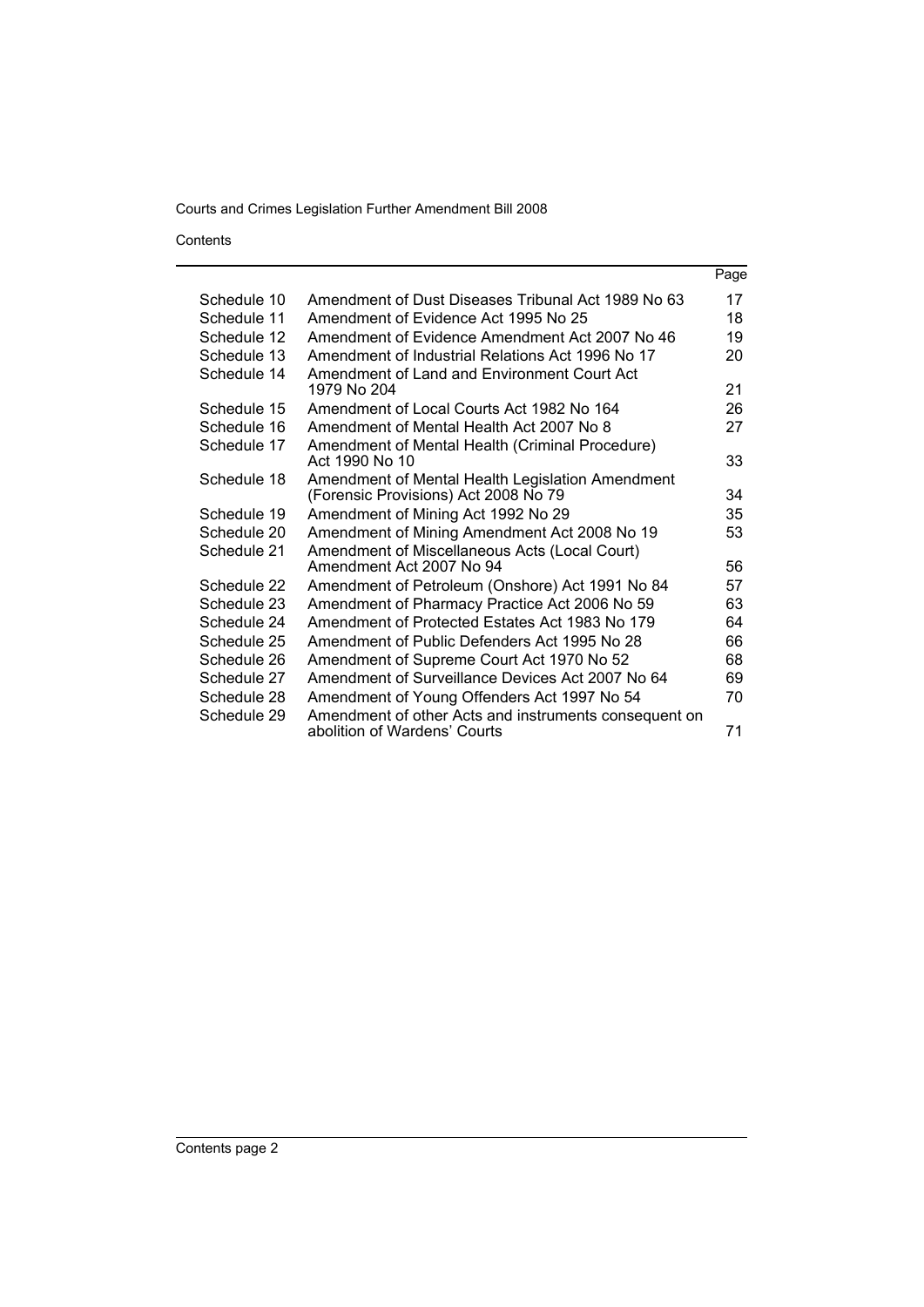*I certify that this PUBLIC BILL, which originated in the LEGISLATIVE COUNCIL, has finally passed the LEGISLATIVE COUNCIL and the LEGISLATIVE ASSEMBLY of NEW SOUTH WALES.*

*Legislative Council 2008* *Clerk of the Parliaments*



New South Wales

# **Courts and Crimes Legislation Further Amendment Bill 2008**

Act No , 2008

An Act to amend various Acts in relation to courts, crimes and civil and criminal procedure.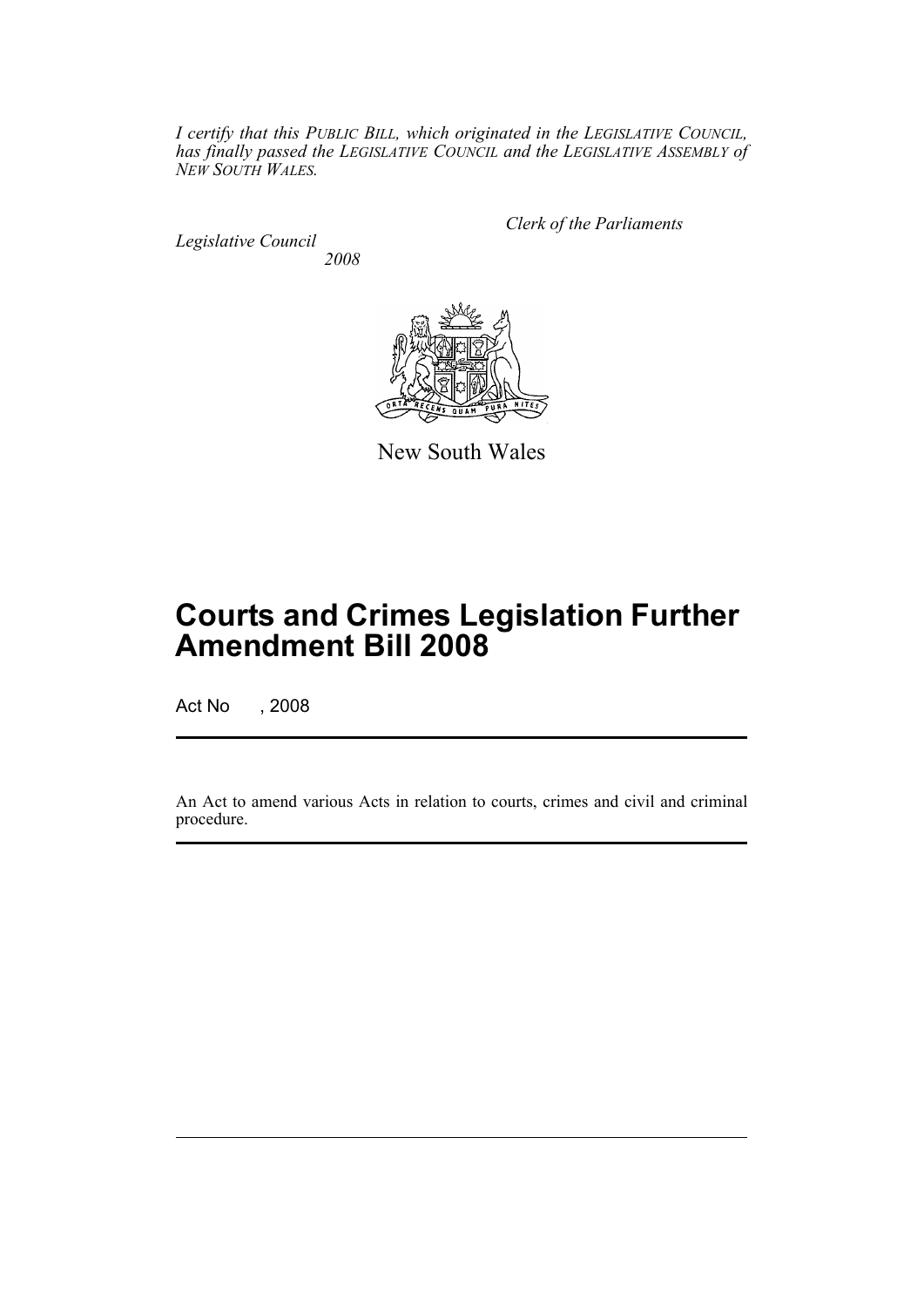### <span id="page-3-0"></span>**The Legislature of New South Wales enacts:**

### **1 Name of Act**

This Act is the *Courts and Crimes Legislation Further Amendment Act 2008*.

### <span id="page-3-1"></span>**2 Commencement**

- (1) This Act commences on the date of assent to this Act, except as provided by this section.
- (2) Section 4, and Schedules 4, 14 [1]–[8] and [10]–[15], 16, 17, 19, 22, 24 and 29, commence on a day or days to be appointed by proclamation.
- (3) Schedule 7 [11] commences on:
	- (a) the date of assent to this Act, or
	- (b) the date of commencement of Schedule 1.11 [21] to the *Crimes and Courts Legislation Amendment Act 2006*,

whichever is the later.

- (4) Schedule 11 commences on:
	- (a) the date of assent to this Act, or
	- (b) the date of commencement of Schedule 1 [81] to the *Evidence Amendment Act 2007*,

whichever is the later.

### <span id="page-3-2"></span>**3 Amendments**

The Acts specified in Schedules 1–29 are amended as set out in those Schedules.

### <span id="page-3-3"></span>**4 Repeal of Wardens' Courts Rules 1992**

The *Wardens' Courts Rules 1992* are repealed.

### <span id="page-3-4"></span>**5 Repeal of Act**

- (1) This Act is repealed on the day following the day on which all of the provisions of this Act have commenced.
- (2) The repeal of this Act does not, because of the operation of section 30 of the *Interpretation Act 1987*, affect any amendment made by this Act.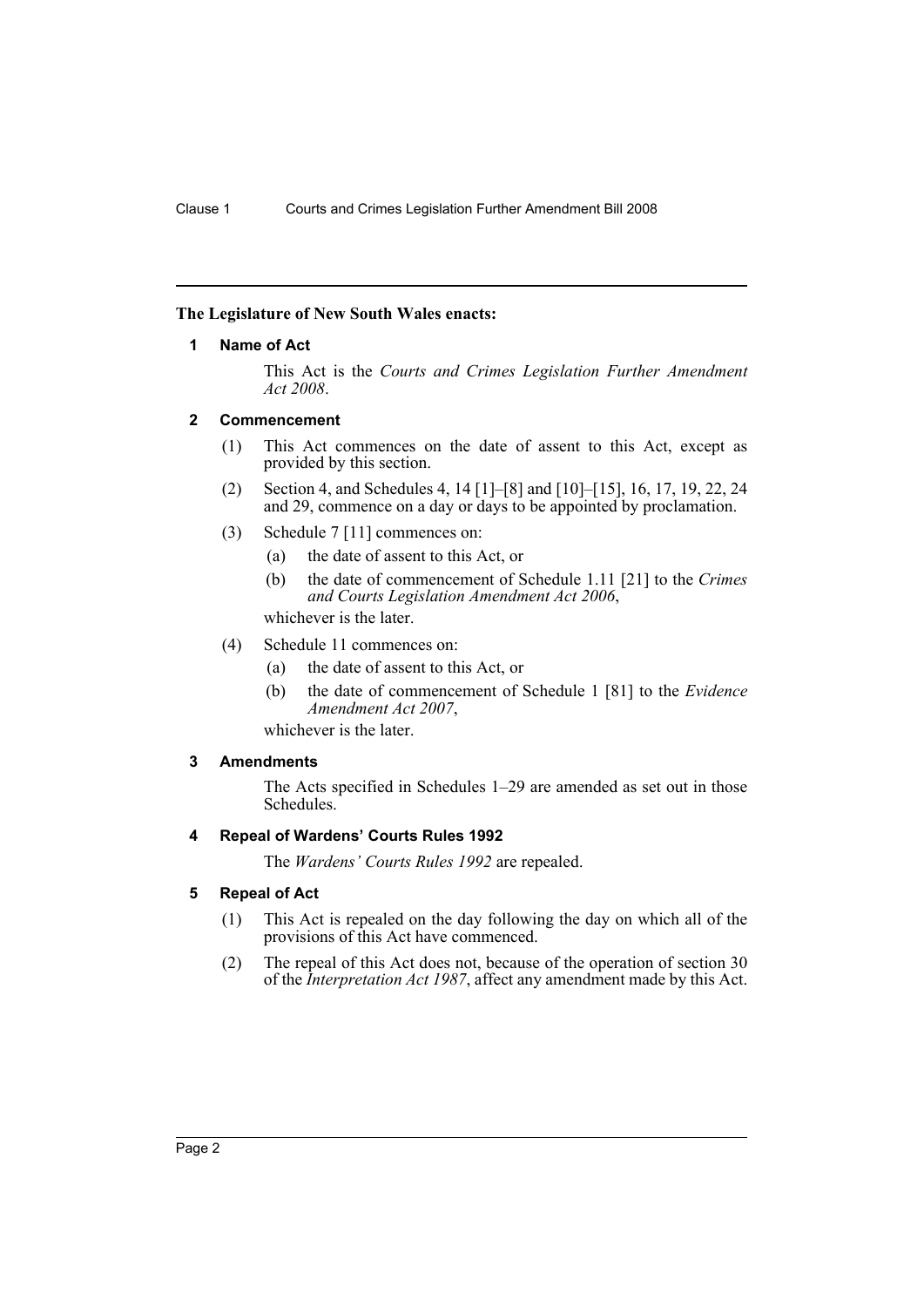Amendment of Administrative Decisions Tribunal Act 1997 No 76 Schedule 1

# <span id="page-4-0"></span>**Schedule 1 Amendment of Administrative Decisions Tribunal Act 1997 No 76**

(Section 3)

# **Section 14 Judicial officers acting as members of Tribunal**

Insert in alphabetical order in section 14 (5): *judicial officer* includes a retired judicial officer.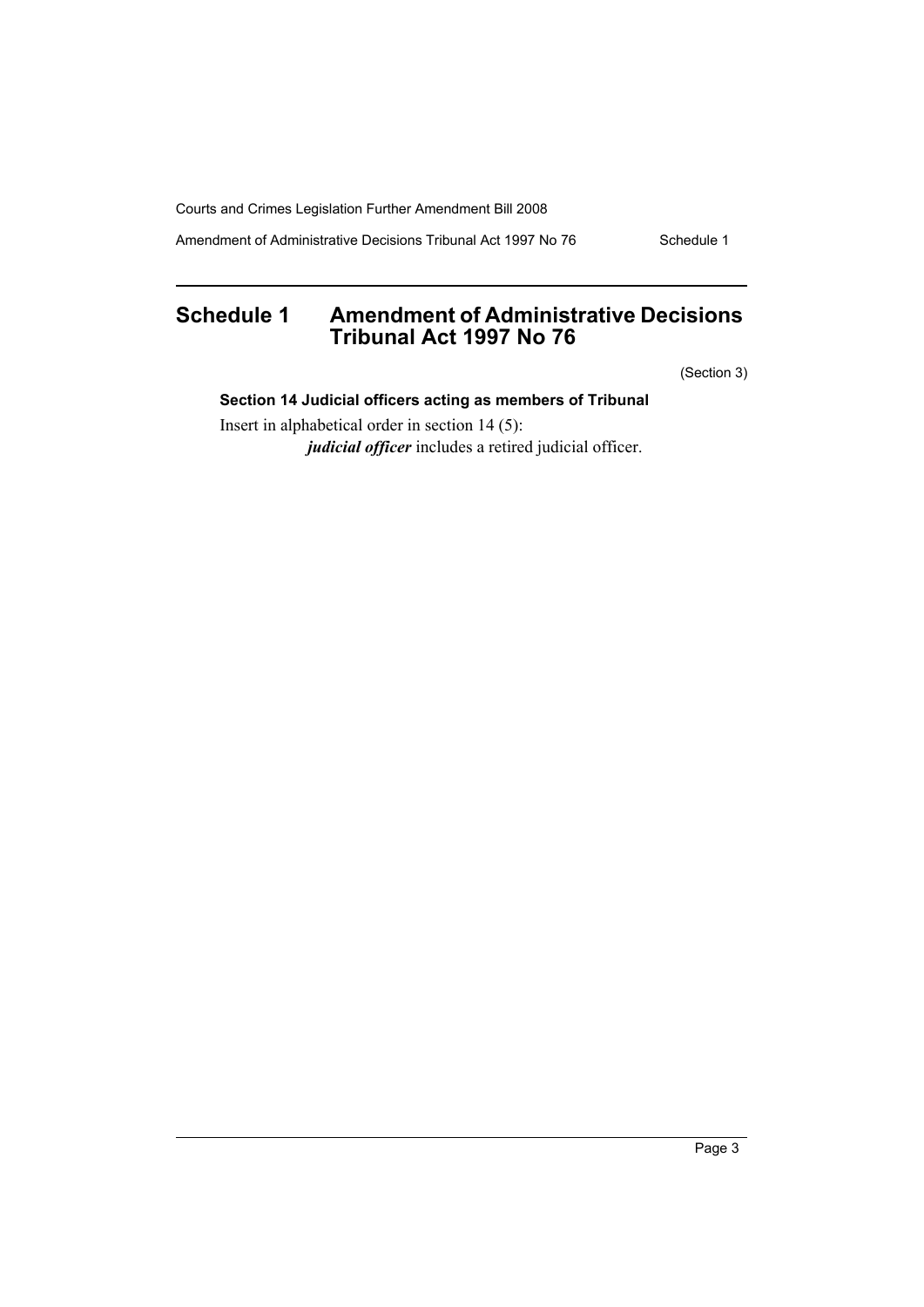Schedule 2 Amendment of Bail Act 1978 No 161

# <span id="page-5-0"></span>**Schedule 2 Amendment of Bail Act 1978 No 161**

(Section 3)

### **[1] Section 9D Repeat offenders—serious personal violence offences**

Omit "35 (2)" from paragraph (a) of the definition of *serious personal violence offence* in section 9D (4). Insert instead "35  $(1)$  or  $(3)$ ".

#### **[2] Section 22A Power to refuse to hear bail application**

Omit "by a court" from section 22A (1). Insert instead "by the court".

### **[3] Section 22A (5)**

Omit "to a court". Insert instead "to the court".

### **[4] Section 22A (7)**

Insert after section 22A (6):

(7) In this section, a reference to a court, in relation to a Local Court, includes a reference to any other Local Court.

### **[5] Section 45**

Omit the section. Insert instead:

#### **45 Review of bail decisions**

- (1) Subject to this Division:
	- (a) the Supreme Court may review any decision in relation to bail of any authorised officer, magistrate or authorised justice, and
	- (b) the Court of Criminal Appeal may review any decision in relation to bail of the District Court, Land and Environment Court, Industrial Relations Commission in Court Session or Supreme Court (however constituted).
- (2) The power to review a decision pursuant to this section may be exercised whether or not any power to do so pursuant to section 44 has been, or has been sought to be, exercised.
- (3) Notwithstanding subsection (1), a Judge of the Court of Criminal Appeal sitting alone may not, under that subsection, review a decision of the Supreme Court (however constituted), unless the rules made under the *Supreme Court Act 1970* so provide.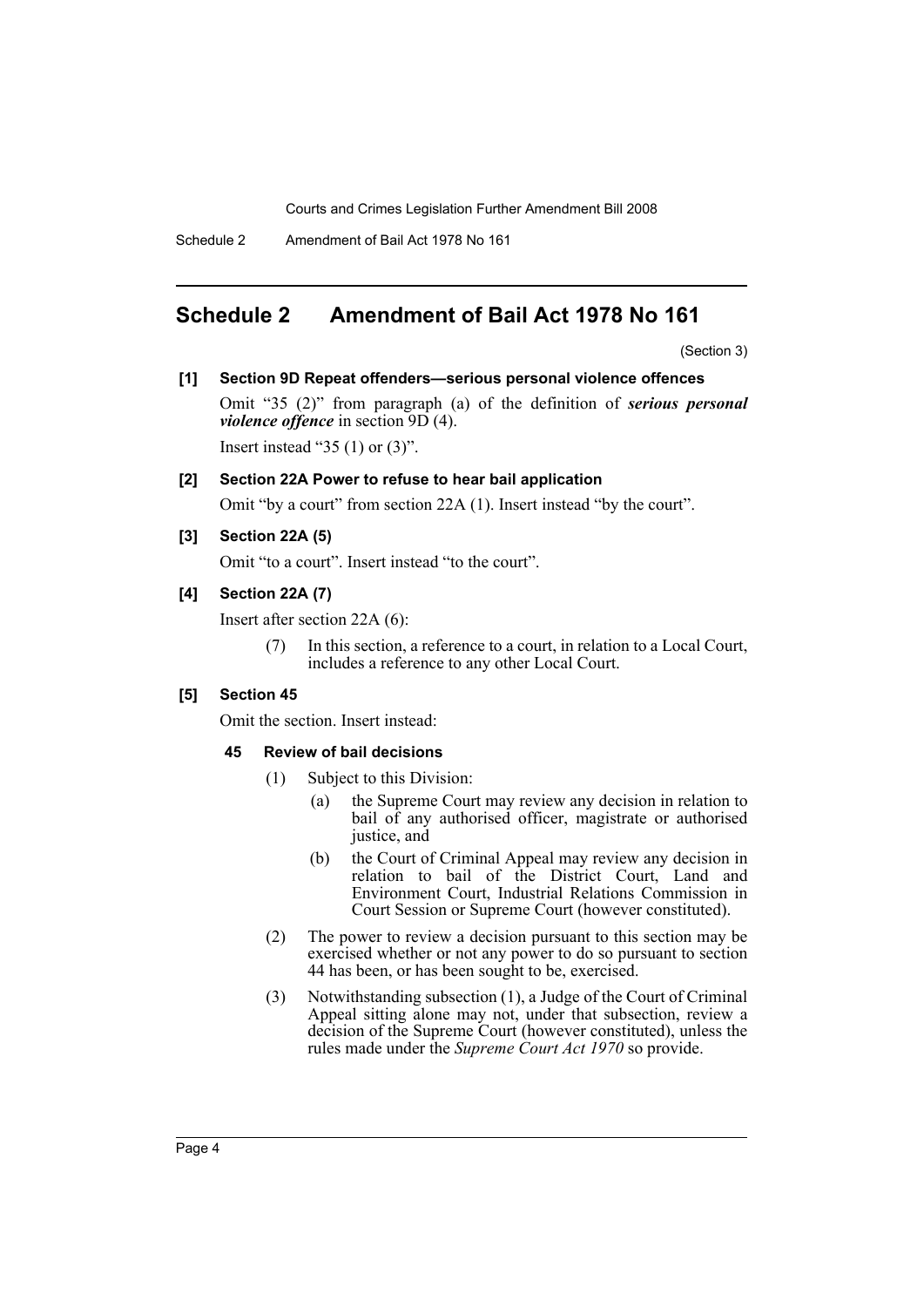Amendment of Bail Act 1978 No 161 Schedule 2

# **[6] Section 46 Power of Court of Criminal Appeal to review**

Omit the section.

# **[7] Schedule 1 Savings and transitional provisions**

Insert after Part 20:

# **Part 21 Courts and Crimes Legislation Further Amendment Act 2008**

### **39 Section 9D: serious personal violence offences—offences relating to grievous bodily harm or wounding in company**

- (1) Section 9D, as amended by the *Courts and Crimes Legislation Further Amendment Act 2008*, extends to an offence against section 35 (1) or (3) of the *Crimes Act 1900* committed on or after the commencement of Schedule 1 [7] to the *Crimes Amendment Act 2007*.
- (2) Section 9D, as in force immediately before it was amended by the *Courts and Crimes Legislation Further Amendment Act 2008*, continues to apply to an offence against section 35 (2) of the *Crimes Act 1900* committed before the commencement of Schedule 1 [7] to the *Crimes Amendment Act 2007*.

### **40 Pending appeals**

A review under section 45 or 46 of a decision in relation to bail that was commenced before the date of commencement of Schedule 2 to the *Courts and Crimes Legislation Further Amendment Act 2008*, but not determined before that date, is to be determined as if that Act had not been enacted.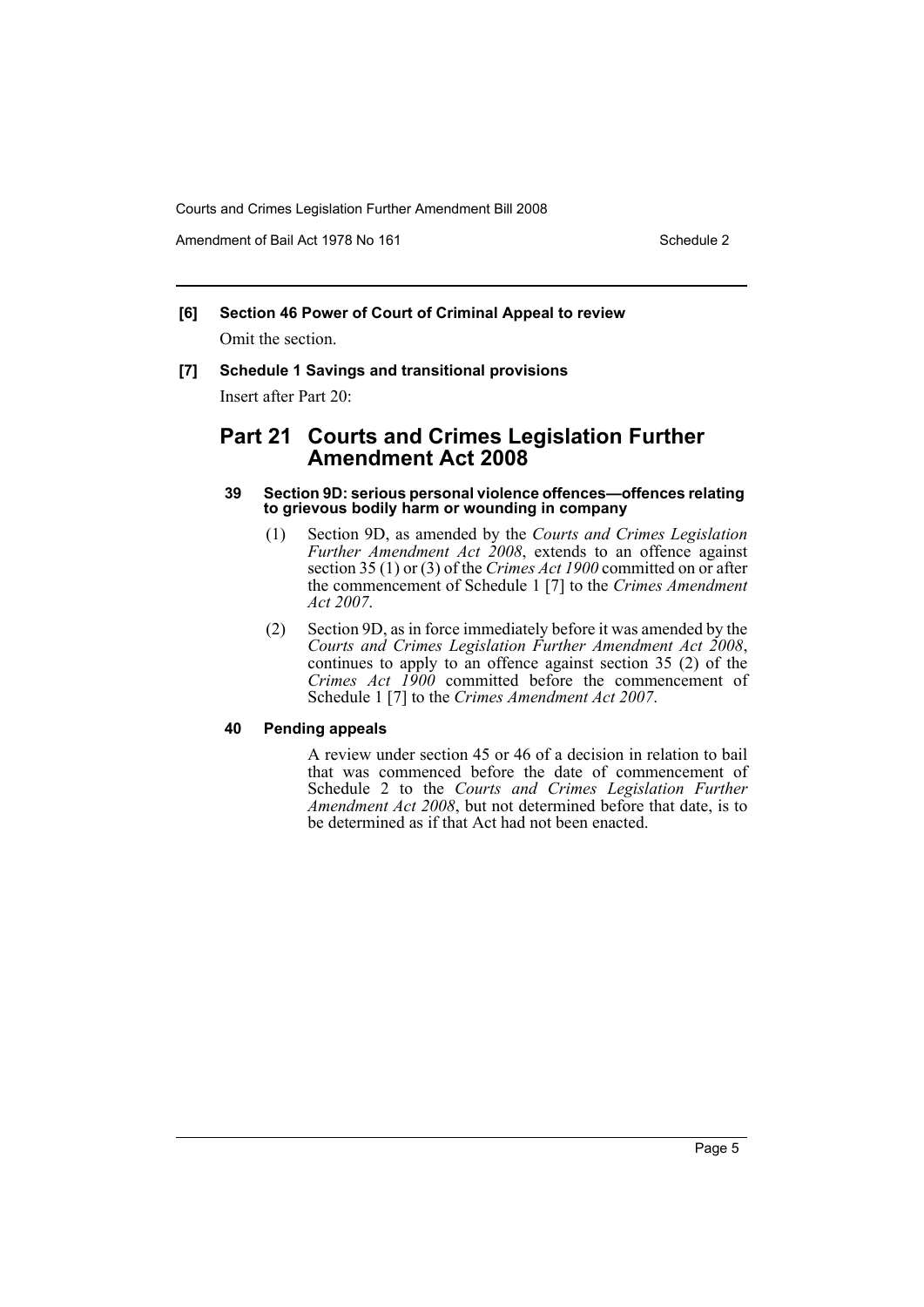Schedule 3 Amendment of Births, Deaths and Marriages Registration Act 1995 No 62

# <span id="page-7-0"></span>**Schedule 3 Amendment of Births, Deaths and Marriages Registration Act 1995 No 62**

(Section 3)

### **[1] Section 4 Definitions**

Insert in alphabetical order in section 4 (1):

*birth certificate* means a certificate issued under section 49 as to the particulars contained in an entry in the Register in relation to a person's birth.

### **[2] Section 19 Orders for registration of birth or inclusion of registrable information**

Insert after section 19 (1):

- (1A) Such an order may only be made in respect of a birth:
	- (a) in the case of an order under subsection  $(1)$  (a), if the birth occurred in the State, in an aircraft during a flight to an airport in the State or on a ship during a voyage to a port in the State, and
	- (b) in the case of an order under subsection (1) (b), if the birth has been registered under this Act.

### **[3] Section 25A**

Insert after section 25:

### **25A Issuing birth certificates to adopted persons**

- (1) After a person's adoption is registered under this Part, a birth certificate issued by the Registrar for the person must contain the relevant information recorded in the Register pursuant to section 24 (2) in place of the corresponding information recorded in the Register pursuant to section 17 (1).
- (2) In particular, a birth certificate for an adopted person must not include any information that indicates that he or she has been adopted.
- (3) This section applies whether or not the person's birth has been registered under this Act.

### **[4] Section 32A Definitions**

Omit the definition of *birth certificate*.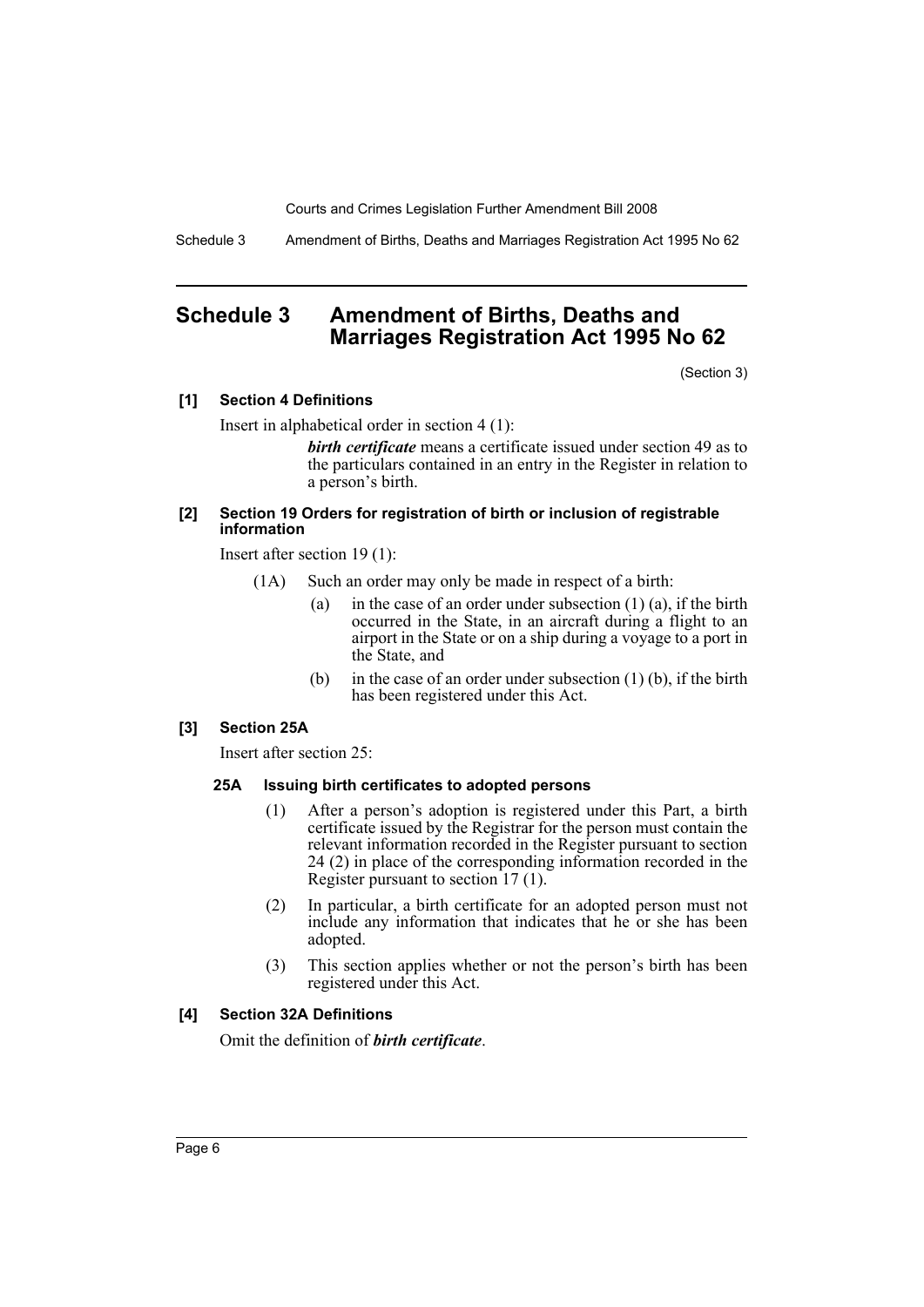Amendment of Births, Deaths and Marriages Registration Act 1995 No 62 Schedule 3

### **[5] Section 49 Issue of certificate**

Insert "and authorised to do so under the *Adoption Act 2000*," after "applicant," in section 49 (4).

### **[6] Section 49 (5)**

Omit the subsection and the note to the subsection.

### **[7] Schedule 3 Savings, transitional and other provisions**

Insert after Part 4:

# **Part 5 Provisions consequent on enactment of Courts and Crimes Legislation Further Amendment Act 2008**

## **18 Orders for registration under section 19**

The Registrar is not obliged to comply with an order under section  $\overline{19}$  (1) (a) made before the commencement of section 19 (1A), as inserted by the *Courts and Crimes Legislation Further Amendment Act 2008*, if such an order could not have lawfully been made after that commencement.

### **19 Validation of previously issued birth certificates**

Anything that has been done or omitted to be done by the Registrar at any time before the commencement of section 25A (as inserted by the *Courts and Crimes Legislation Further Amendment Act 2008*), and that would have been validly done or omitted had section 25A then been in force, is taken to have been validly done or omitted.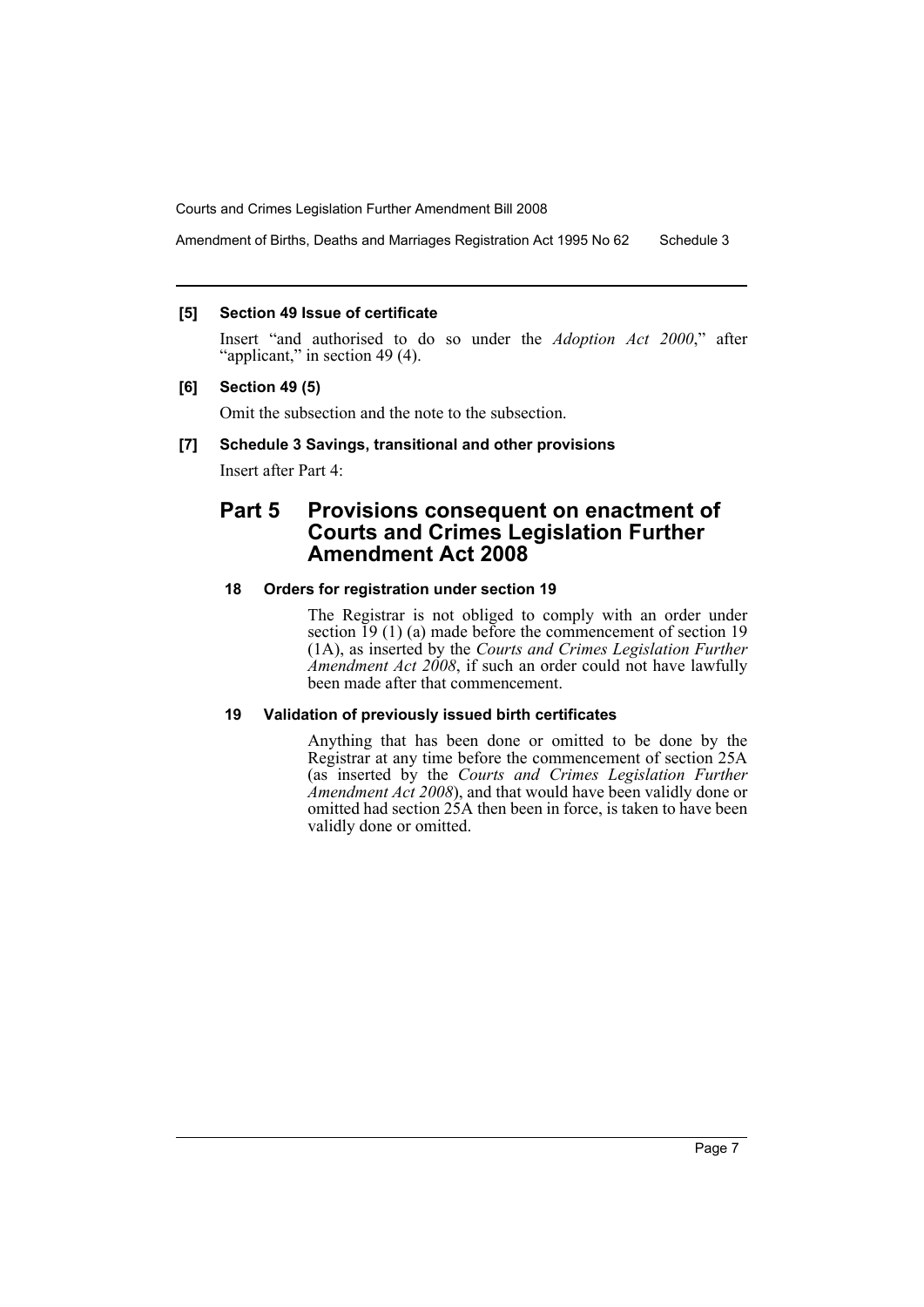Schedule 4 Amendment of Confiscation of Proceeds of Crime Act 1989 No 90

# <span id="page-9-0"></span>**Schedule 4 Amendment of Confiscation of Proceeds of Crime Act 1989 No 90**

(Section 3)

### **[1] Section 45A Contravention of restraining orders**

Omit "Supreme Court" from section 45A (1). Insert instead "court that is dealing with the offence".

# **[2] Section 74 Proceedings for offences**

Omit "\$10,000" wherever occurring in section 74 (2) and (3). Insert instead "the jurisdictional limit of the Local Court".

# **[3] Section 74 (5)**

Insert after section 74 (4):

(5) In this section, the *jurisdictional limit of the Local Court* means the jurisdictional limit of a Local Court sitting in its General Division, within the meaning of the *Local Courts Act 1982*.

# **[4] Schedule 1 Savings, transitional and other provisions**

Insert after Part 2:

# **Part 3 Provision consequent on enactment of Courts and Crimes Legislation Further Amendment Act 2008**

## **7 Proceedings for offences**

Section 74, as amended by Schedule 4 to the *Courts and Crimes Legislation Further Amendment Act 2008*, extends to proceedings commenced before the commencement of that Schedule.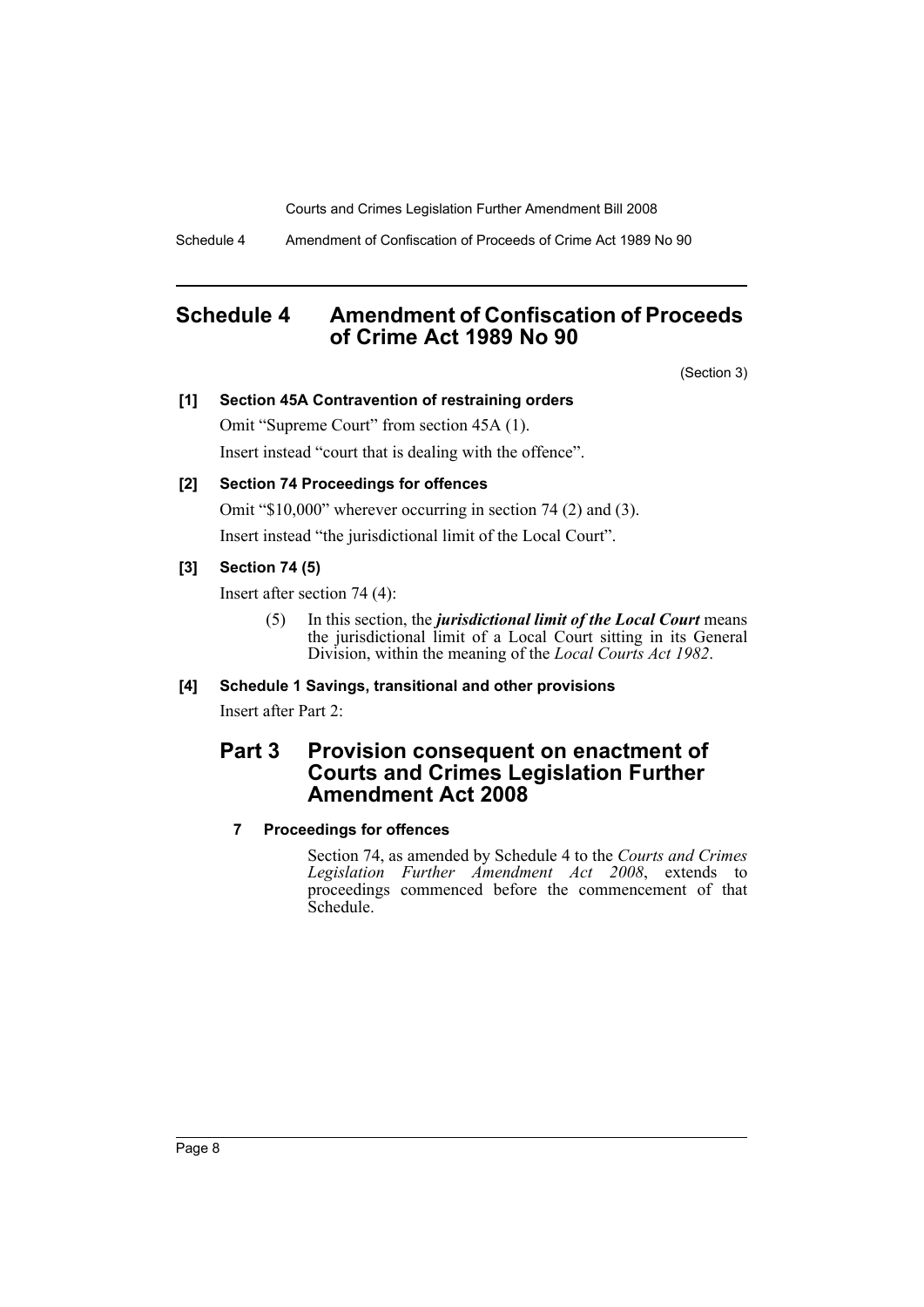Amendment of Crimes Act 1900 No 40 Schedule 5

# <span id="page-10-0"></span>**Schedule 5 Amendment of Crimes Act 1900 No 40**

(Section 3)

**[1] Section 154A Taking a conveyance without consent of owner** Insert "tank or other military vehicle," after "bicycle," in section 154A (2).

**[2] Section 195 Destroying or damaging property**

Insert after section 195 (1):

- (1A) A person who, in the company of another person or persons, intentionally or recklessly destroys or damages property belonging to another or to that person and another is liable:
	- (a) to imprisonment for 6 years, or
	- (b) if the destruction or damage is caused by means of fire or explosives, to imprisonment for 11 years.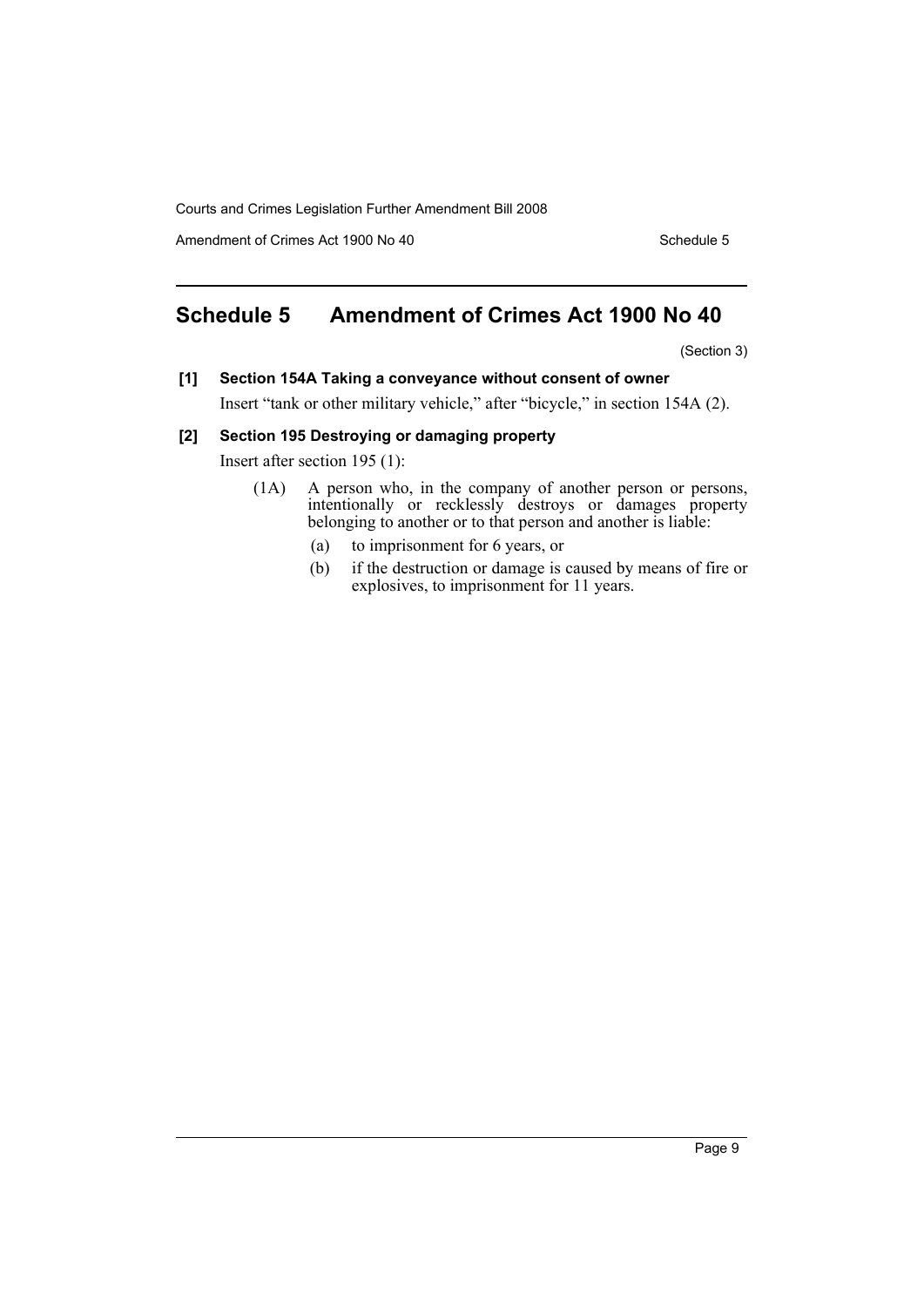Schedule 6 Amendment of Criminal Appeal Act 1912 No 16

# <span id="page-11-0"></span>**Schedule 6 Amendment of Criminal Appeal Act 1912 No 16**

(Section 3)

### **[1] Section 5AF Appeals by offenders against sentences imposed by the Drug Court**

Omit section 5AF (1). Insert instead:

- (1) Section 5AA applies to and in respect of a person sentenced by the Drug Court in relation to a sentence imposed by the Drug Court:
	- (a) in the exercise of its jurisdiction under section 7D, 7E or 12 of the *Drug Court Act 1998*, or
	- (b) in the exercise under section 24 (1) (a) of the *Drug Court Act 1998* of the criminal jurisdiction of the District Court, or
	- (c) in the exercise under section 24 (1) (b) of the *Drug Court Act 1998* of the criminal jurisdiction of a Local Court,

in the same way as it applies to a person referred to in section 5AA (1).

### **[2] Section 5AF (3) (a)**

Omit "in relation to an appeal under subsection (1) (a)".

Insert instead "in relation to an appeal against a sentence for an indictable offence".

#### **[3] Section 5AF (3) (b)**

Omit "in relation to an appeal under subsection (1) (b)".

Insert instead "in relation to an appeal against a sentence for a summary offence".

### **[4] Section 5DC Appeals by Crown against sentences imposed by Drug Court**

Omit section 5DC (1). Insert instead:

- (1) The Attorney General or the Director of Public Prosecutions may appeal to the Court of Criminal Appeal against a sentence imposed by the Drug Court:
	- (a) in the exercise of its jurisdiction under section 7D, 7E or 12 of the *Drug Court Act 1998*, or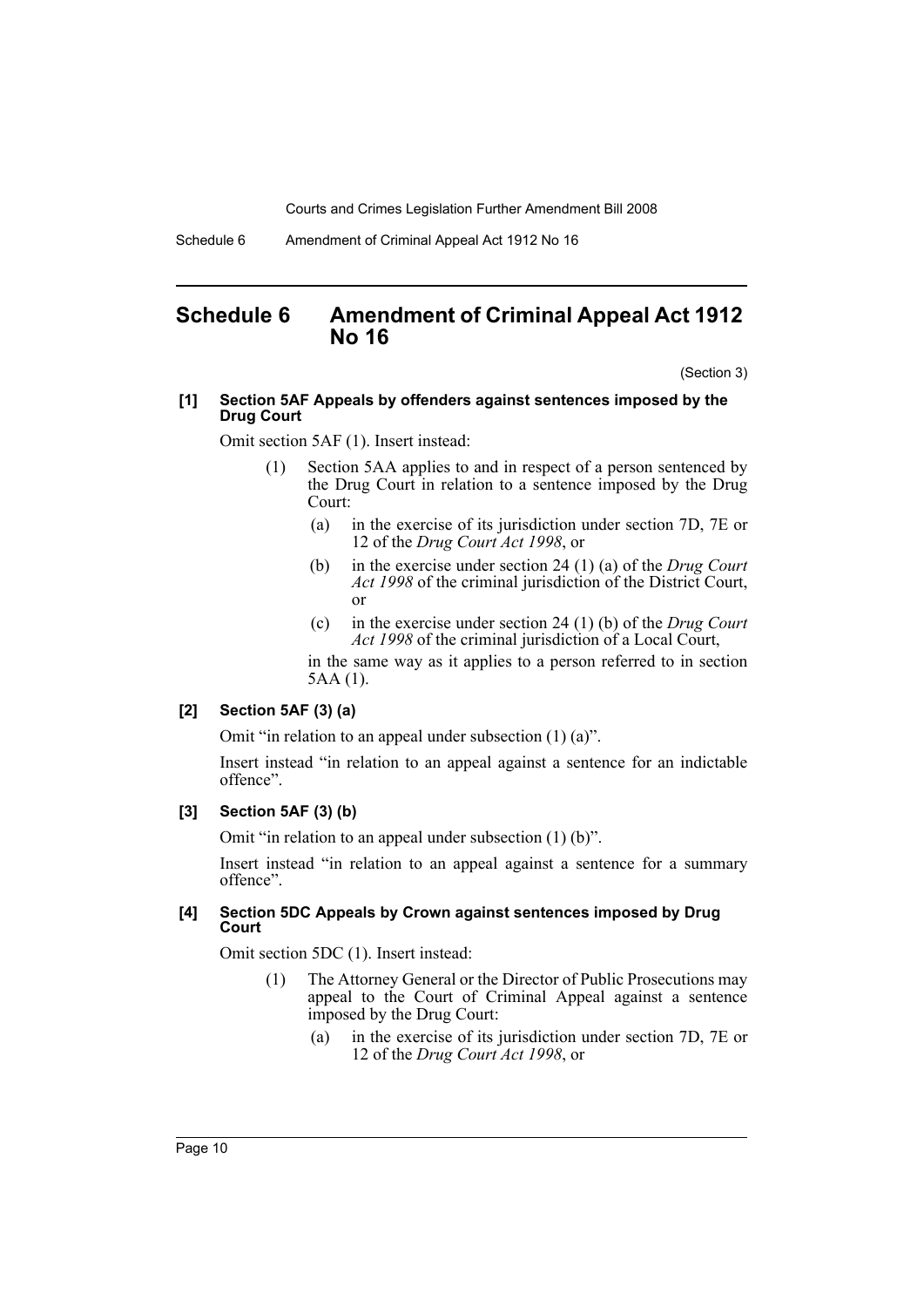Amendment of Criminal Appeal Act 1912 No 16 Schedule 6

- (b) in the exercise under section 24 (1) (a) of the *Drug Court Act 1998* of the criminal jurisdiction of the District Court, or
- (c) in the exercise under section 24 (1) (b) of the *Drug Court Act 1998* of the criminal jurisdiction of a Local Court.

## **[5] Section 5DC (2) (a)**

Omit "in relation to an appeal under subsection (1) (a)".

Insert instead "in relation to an appeal against a sentence for an indictable offence".

## **[6] Section 5DC (2) (b)**

Omit "in relation to an appeal under subsection (1) (b)".

Insert instead "in relation to an appeal against a sentence for a summary offence".

# **[7] Schedule 1 Savings and transitional provisions**

Insert after clause 13:

### **14 Courts and Crimes Legislation Further Amendment Act 2008**

An amendment made to this Act by Schedule 6 to the *Courts and Crimes Legislation Further Amendment Act 2008* extends to a sentence imposed before the commencement of the amendment but does not apply to any appeal proceedings commenced before the commencement of the amendment.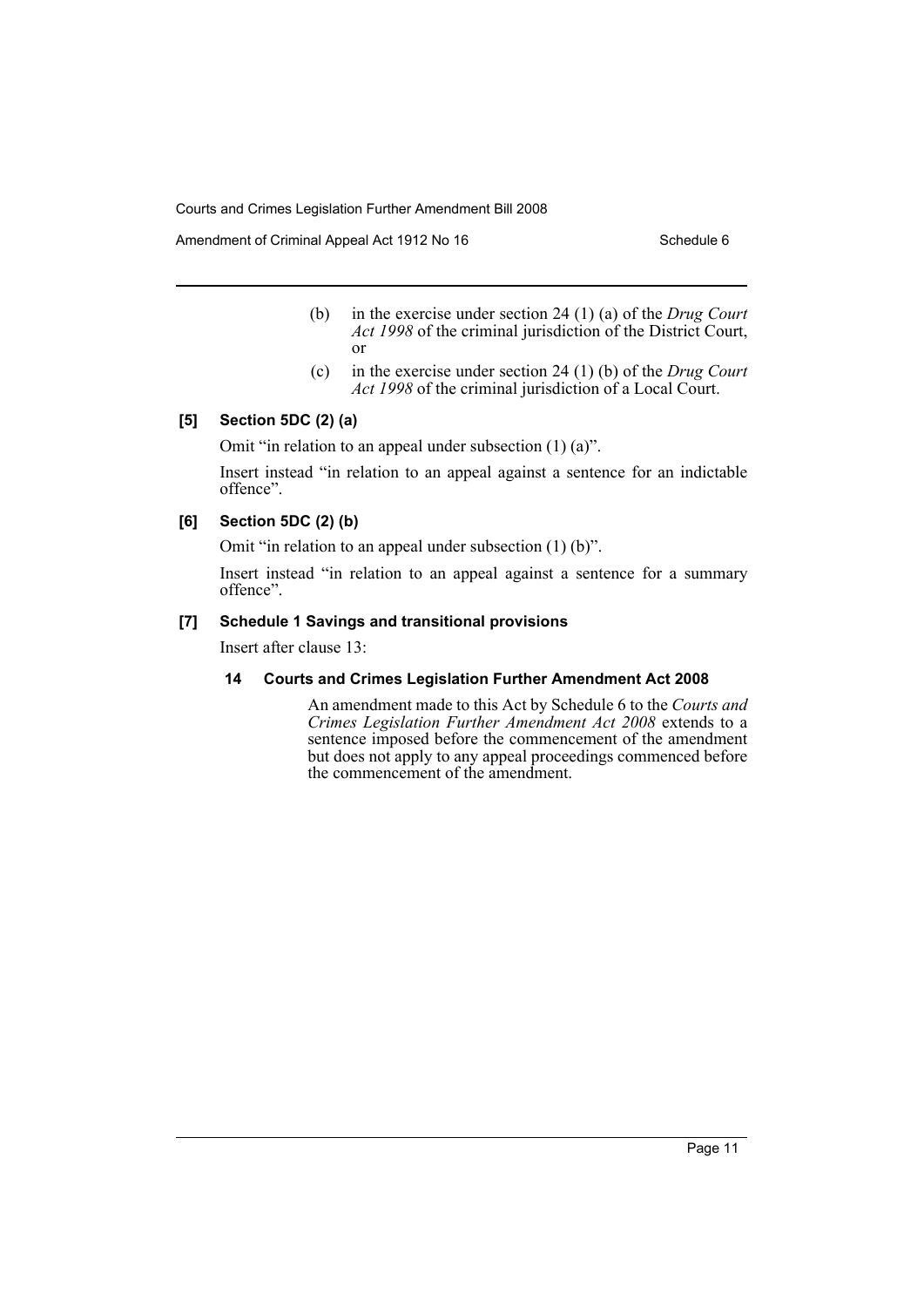Schedule 7 Amendment of Criminal Procedure Act 1986 No 209

# <span id="page-13-0"></span>**Schedule 7 Amendment of Criminal Procedure Act 1986 No 209**

(Section 3)

### **[1] Section 170 Application**

Omit "2–4" from section 170 (2). Insert instead "2 and 3".

# **[2] Section 170 (2A)**

Insert after section 170 (2):

- (2A) Part 4 applies to the following proceedings:
	- (a) proceedings before a Local Court,
	- (b) proceedings before the District Court,
	- (c) proceedings before the Supreme Court,
	- (d) proceedings before an Industrial Magistrate,
	- (e) proceedings before a Warden's Court,
	- (f) any other proceedings prescribed by the regulations.

### **[3] Section 222 Issue of subpoenas**

Insert "and served" after "filed" in section 222 (2).

# **[4] Section 236 Form of arrest warrant**

Insert "Judge," before "Magistrate" in section 236 (2) (c).

### **[5] Section 236 (4)**

Insert "Judge or" before "Magistrate".

### **[6] Section 239 Procedure after arrest**

Insert "a Judge," before "a Magistrate".

### **[7] Section 240 Revocation of warrants**

Insert "Judge," before "Magistrate" wherever occurring in section 240 (1).

# **[8] Section 240 (2)**

Omit the subsection. Insert instead:

(2) A Judge, Magistrate or authorised officer may revoke a warrant even though it was issued by another Judge, Magistrate or authorised officer. A Magistrate may not revoke a warrant issued by a Judge. An authorised officer may not revoke a warrant issued by a Judge or Magistrate.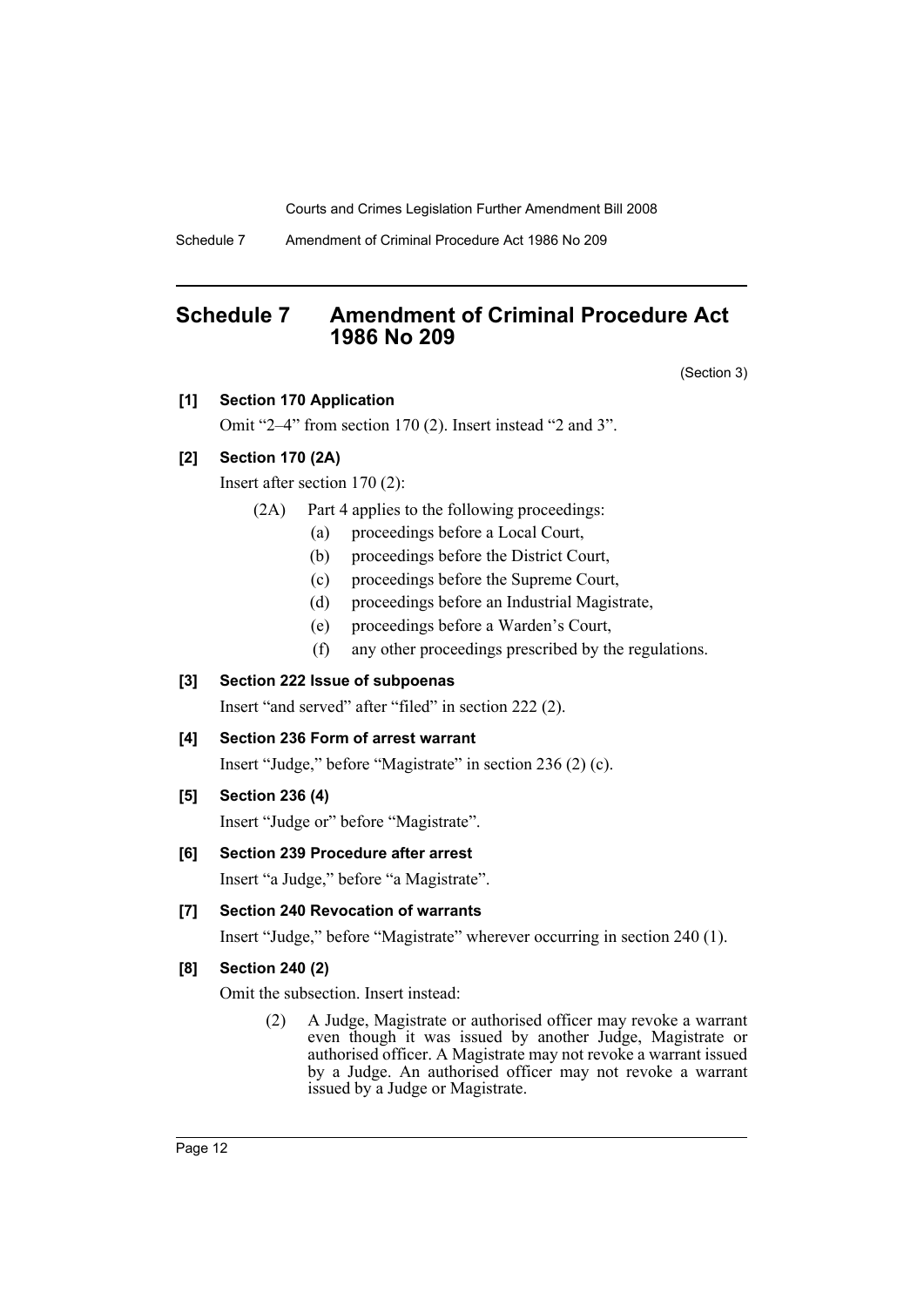Amendment of Criminal Procedure Act 1986 No 209 Schedule 7

# **[9] Section 242 Forms of warrant of commitment**

Insert "Judge or" before "Magistrate" in section 242 (4).

# **[10] Schedule 1 Indictable offences triable summarily**

Insert after Item 16B in Part 3 of Table 1 to Schedule 1:

# **16C False imprisonment**

The common law offence of false imprisonment.

# **[11] Schedule 2 Savings, transitional and other provisions**

Insert "and any such warrant expires at the end of 20 years from the date of issue" after "provisions" in clause 53.

# **[12] Schedule 2, Part 18**

Insert after Part 17:

# **Part 18 Provisions consequent on enactment of Courts and Crimes Legislation Further Amendment Act 2008**

# **61 Proceedings for offences**

Section 170, as amended by Schedule 7 to the *Courts and Crimes Legislation Further Amendment Act 2008*, does not apply to proceedings commenced before the commencement of that Schedule.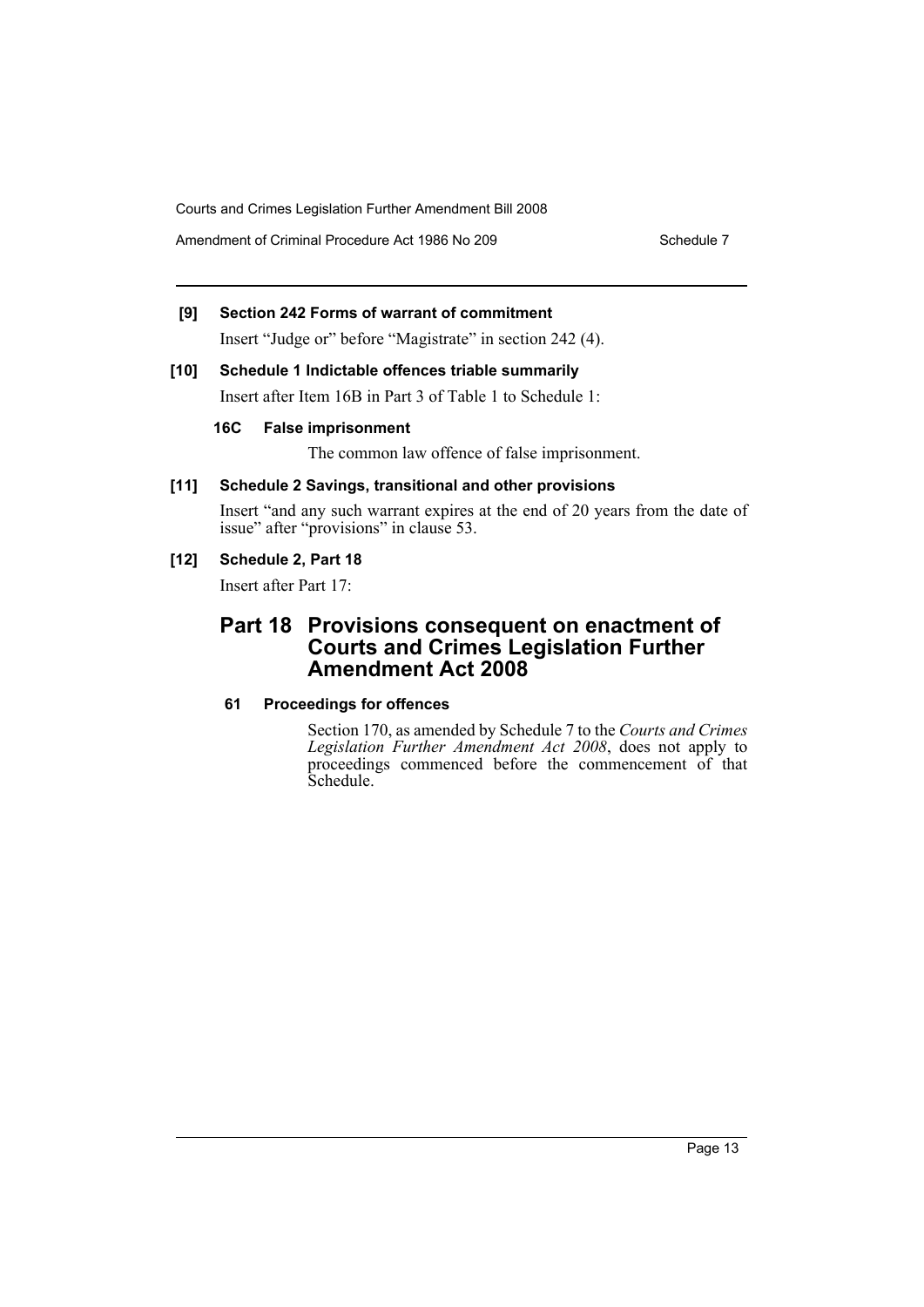Schedule 8 Amendment of Crown Prosecutors Act 1986 No 208

# <span id="page-15-0"></span>**Schedule 8 Amendment of Crown Prosecutors Act 1986 No 208**

(Section 3)

### **[1] Section 9**

Omit the section. Insert instead:

### **9 Vacation of office**

- (1) A Crown Prosecutor vacates office if he or she:
	- (a) dies, or
	- (b) resigns the office by instrument in writing addressed to the Governor, or
	- (c) reaches the age of 65 years, or
	- (d) ceases to be an Australian lawyer, or
	- (e) is removed from office by the Governor under subsection  $(2)$ ,  $(3)$  or  $(4)$ .
- (2) A Crown Prosecutor who fails, without reasonable excuse, to comply with section 10 is to be removed from office by the Governor.
- (3) The Governor may remove a Crown Prosecutor from office for incapacity, incompetence, misbehaviour or unsatisfactory performance.
- (4) The Governor may also remove a Crown Prosecutor from office if the Crown Prosecutor:
	- (a) becomes bankrupt, applies to take the benefit of any law for the relief of bankrupt or insolvent debtors, compounds with his or her creditors or makes an assignment of his or her remuneration for their benefit, or
	- (b) becomes a mentally incapacitated person, or
	- (c) absents himself or herself from duty for 14 days (whether or not wholly or partly consecutive) in any period of 12 months, except on leave granted by the Attorney General or unless the absence is occasioned by illness or other unavoidable cause, or
	- (d) is convicted in New South Wales of an offence that is punishable by imprisonment for 12 months or more, or
	- (e) is convicted elsewhere than in New South Wales of an offence that if committed in New South Wales would be an offence so punishable.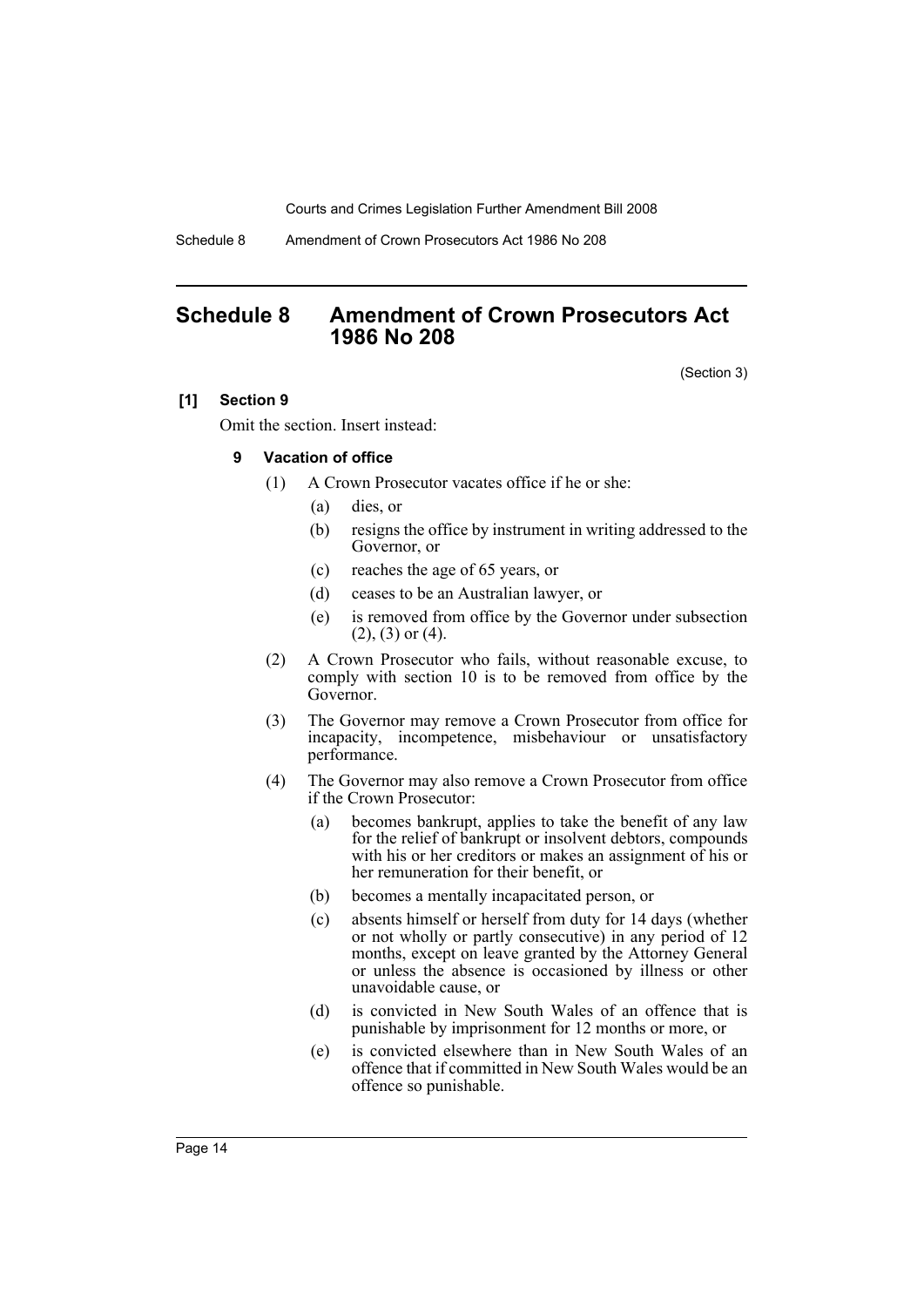Amendment of Crown Prosecutors Act 1986 No 208 Schedule 8

- (5) Anything done or purporting to have been done by a Crown Prosecutor after he or she reaches the age of 65 years is nevertheless as valid as if he or she had not reached that age.
- (6) In this section, *Crown Prosecutor* includes the Senior Crown Prosecutor and a Deputy Senior Crown Prosecutor.

### **[2] Section 9A**

Insert before section 10:

#### **9A Suspension from duty pending decision in relation to misconduct**

- (1) If of the opinion that there may be grounds for a Crown Prosecutor's removal from office, the Director of Public Prosecutions may suspend the Crown Prosecutor from duty pending a decision being made as to whether or not he or she should be so removed.
- (2) If the Director of Public Prosecutions so directs, any salary payable to the Crown Prosecutor in relation to the period during which he or she is under suspension is to be withheld.
- (3) If the Crown Prosecutor is removed from office, any salary so withheld is forfeited to the State unless the Director of Public Prosecutions otherwise directs.
- (4) A suspension imposed under this section may be removed by the Director of Public Prosecutions at any time.
- (5) In this section, *Crown Prosecutor* includes the Senior Crown Prosecutor and a Deputy Senior Crown Prosecutor.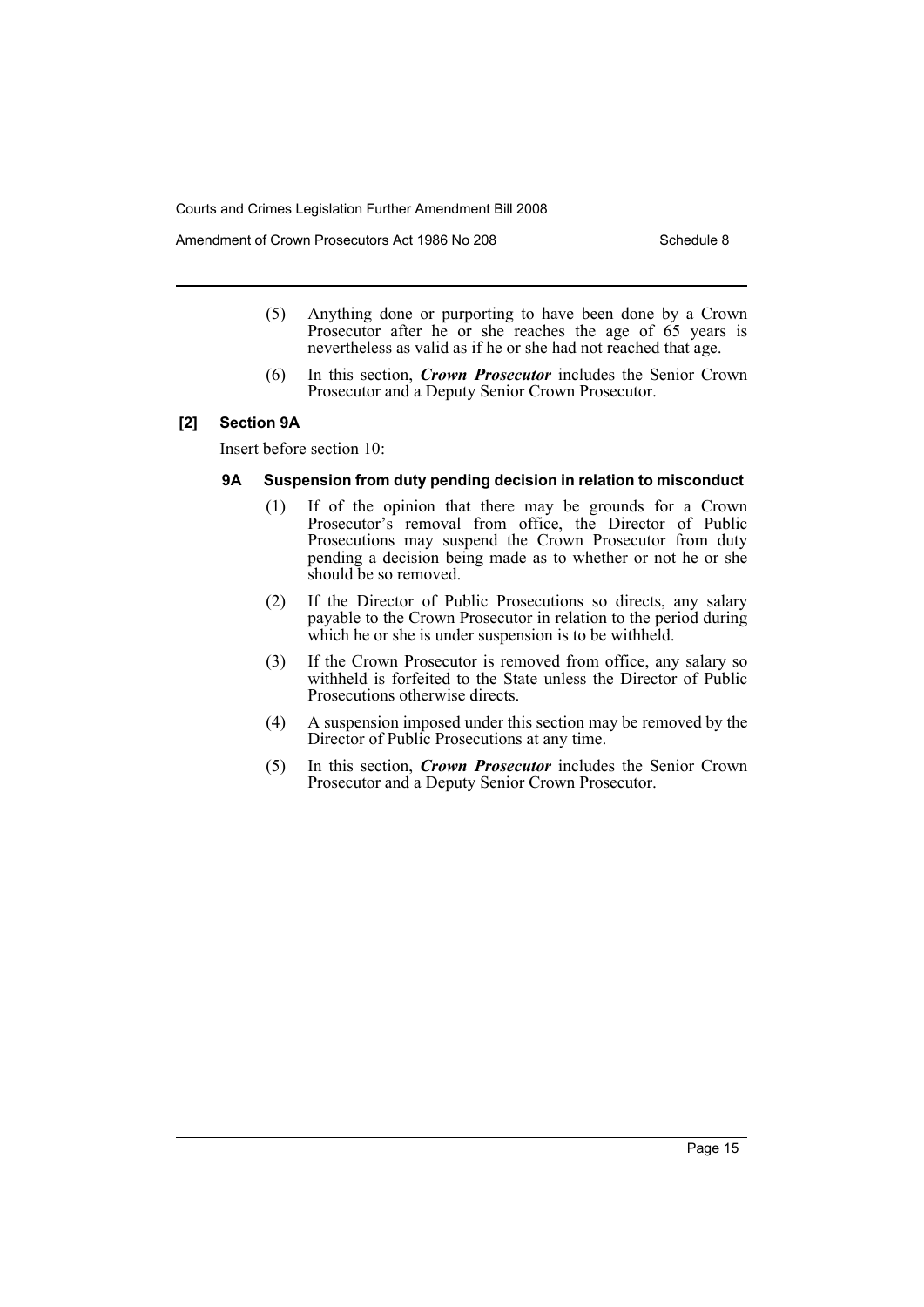Schedule 9 Amendment of Drug Court Act 1998 No 150

# <span id="page-17-0"></span>**Schedule 9 Amendment of Drug Court Act 1998 No 150**

(Section 3)

### **Section 20**

Omit the section. Insert instead:

### **20 Judges**

- (1) The Governor may, by commission under the public seal of the State, appoint as a Drug Court Judge any person who is a Judge of a New South Wales court.
- (2) A person ceases to be a Drug Court Judge on ceasing to be a Judge of a New South Wales court.
- (3) In this section:

*Judge* includes an acting Judge.

*New South Wales court* means the Supreme Court or District Court or a Court that is of equivalent status (for the purposes of Part 9 of the *Constitution Act 1902*) to the Supreme Court or District Court.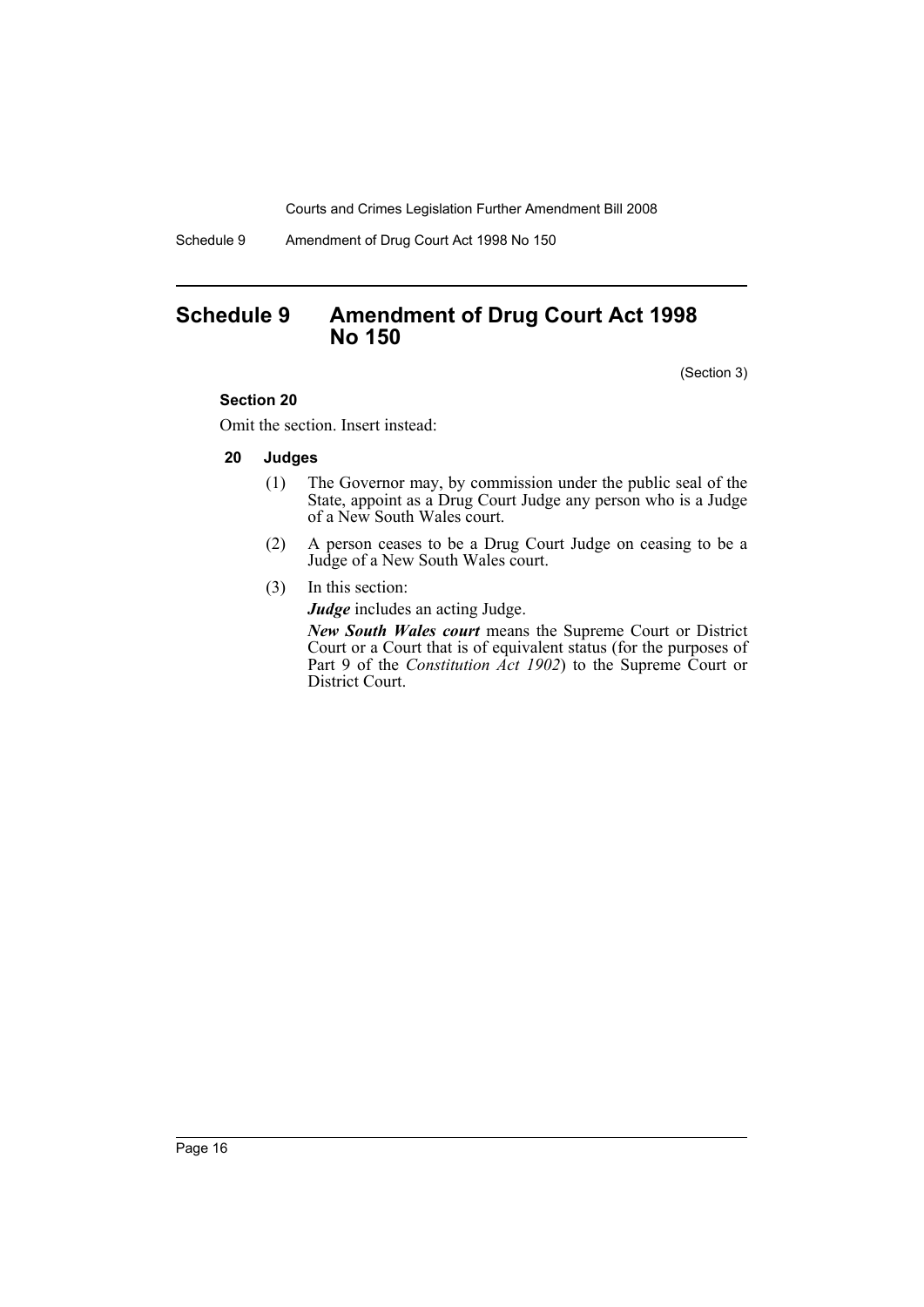Amendment of Dust Diseases Tribunal Act 1989 No 63 Schedule 10

# <span id="page-18-0"></span>**Schedule 10 Amendment of Dust Diseases Tribunal Act 1989 No 63**

(Section 3)

### **[1] Section 7 Members of the Tribunal**

Omit section 7 (2). Insert instead:

(2) A person is qualified to be a member of the Tribunal if the person is a Judge or acting Judge of the Supreme Court or District Court, or of a Court that is of equivalent status (for the purposes of Part 9 of the *Constitution Act 1902*) to the Supreme Court or District Court.

## **[2] Schedule 2 Provisions applicable to a member of the Tribunal**

Insert before clause 1:

#### **1A Interpretation**

In this Schedule:

*Judge* includes an acting Judge.

*New South Wales court* means the Supreme Court or District Court, or a Court that is of equivalent status (for the purposes of Part 9 of the *Constitution Act 1902*) to the Supreme Court or District Court.

# **[3] Schedule 2**

Omit "the District Court" wherever occurring.

Insert instead "a New South Wales court".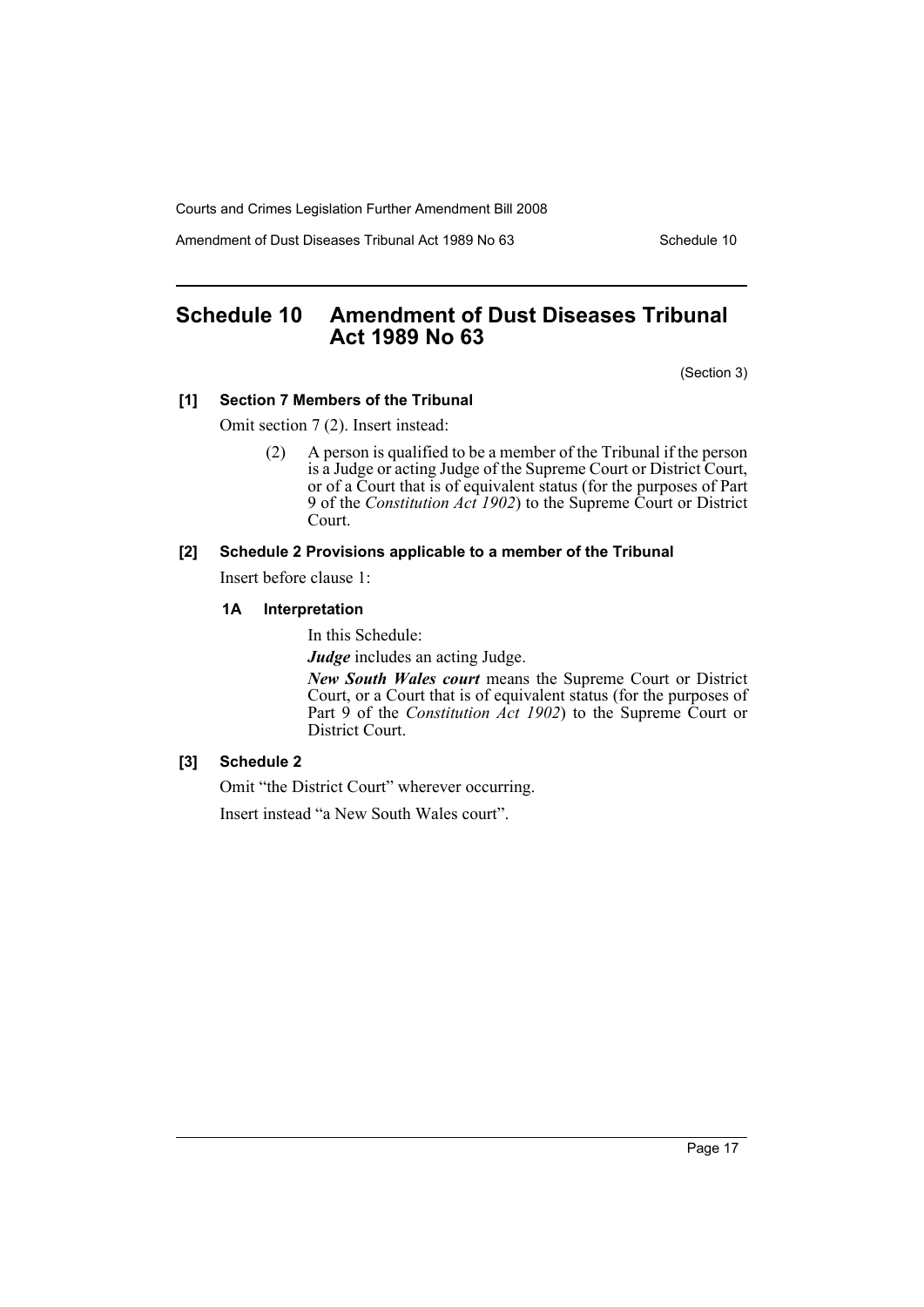Schedule 11 Amendment of Evidence Act 1995 No 25

# <span id="page-19-0"></span>**Schedule 11 Amendment of Evidence Act 1995 No 25**

(Section 3)

# **Section 190 Waiver of rules of evidence**

Omit "his or her lawyer" from section 190 (2) (a).

Insert instead "an Australian legal practitioner or legal counsel".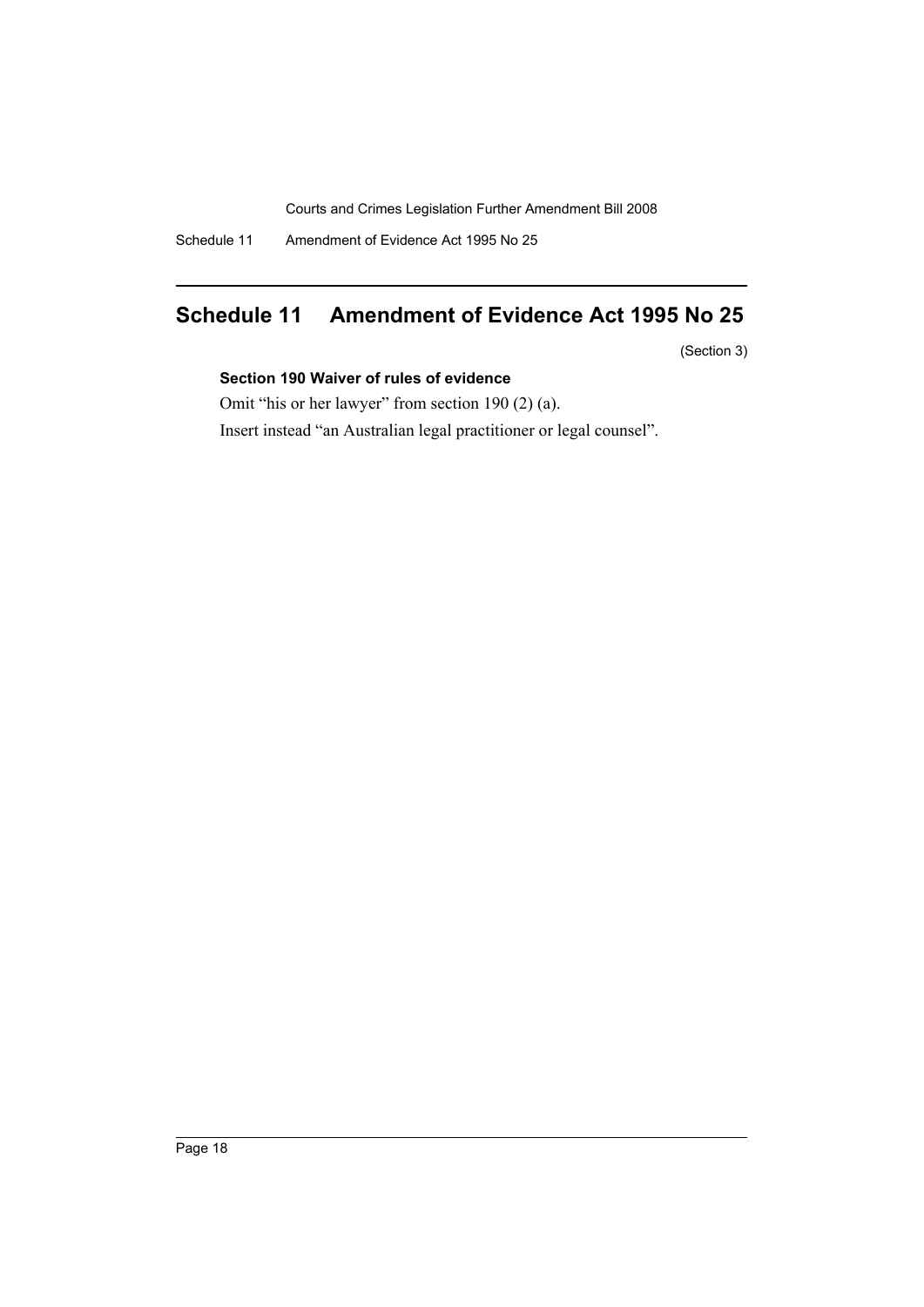Amendment of Evidence Amendment Act 2007 No 46 Schedule 12

# <span id="page-20-0"></span>**Schedule 12 Amendment of Evidence Amendment Act 2007 No 46**

(Section 3)

### **[1] Schedule 1 Amendments to Evidence Act 1995**

Insert "evidence of" before "any information" in proposed section 128 (7) (b) in Schedule 1 [61].

### **[2] Schedule 1 [62]**

Insert "or before any person or body authorised by a law of this State, or by consent of parties, to hear, receive and examine evidence" after "NSW court" in proposed section 128A (8).

### **[3] Schedule 2 Amendment of other Acts**

Insert "evidence of" before "any information" in proposed section 33AA (7) (b) in Schedule 2.2 [3].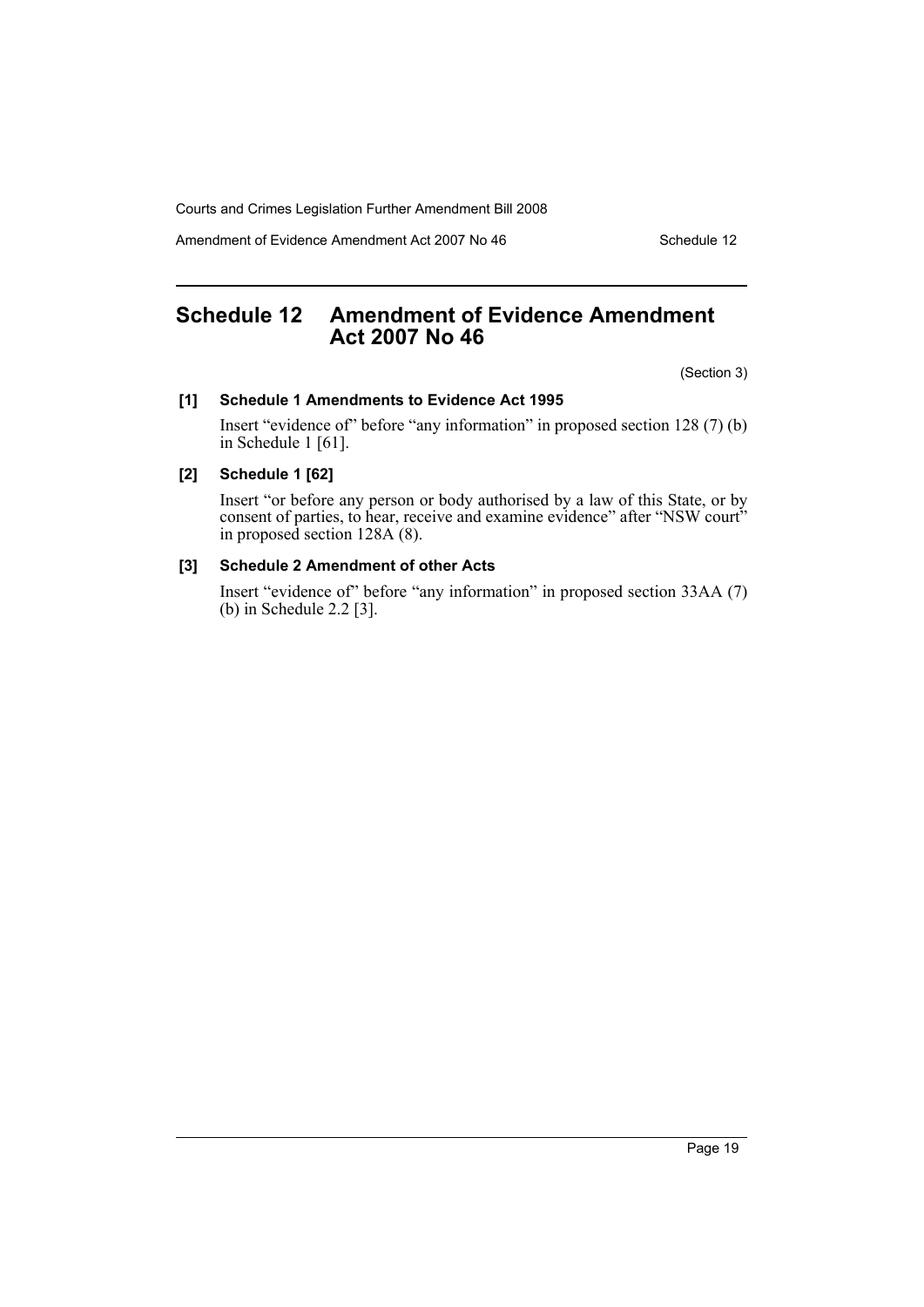Schedule 13 Amendment of Industrial Relations Act 1996 No 17

# <span id="page-21-0"></span>**Schedule 13 Amendment of Industrial Relations Act 1996 No 17**

(Section 3)

# **[1] Section 398 Time for instituting proceedings**

Insert "(other than an offence under section 180)" after "regulations".

### **[2] Section 398, note**

Insert at the end of section 398:

**Note.** Proceedings for an offence under section 180 must be commenced not later than 6 months after the offence was alleged to have been committed (see section 179 of the *Criminal Procedure Act 1986*).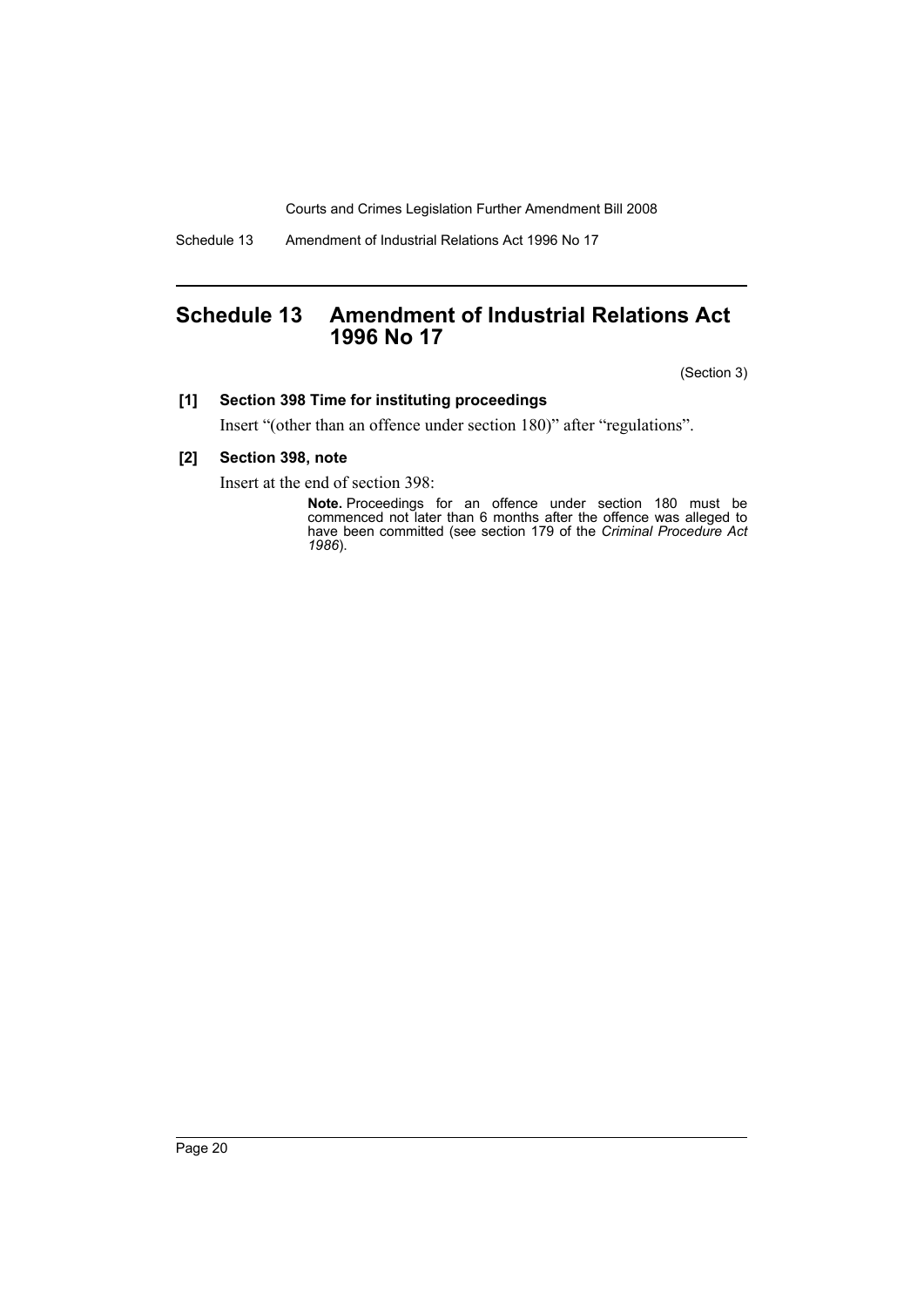Amendment of Land and Environment Court Act 1979 No 204 Schedule 14

# <span id="page-22-0"></span>**Schedule 14 Amendment of Land and Environment Court Act 1979 No 204**

(Section 3)

### **[1] Section 12 Commissioners**

Omit "In appointing Commissioners, the Minister should ensure, as far as practicable, that the Court is comprised of persons who hold qualifications across the range of areas specified in this subsection." from section 12 (2).

### **[2] Section 12 (2AA)–(2AC)**

Insert after section 12 (2):

- (2AA) A person is also qualified to be appointed as a Commissioner if the person is an Australian lawyer.
- (2AB) In appointing Commissioners, the Minister should ensure, as far as practicable, that the Court is comprised of persons who hold qualifications across the range of areas specified in subsections  $(2)$  and  $(2AA)$ .
- (2AC) While exercising the jurisdiction of the Court or any other function under this Act in relation to proceedings in Class 8 of the Court's jurisdiction, a Commissioner may be called a "Commissioner for Mining".

### **[3] Section 16 Jurisdiction of the Court generally**

Omit "7" from section 16 (2). Insert instead "8".

### **[4] Section 21A Class 6—appeals from convictions relating to environmental offences**

Omit ", other than appeals under Division 3A of that Part".

### **[5] Section 21C**

Insert after section 21B:

### **21C Class 8—mining matters**

- (1) The Court has jurisdiction (referred to in this Act as "Class 8" of its jurisdiction) to hear and dispose of proceedings arising under the *Mining Act 1992* or the *Petroleum (Onshore) Act 1991*.
- (2) This section does not apply to proceedings for an offence under either of those Acts.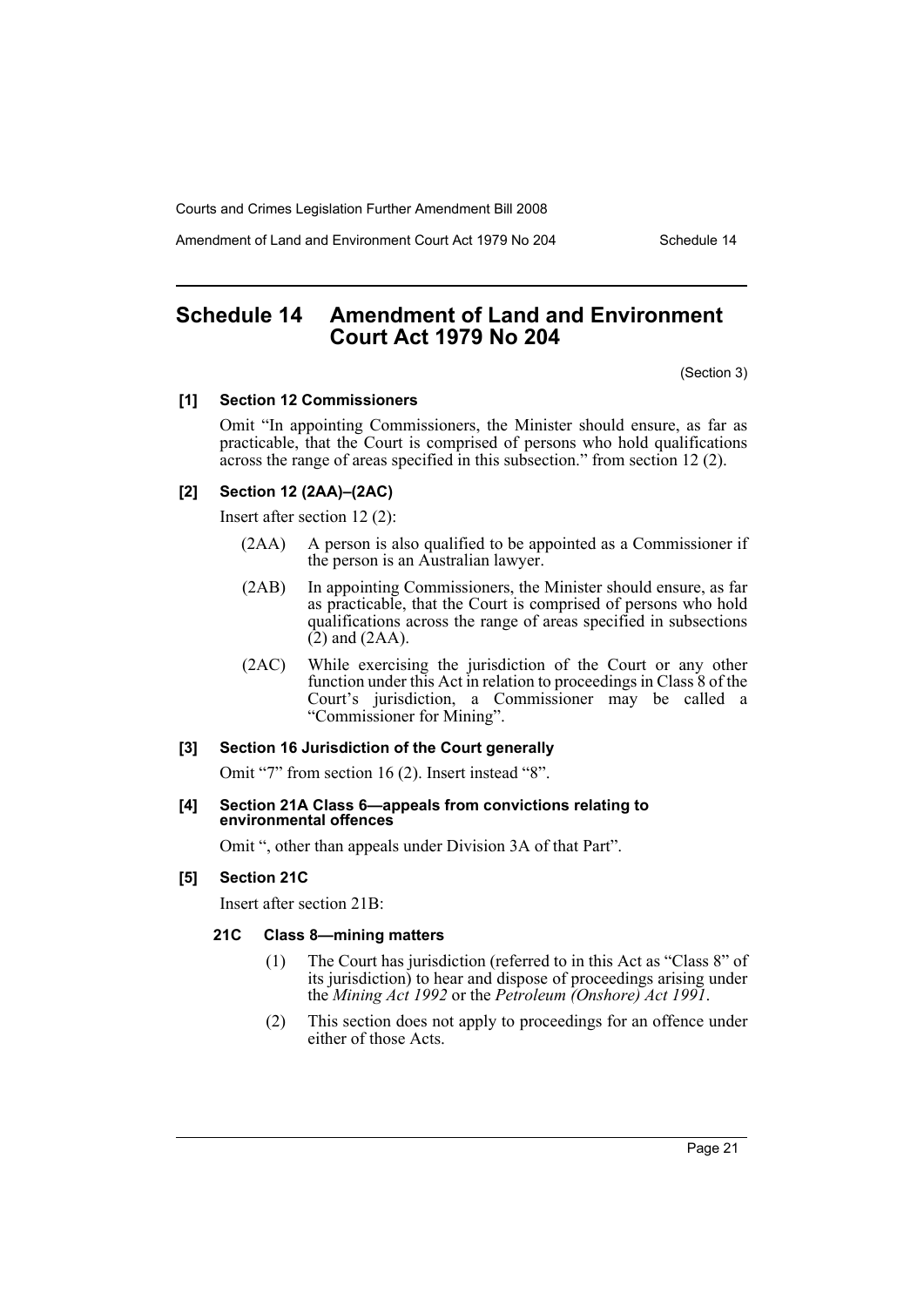Schedule 14 Amendment of Land and Environment Court Act 1979 No 204

### **[6] Section 30 Arrangement of business of the Court**

Omit "subsections (2A) and (2B)" from section 30 (2). Insert instead "subsections (2A), (2B) and (2C)".

### **[7] Section 30 (2C)**

Insert after section 30 (2B):

(2C) A Commissioner shall not exercise the jurisdiction of the Court or any other function under this Act in relation to proceedings in Class 8 of the Court's jurisdiction unless the Commissioner is an Australian lawyer.

### **[8] Section 33 Exercise of jurisdiction generally**

Insert after section 33 (2):

(2A) Class 8 of the Court's jurisdiction shall, in accordance with this Act, be exercised by a Judge or by a Commissioner who is an Australian lawyer.

### **[9] Section 40 Additional powers of Court—provision of easements**

Omit section 40 (1). Insert instead:

- (1) This section applies if:
	- (a) the Court has determined to grant or modify a development consent pursuant to proceedings on an appeal under the *Environmental Planning and Assessment Act 1979*, or
	- (b) proceedings on an appeal under the *Environmental Planning and Assessment Act 1979* with respect to the granting or modification of a development consent are pending before the Court (whether constituted by a Judge or by one or more Commissioners).

### **[10] Part 4, Division 6**

Insert after Division 5 of Part 4:

# **Division 6 Special provisions respecting Class 8 proceedings (mining matters)**

### **42 Delegation to Commissioners**

(1) Where proceedings are pending in Class 8 of the Court's jurisdiction, the Chief Judge may, of the Chief Judge's own motion or on the request of a party, direct that the proceedings be heard and disposed of by one or more Commissioners.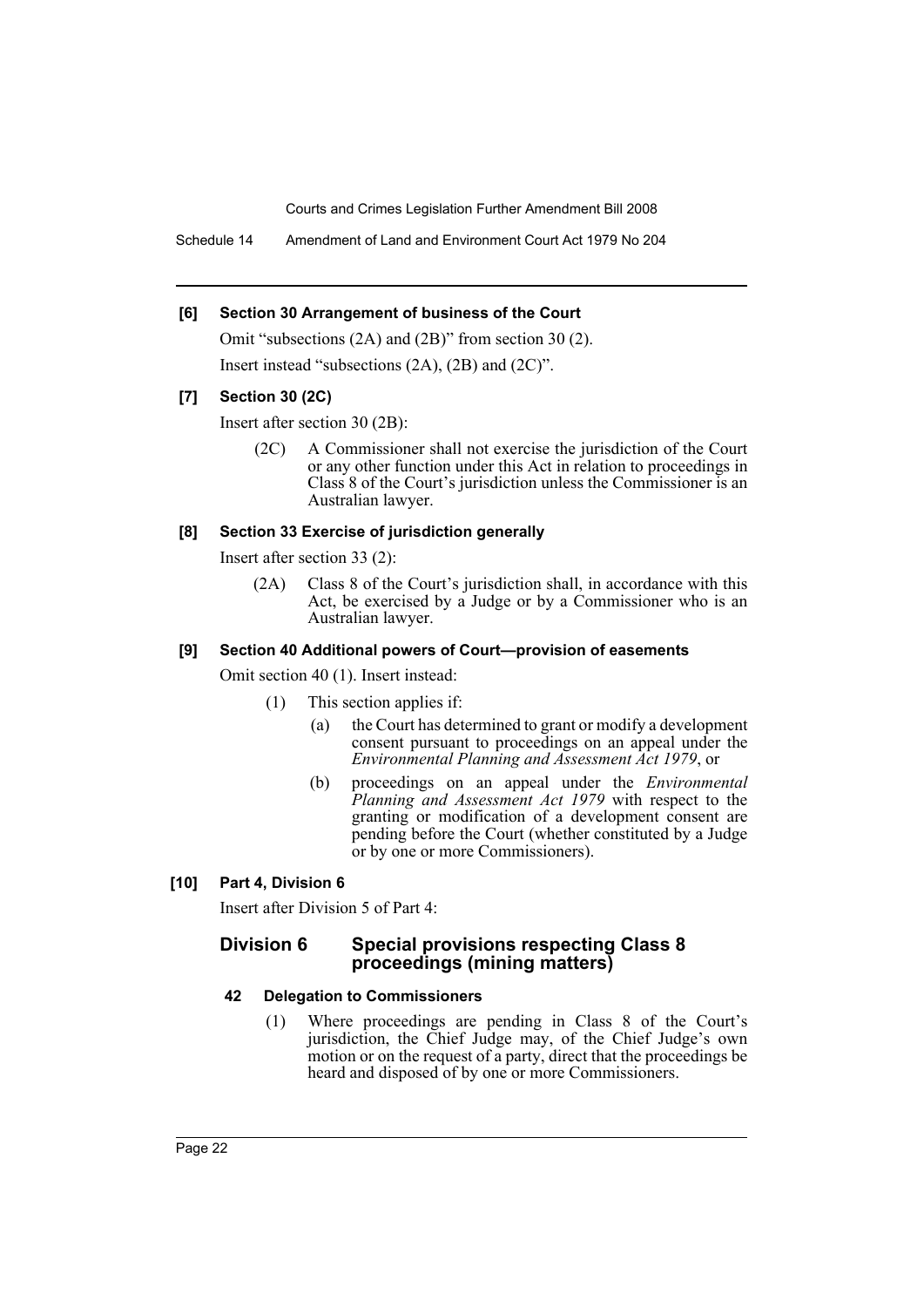- (2) Subject to this Act and the rules, the Commissioner or Commissioners hearing and disposing of the proceedings pursuant to this section shall have and may exercise the functions of the Court (other than its functions under this section).
- (3) The decision of the Commissioner or Commissioners shall be deemed to be the decision of the Court.
- (4) Where proceedings are directed to be heard and disposed of by 2 or more Commissioners:
	- (a) if the Senior Commissioner is one of the Commissioners hearing and disposing of the proceedings—the Senior Commissioner shall preside at the hearing of the proceedings, and
	- (b) if the Senior Commissioner is not one of those Commissioners—one of those Commissioners directed to do so by the Chief Judge shall preside at the hearing, and
	- (c) if the Commissioners are divided in opinion as to the decision to be made on any question:
		- (i) if there is a majority of the one opinion—the question shall be decided according to the opinion of the majority, or
		- (ii) in any other case—the question shall be decided according to the opinion of the Commissioner presiding.
- (5) Proceedings that are before a Commissioner under this section may be referred or removed for hearing and determination by a Judge in the same way as proceedings before an associate Judge may be referred or removed for hearing and determination by a Judge in the Supreme Court.
- (6) The power of a Commissioner to refer proceedings pursuant to subsection (5) is subject to any contrary order of the Chief Judge.

### **43 Commissioners sitting with a Judge**

(1) Where proceedings are pending in Class 8 of the Court's jurisdiction before a Judge, the Court may, in hearing the proceedings, or any part of the proceedings, be assisted by one or more Commissioners.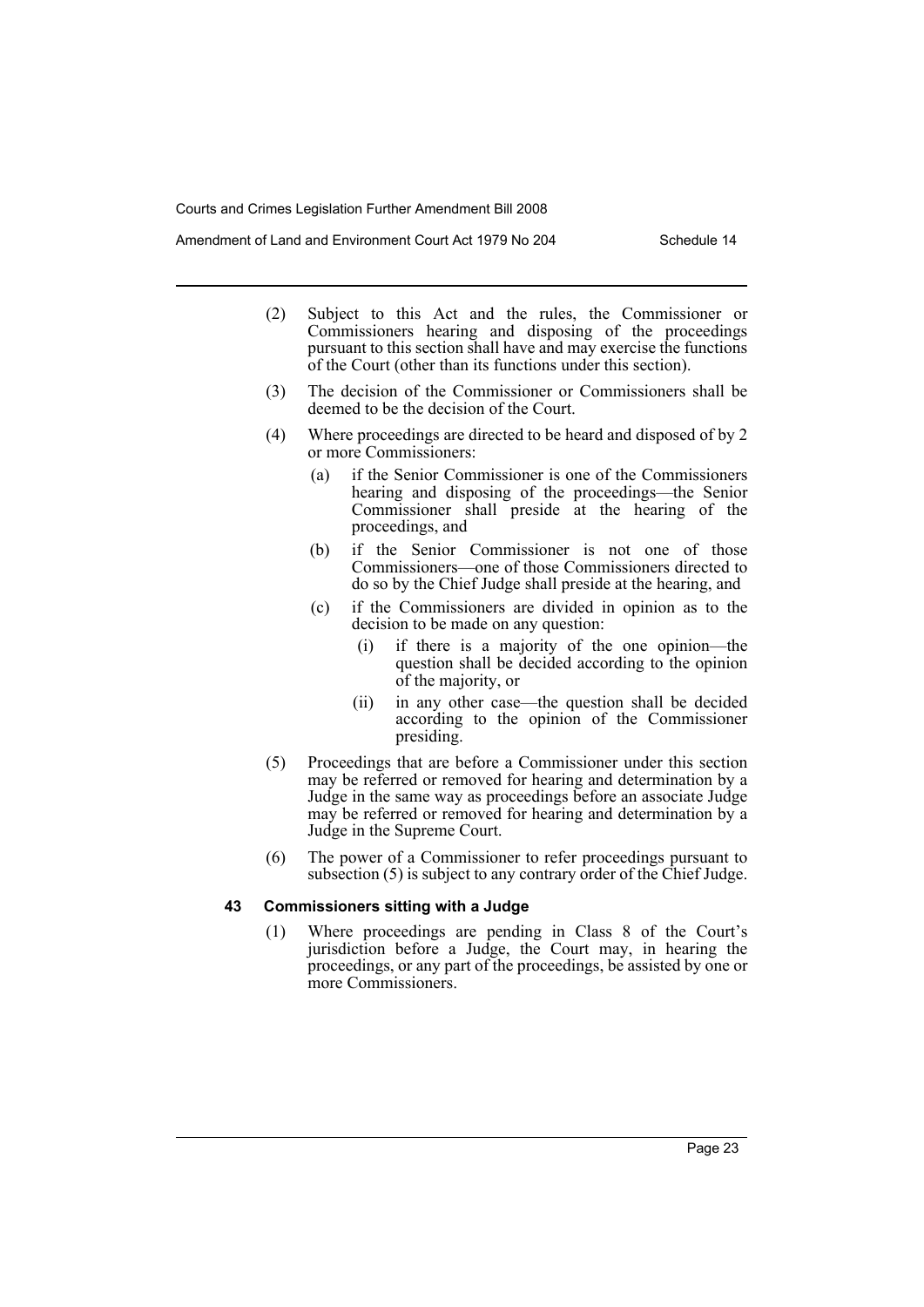- (2) A Commissioner assisting the Court as referred to in subsection (1) may assist and advise the Court, but shall not adjudicate on any matter before the Court.
- (3) A Judge before whom proceedings referred to in subsection (1) are pending may commence or continue the hearing of the proceedings, or any part of the proceedings:
	- (a) without the assistance of a Commissioner who is not available or has ceased to be available to assist in the hearing of the proceedings or part of the proceedings, and
	- (b) without the assistance of Commissioners generally if, in the opinion of the Judge, the proceedings or part of the proceedings concern or concerns a question of law only.

# **[11] Section 56 Nature of decision of the Court**

Omit "3 or 4" from section 56 (a). Insert instead "3, 4 or 8".

**[12] Section 56A Class 1, 2, 3 and 8 proceedings—appeals to the Court against decisions of Commissioners**

Omit "2 or 3" from section 56A (1). Insert instead "2, 3 or 8".

**[13] Section 57 Class 1, 2, 3 and 8 proceedings—appeals**

Omit "2 or 3" from section 57 (1). Insert instead "2, 3 or 8".

### **[14] Section 63 Right of appearance**

Insert at the end of the section:

(2) Despite subsection (1), a person may not appear before the Court by an agent in proceedings in Class 8 of the Court's jurisdiction except with the leave of the Court.

# **[15] Section 72 Transfer of proceedings from Supreme Court**

Omit "3 or 4" from section 72 (2). Insert instead "3, 4 or 8".

### **[16] Schedule 3 Savings, transitional and other provisions**

Insert at the end of clause 1A (1):

*Courts and Crimes Legislation Further Amendment Act 2008*, but only in relation to the amendments made to this Act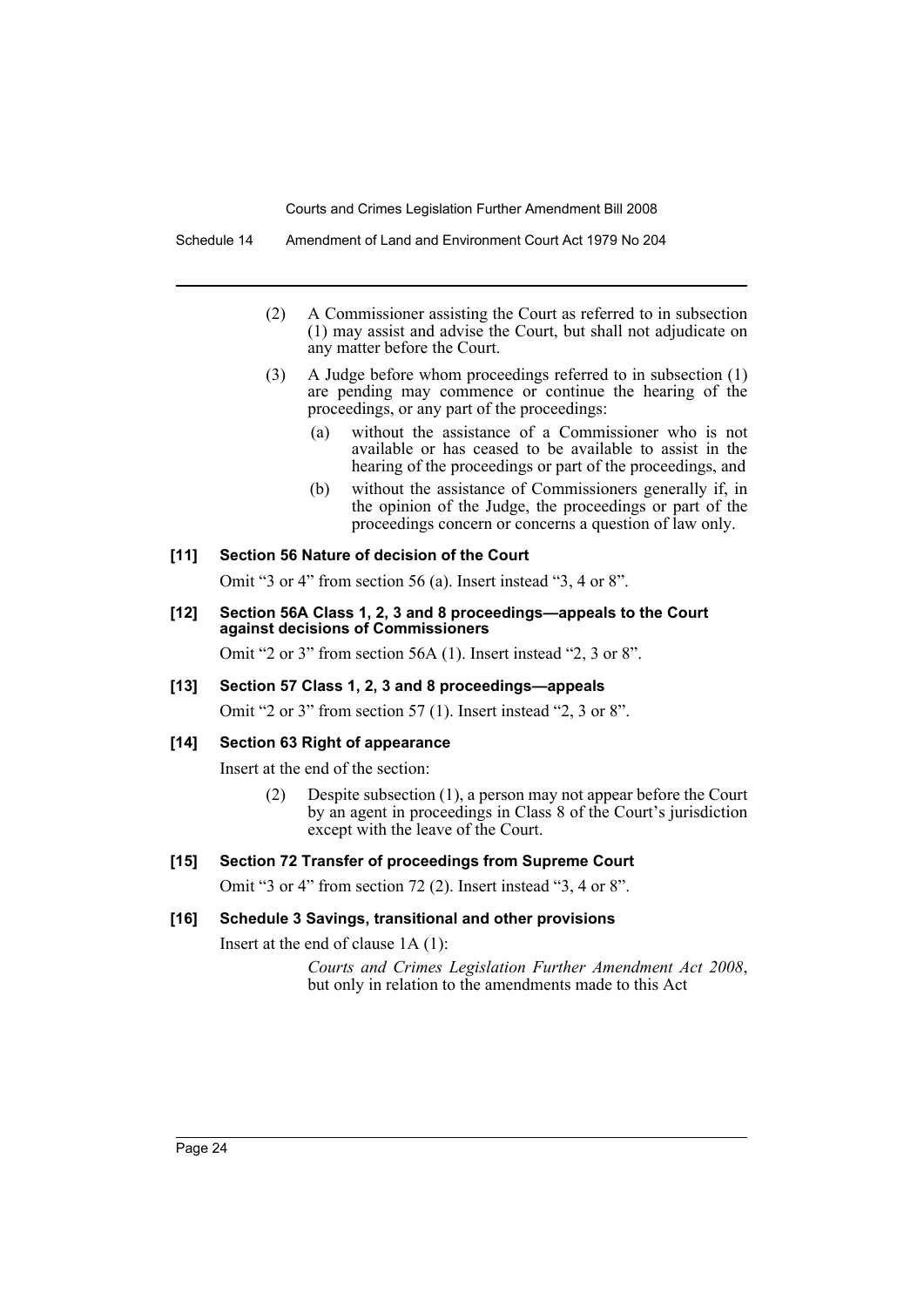Amendment of Land and Environment Court Act 1979 No 204 Schedule 14

# **[17] Schedule 3**

Insert after clause 8:

#### **9 Provisions consequent on enactment of Courts and Crimes Legislation Further Amendment Act 2008**

Any application or order that purports to have been made under section 40 before the commencement of Schedule 14 [9] to the *Courts and Crimes Legislation Further Amendment Act 2008* is taken to have been validly made if it could have been validly made had that section, as amended, then been in force.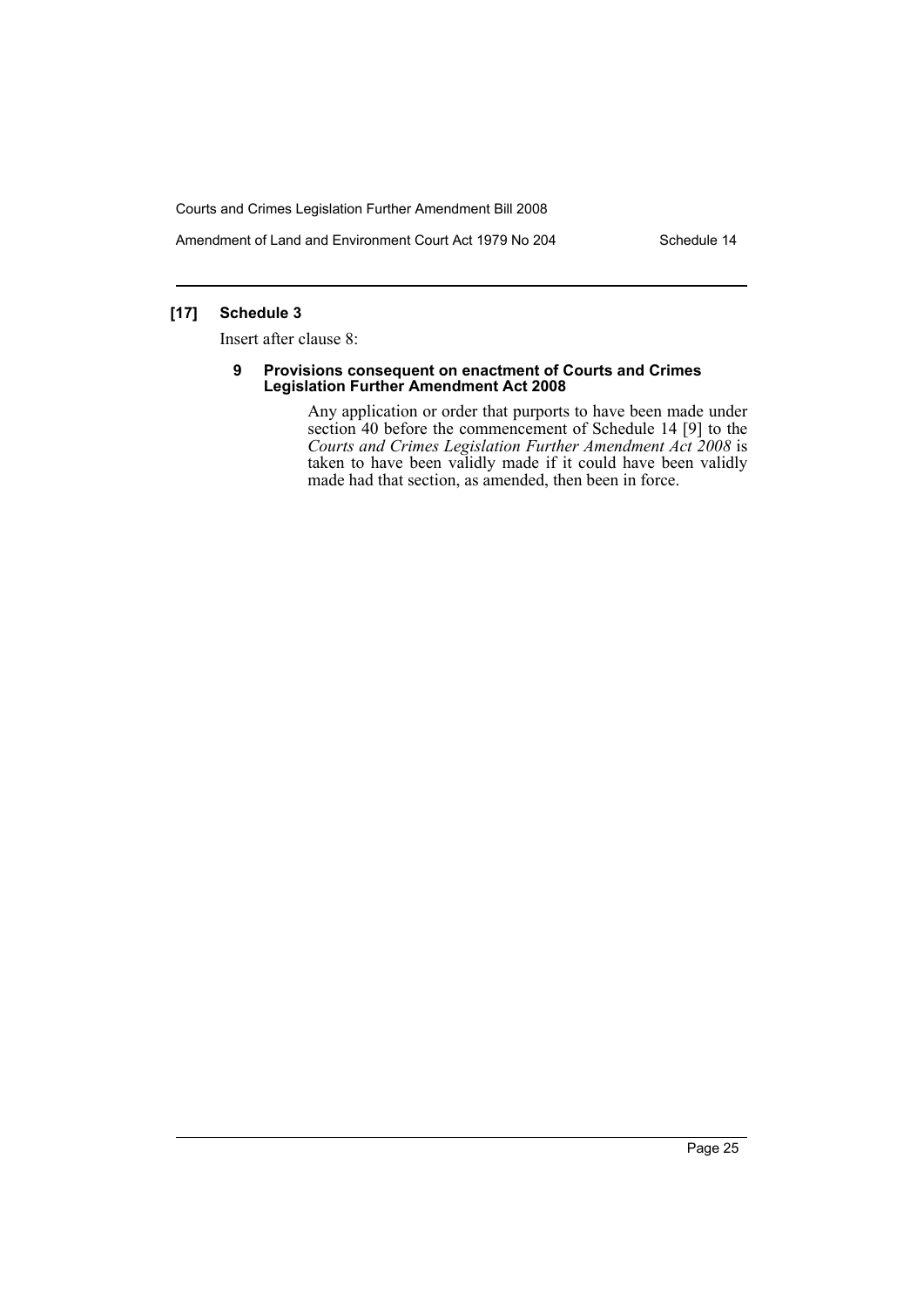Schedule 15 Amendment of Local Courts Act 1982 No 164

# <span id="page-27-0"></span>**Schedule 15 Amendment of Local Courts Act 1982 No 164**

(Section 3)

### **Section 20A**

Insert after section 20:

### **20A Continuation of proceedings after vacation of office**

- (1) A person who vacates office as a Magistrate otherwise than by having been removed from office may, despite vacating his or her office, continue to hear and determine, and otherwise deal with, any proceedings that have been heard, or partly heard, by the person before vacating his or her office.
- (2) While a person continues to deal with, under subsection (1), any proceedings that have been heard or partly heard by the person before vacating office, the person has all the entitlements and functions of a Magistrate and, for the purpose of those proceedings, is taken to continue to be a Magistrate.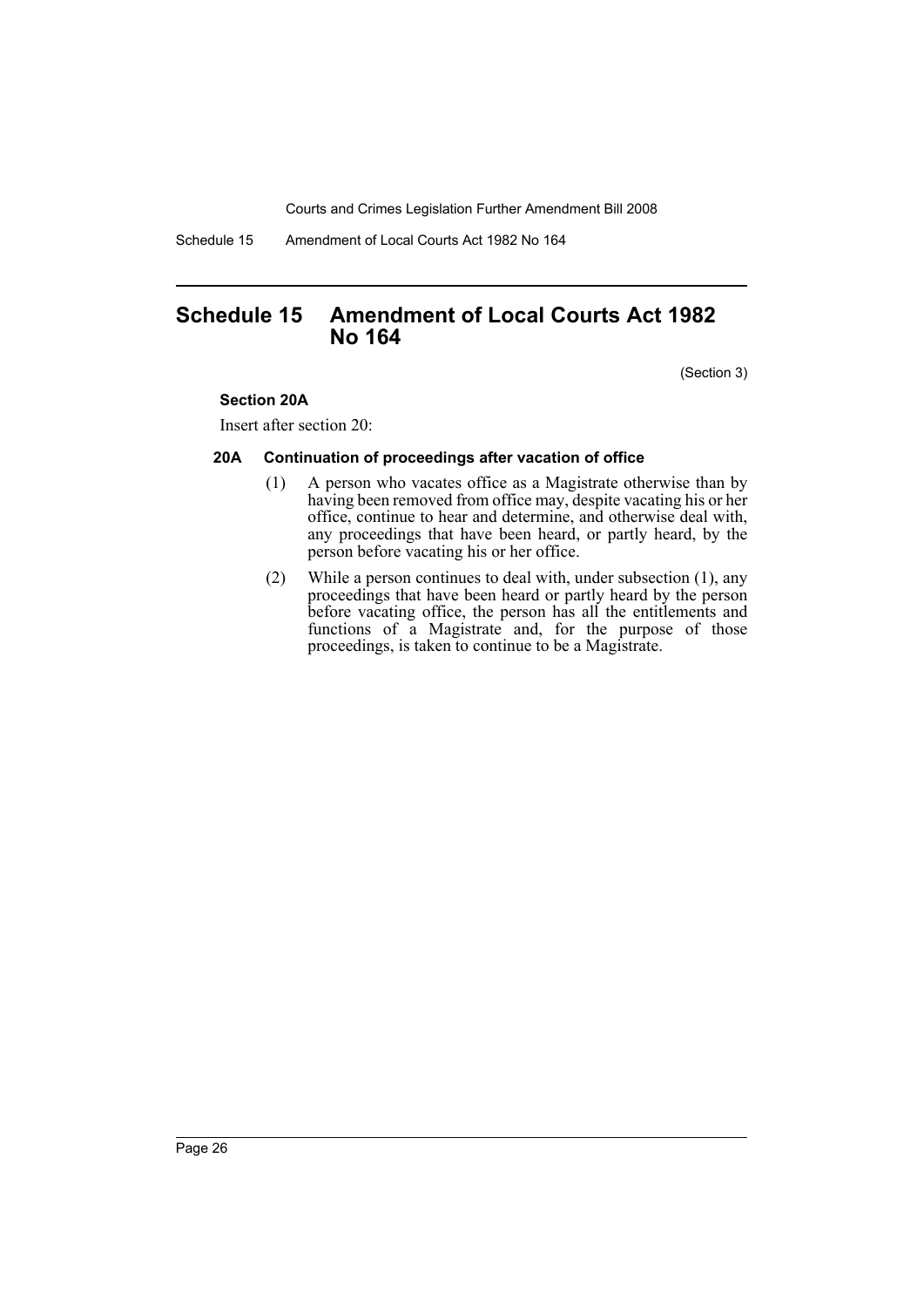Amendment of Mental Health Act 2007 No 8 Schedule 16

# <span id="page-28-0"></span>**Schedule 16 Amendment of Mental Health Act 2007 No 8**

(Section 3)

### **[1] Section 4 Definitions**

Omit "by a Magistrate after a mental health inquiry or" from the definition of *involuntary patient* in section 4 (1).

Insert instead "after a mental health inquiry or otherwise".

### **[2] Section 4 (1), definition of "mental health inquiry"**

Omit "a Magistrate". Insert instead "the Tribunal".

#### **[3] Section 27 Steps for medical examination requirements for ongoing detention in mental health facility**

Omit "bring the person before a Magistrate" from section 27 (d).

Insert instead "notify the Tribunal and bring the person before the Tribunal".

## **[4] Section 27 (d)**

Omit:

The person must be brought before a Magistrate as soon as practicable after the authorised medical officer is notified of the relevant finding of the second or third examiner.

Insert instead:

The person must be brought before the Tribunal as soon as practicable after admission (subject to meeting the requirements set out above).

#### **[5] Section 33 Actions may be delayed because of other illnesses or conditions**

Omit "a Magistrate" from section 33 (b). Insert instead "the Tribunal".

### **[6] Section 34**

Omit the section. Insert instead:

#### **34 Mental health inquiries to be held**

(1) The Tribunal must hold an inquiry about an assessable person under step 4 in section 27 (d).

**Note.** Section 27 sets out the events that result in a mental health inquiry. Notice of the inquiry is to be given to the person concerned, and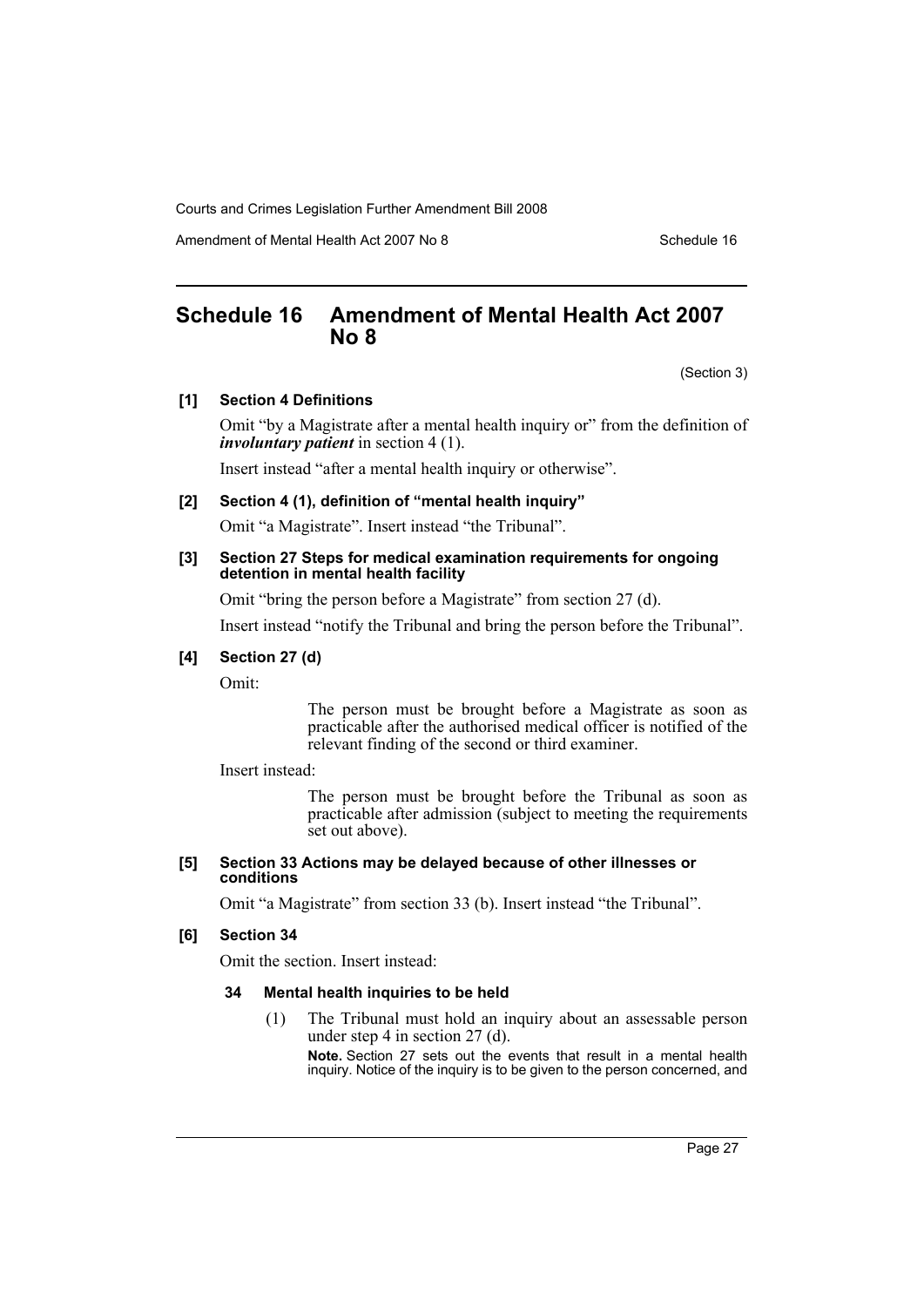all reasonably practicable steps are to be taken to notify primary carers in accordance with section 76.

- (2) An authorised medical officer of the mental health facility in which an assessable person is detained:
	- (a) must ensure that, as far as practicable, the person is brought before the Tribunal dressed in street clothes, and
	- (b) must make all necessary arrangements to ensure that all appropriate medical witnesses appear before the Tribunal and other relevant medical evidence concerning the person is placed before the Tribunal at or before the inquiry, and
	- (c) as soon as practicable after notifying the Tribunal under section 27 (d), and at or before the inquiry, must provide the Tribunal with all relevant medical reports of the examinations in step 1 or step 2, as referred to in section 27 (d), and any additional information required by the Tribunal for the purposes of the inquiry.

An assessable person, or any other person, may, with the approval of the Tribunal and subject to the regulations (if any), be brought or appear before the Tribunal by way of audio visual link.

The primary carer of an assessable person may, with the approval of the Tribunal, appear at an inquiry.

**Note.** The Tribunal must be constituted by at least one member who is the President or a Deputy President for the purposes of a mental health inquiry (see section 150 (2A)). Other provisions relating to the Tribunal's procedures generally, that apply to mental health inquiries and other proceedings, are set out in Part 2 of Chapter 6.

#### **[7] Section 35 Purpose and findings of mental health inquiries**

Omit "A Magistrate" from section 35 (1). Insert instead "The Tribunal when".

### **[8] Section 35 (2)**

Omit "the Magistrate" wherever occurring. Insert instead "the Tribunal".

### **[9] Section 35 (2A) and (2B)**

Insert after section 35 (2):

- (2A) As soon as practicable after the beginning of a mental health inquiry, the Tribunal must ask the assessable person whether the person:
	- (a) has been given a written statement, in the prescribed form, of the person's legal rights and other entitlements, as required by section 74, and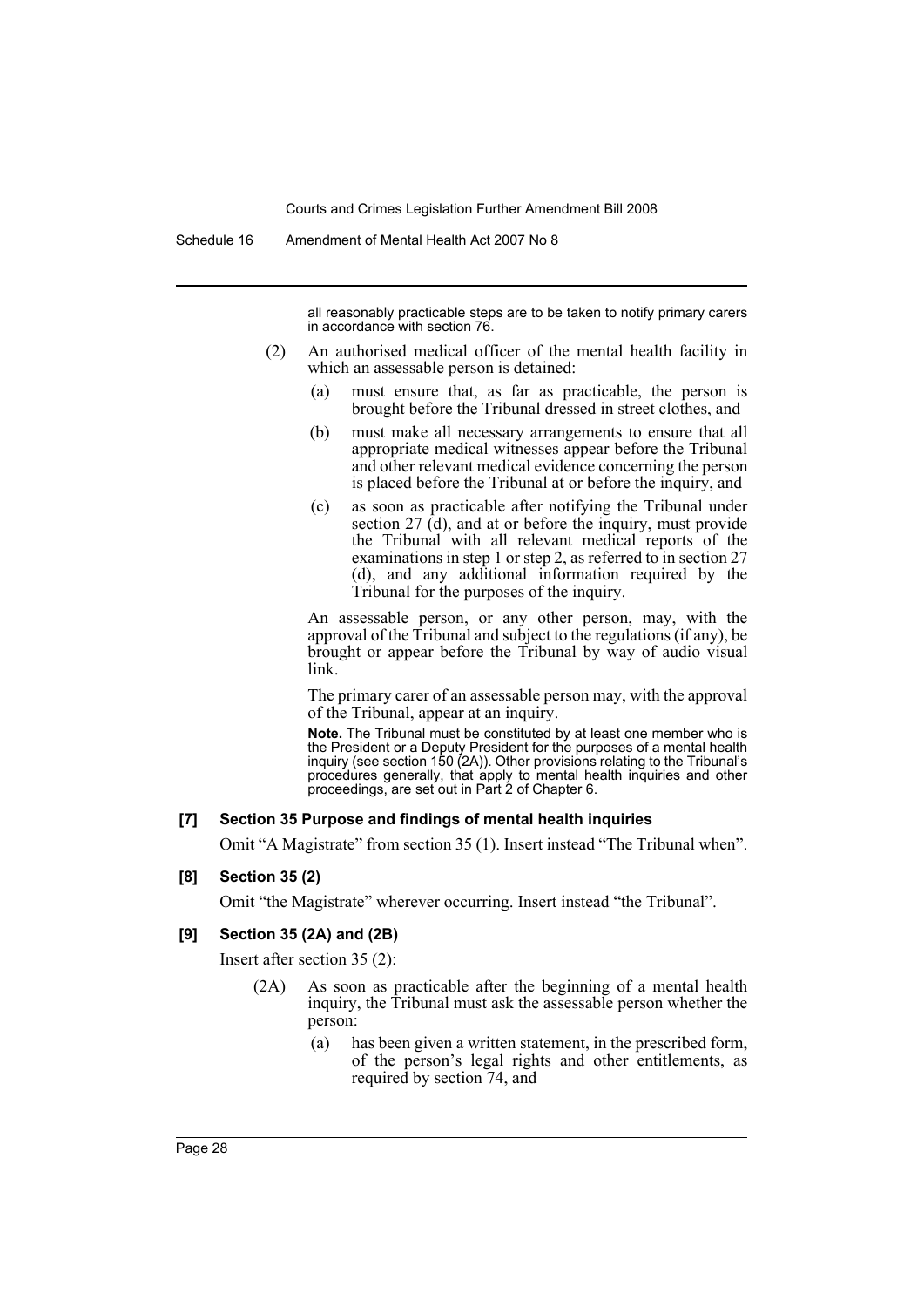Amendment of Mental Health Act 2007 No 8 Schedule 16

- (b) has been informed of the duty imposed under section 76 on the authorised medical officer relating to the giving of the notice specified in that section.
- (2B) As soon as practicable after the beginning of a mental health inquiry, the Tribunal must ascertain from the authorised medical officer whether the written statement and notice referred to in subsection (2A) have been given or all such things as are reasonably practicable have been done to give that statement or notice, as the case requires.

### **[10] Section 35 (3)**

Omit the subsection. Insert instead:

If the Tribunal is not satisfied, on the balance of probabilities, that an assessable person is a mentally ill person, the Tribunal must order that the person be discharged from the mental health facility.

### **[11] Section 35 (4) and (5) (c)**

Omit "Magistrate" wherever occurring. Insert instead "Tribunal".

### **[12] Section 35 (5)**

Omit "A Magistrate who is satisfied, on the balance of probabilities, that an assessable person is a mentally ill person".

Insert instead "If the Tribunal is satisfied, on the balance of probabilities, that an assessable person is a mentally ill person, the Tribunal".

#### **[13] Section 36**

Omit the section. Insert instead:

#### **36 Adjournments**

- (1) The Tribunal may, from time to time, adjourn a mental health inquiry for a period not exceeding 14 days.
- (2) Without limiting subsection (1), the Tribunal may adjourn the inquiry if it is not satisfied:
	- (a) that the assessable person has been informed of the duty imposed under section 76 on the authorised medical officer relating to the giving of the notice specified in that section, or
	- (b) that the notice specified in the section has been given or all such things as are reasonably practicable have been done to give that notice.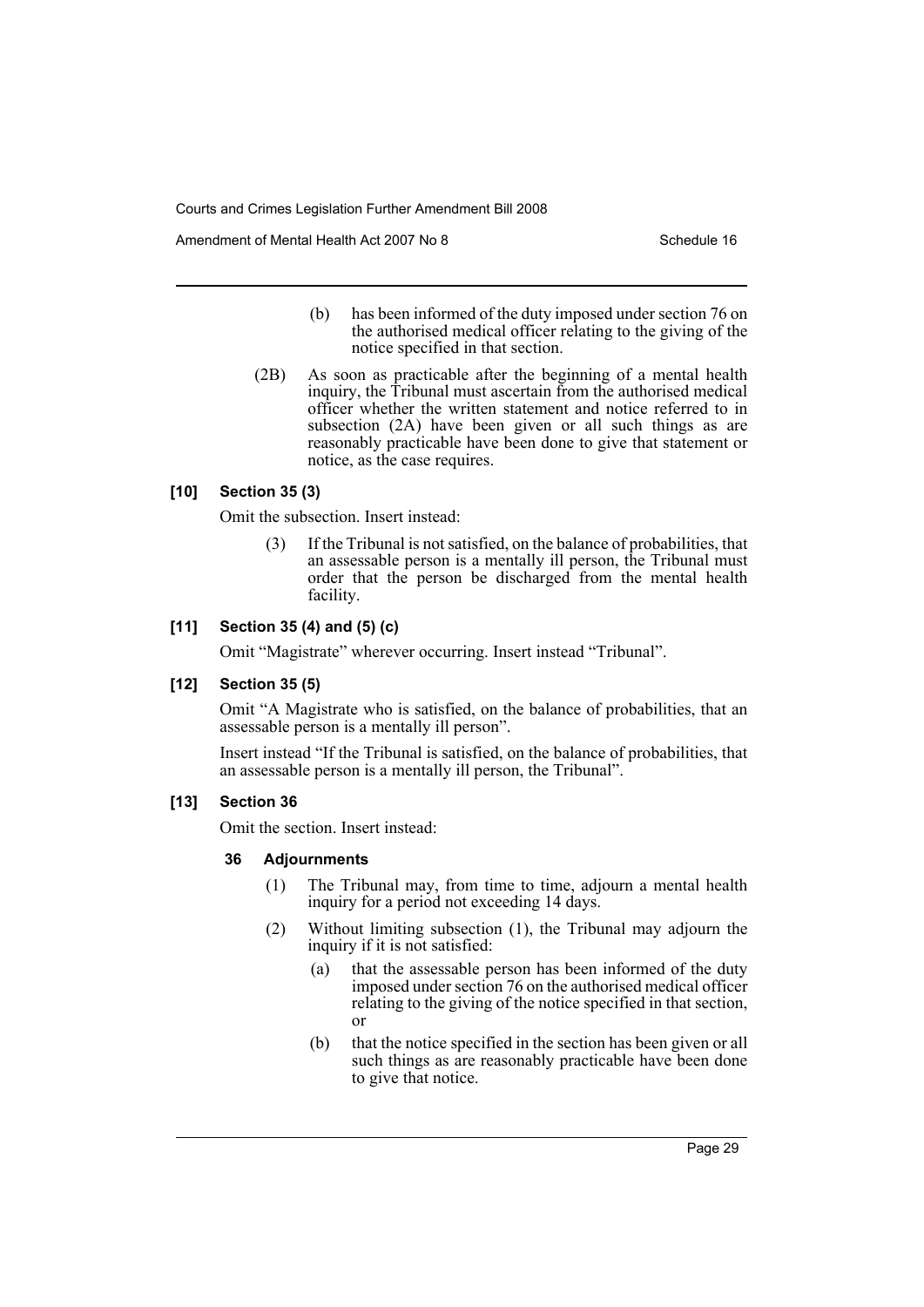Schedule 16 Amendment of Mental Health Act 2007 No 8

- (3) The Tribunal may adjourn an inquiry under this section only if:
	- (a) the Tribunal is of the opinion that it is in the best interests of the assessable person to do so, and
	- (b) the Tribunal has considered any certificates given under this Act available to the Tribunal.
- (4) If an inquiry is adjourned, the assessable person is to continue to be detained in the mental health facility unless the person is discharged or allowed to be absent from the facility under another provision of this Act.

### **[14] Section 51 Community treatment orders**

Omit "or a Magistrate" from section 51 (1).

### **[15] Section 53 Determination of applications for community treatment orders**

Omit "A Magistrate or the" from section 53 (1). Insert instead "The".

### **[16] Section 53 (2) and (3)**

Omit "Magistrate or" wherever occurring.

### **[17] Section 53 (4)**

Omit the subsection. Insert instead:

(4) The Tribunal may not make a community treatment order at a mental health inquiry unless the Tribunal is of the opinion that the person is a mentally ill person.

### **[18] Section 53 (6) and (7)**

Omit "or Magistrate" wherever occurring.

### **[19] Section 55 Community treatment order may be made in absence of affected person**

Omit "A Magistrate or the". Insert instead "The".

### **[20] Section 77 Notification to new involuntary patients of appeal rights**

Omit "a Magistrate" from section 77 (1). Insert instead "the Tribunal".

### **[21] Section 141 Membership of Tribunal**

Omit "Australian legal practitioners" from section 141 (2) (a). Insert instead "Australian lawyers".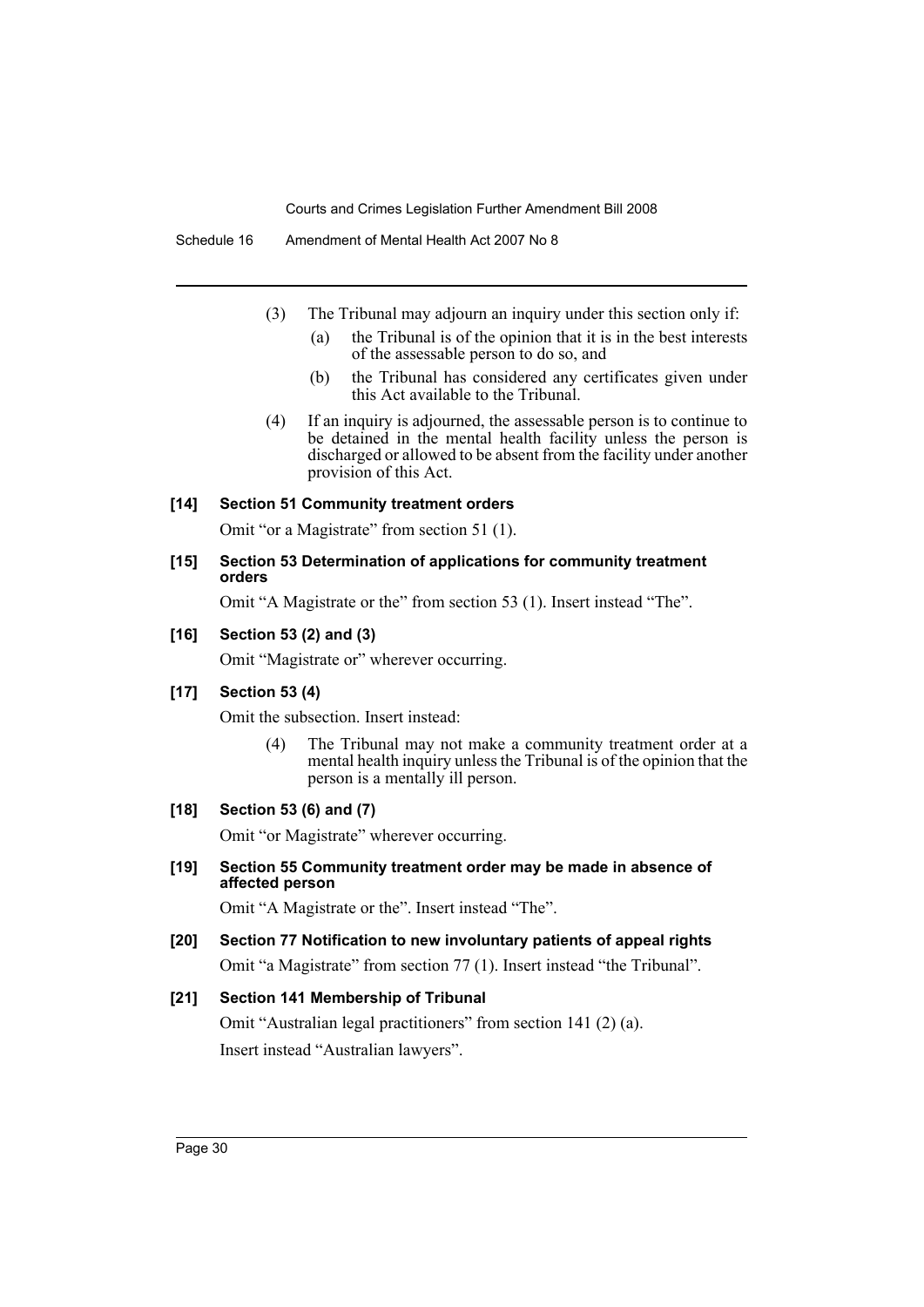Amendment of Mental Health Act 2007 No 8 Schedule 16

# **[22] Section 150 Composition of the Tribunal**

Insert "in relation to mental health inquiries or" after "other than" in section 150 (2).

### **[23] Section 150 (2A)**

Insert after section 150 (2):

(2A) For the purpose of conducting a mental health inquiry, the Tribunal must consist of at least 1 member who is to be the President or a Deputy President or a member qualified to be appointed as a Deputy President.

# **[24] Section 150 (3) (b)**

Omit "Australian legal practitioner". Insert instead "Australian lawyer".

### **[25] Section 154 Rights of appearance and representation**

Insert after section 154 (2):

(2A) An assessable person who is before the Tribunal for a mental health inquiry must, unless the person decides that he or she does not want to be represented, be represented by an Australian legal practitioner or, with the approval of the Tribunal, by another person of his or her choice.

### **[26] Section 160 Tribunal procedure generally**

Insert after section 160 (2) (e):

(e1) conditions for the use of audio or audio visual links and other matters relating to the use of audio or audio visual links in Tribunal proceedings,

### **[27] Section 188 Restrictions on holding of certain offices**

Omit section 188 (1) (d).

# **[28] Section 188 (3)**

Omit "or Magistrate".

**[29] Schedule 2 Mental health inquiries**

Omit the Schedule.

# **[30] Schedule 3**

Omit "see a Magistrate".

Insert instead "see the Mental Health Review Tribunal".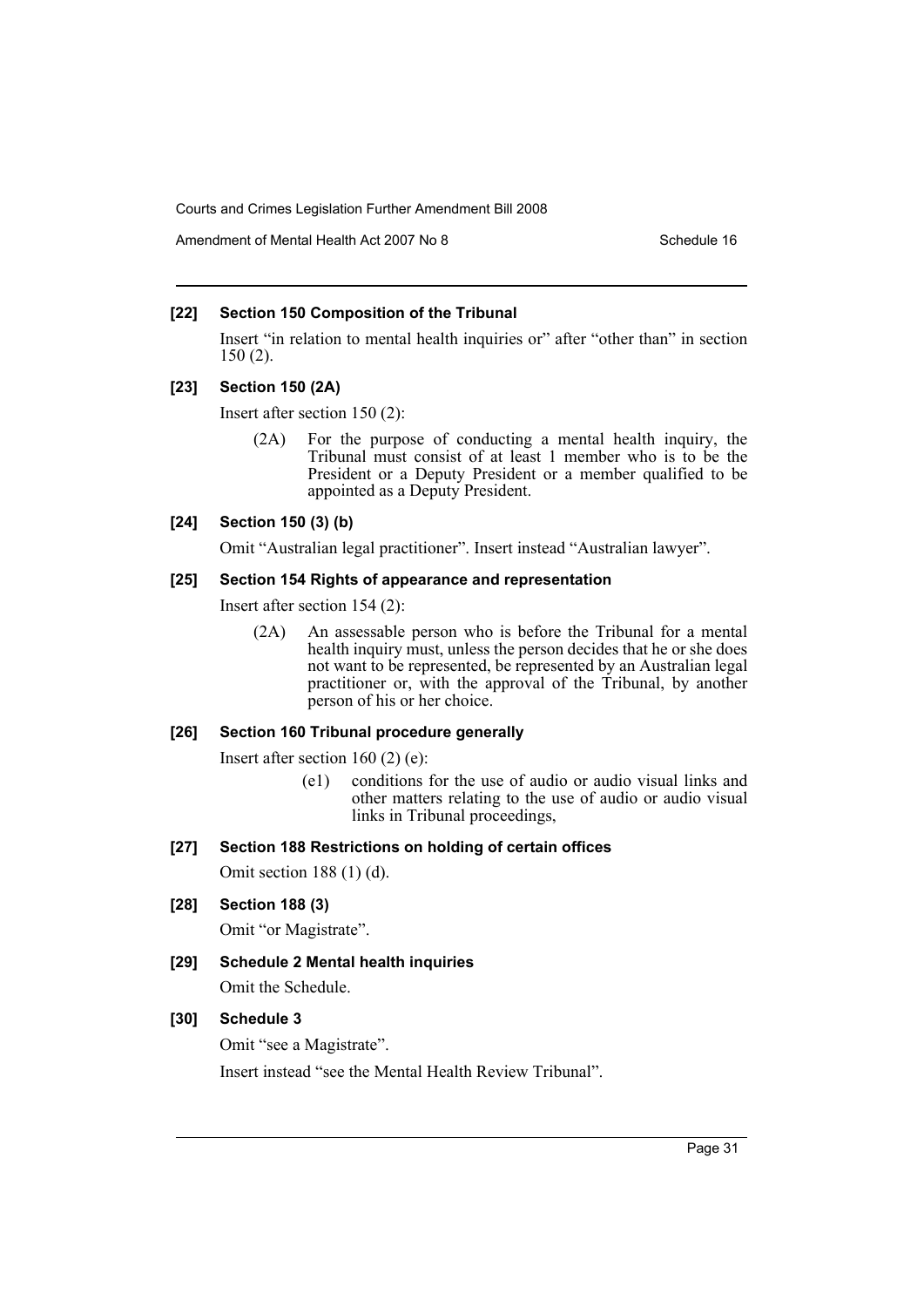Schedule 16 Amendment of Mental Health Act 2007 No 8

# **[31] Schedule 3**

Omit "Magistrates' mental health inquiries". Insert instead "mental health inquiries".

# **[32] Schedule 3**

Omit "**Magistrate's**" wherever occurring.

# **[33] Schedule 3**

Omit "A Magistrate's". Insert instead "A".

# **[34] Schedule 3**

Omit "The Magistrate" and "the Magistrate" wherever occurring. Insert instead "Mental Health Review Tribunal".

# **[35] Schedule 3**

Omit "he or she" where secondly occurring. Insert instead "it".

# **[36] Schedule 6 Savings, transitional and other provisions**

Insert at the end of clause 1 (1):

*Courts and Crimes Legislation Further Amendment Act 2008* 

# **[37] Schedule 6**

Insert at the end of the Schedule with appropriate Part and clause numbering:

# **Part Provisions consequent on enactment of Courts and Crimes Legislation Further Amendment Act 2008**

# **Existing mental health inquiries**

A mental health inquiry that was commenced, but not determined, before the substitution of section 34 by the *Courts and Crimes Legislation Further Amendment Act 2008* may be determined in accordance with this Act as in force immediately before that substitution.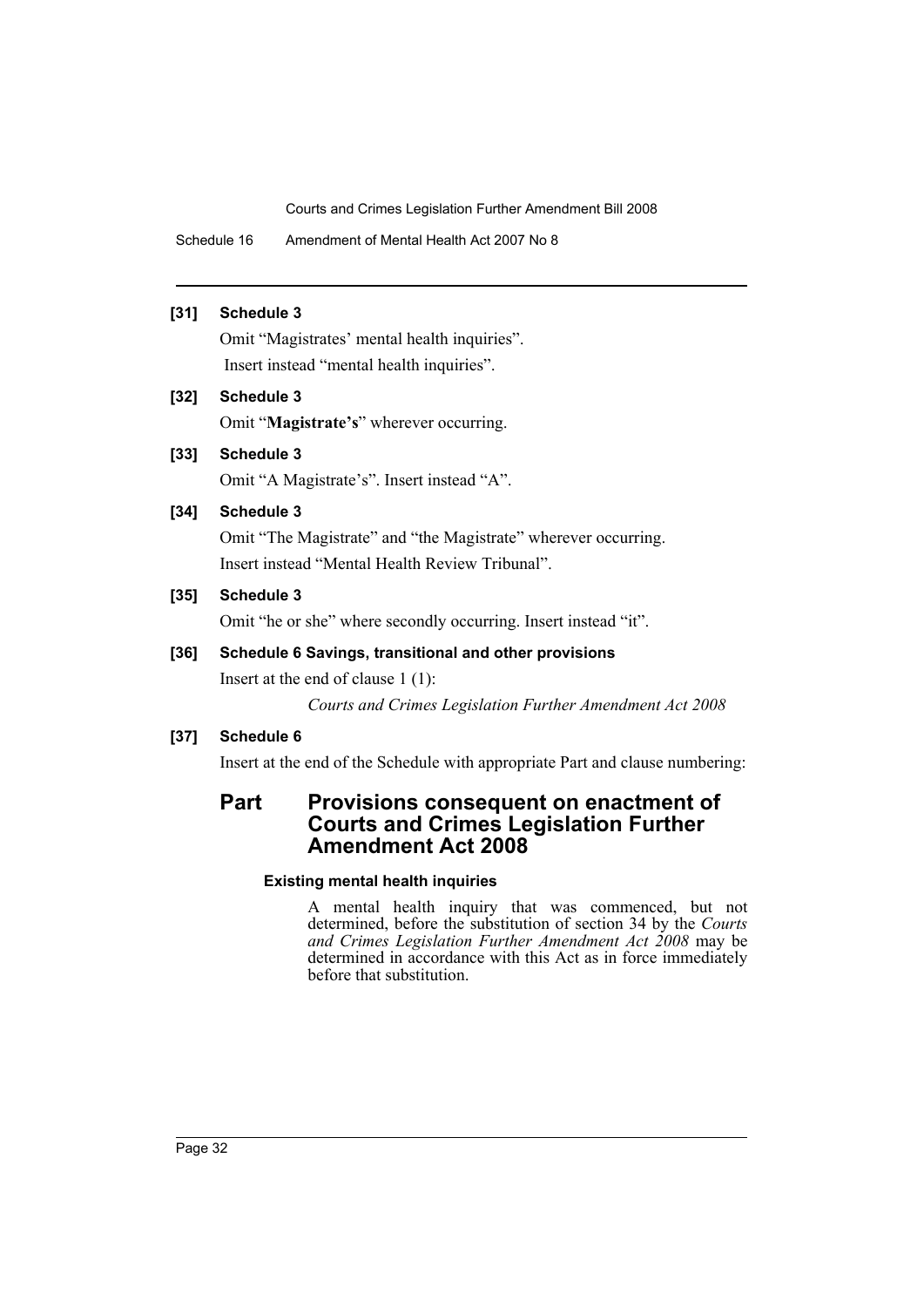Amendment of Mental Health (Criminal Procedure) Act 1990 No 10 Schedule 17

# <span id="page-34-0"></span>**Schedule 17 Amendment of Mental Health (Criminal Procedure) Act 1990 No 10**

(Section 3)

**[1] Section 33 Mentally ill persons**

Omit "by a Magistrate" from section 33 (1A). Insert instead "at a mental health inquiry".

# **[2] Section 33 (1B)**

Omit "a Magistrate". Insert instead "the Tribunal".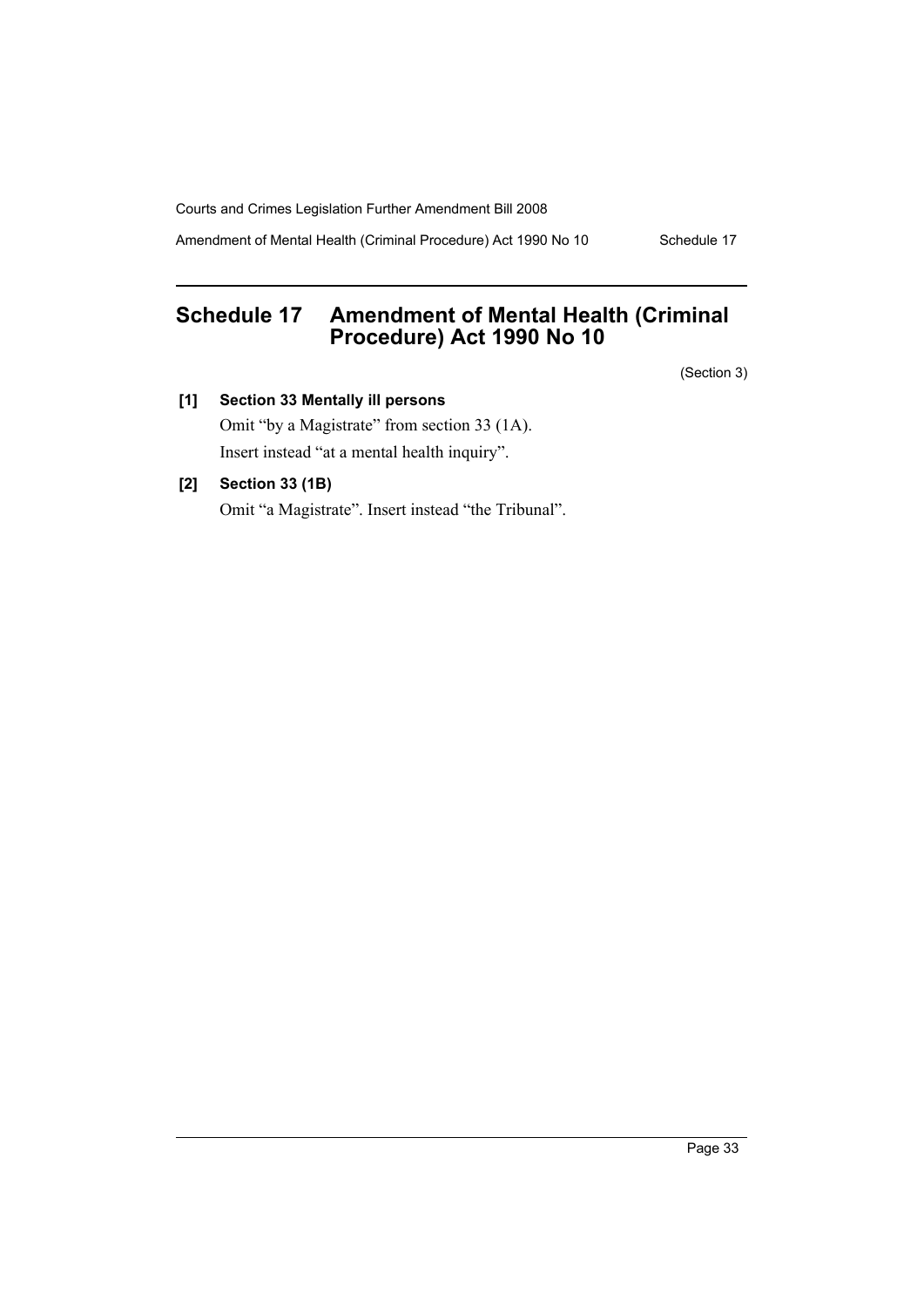Schedule 18 Amendment of Mental Health Legislation Amendment (Forensic Provisions) Act 2008 No 79

# <span id="page-35-0"></span>**Schedule 18 Amendment of Mental Health Legislation Amendment (Forensic Provisions) Act 2008 No 79**

(Section 3)

# **Schedule 2 [12] Section 53 (3A)**

Omit "Magistrate or" from proposed section 53 (3A).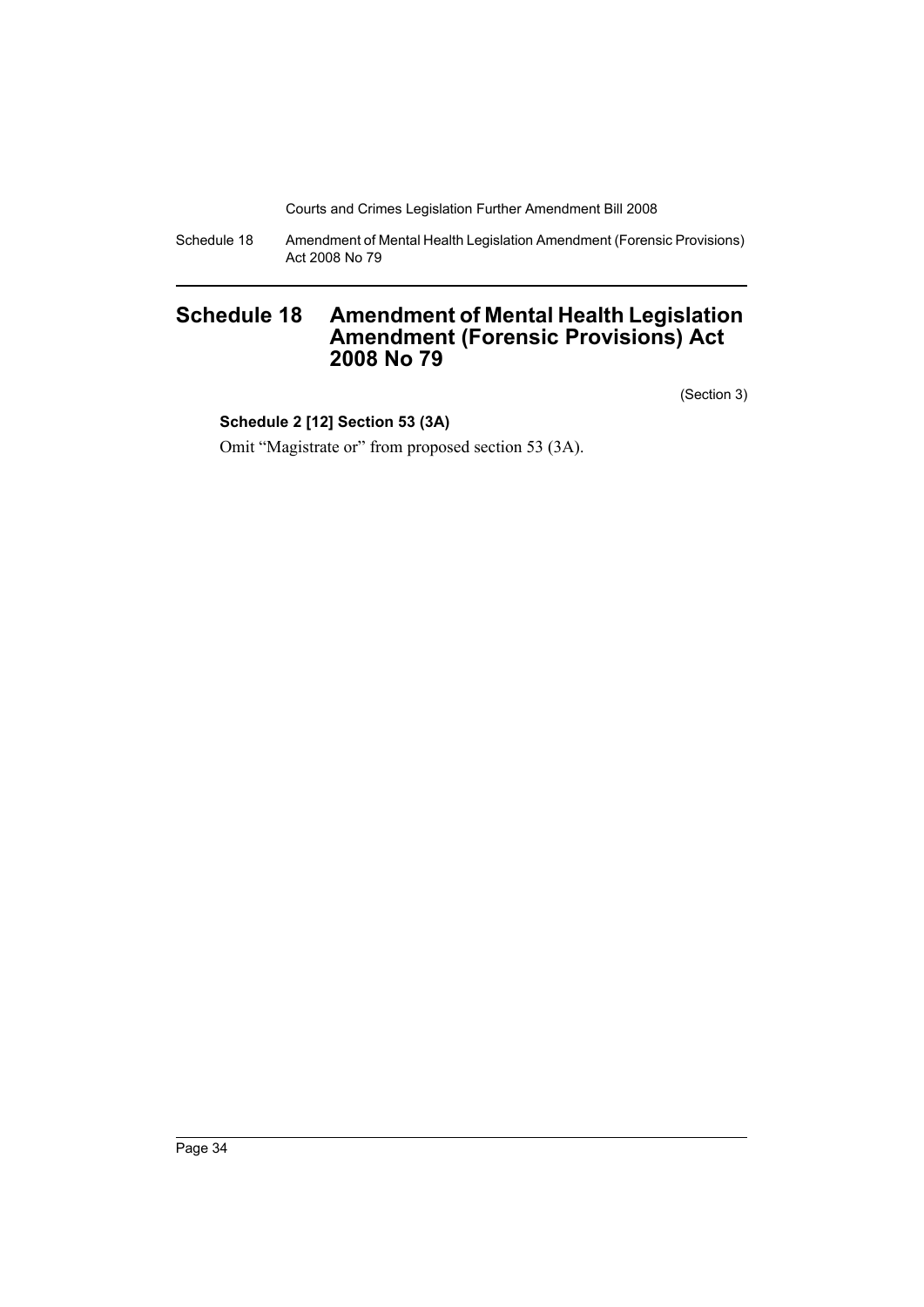Amendment of Mining Act 1992 No 29 Schedule 19

# **Schedule 19 Amendment of Mining Act 1992 No 29**

(Section 3)

## **[1] Section 20 Land on which private mining operations being carried on** Omit section 20 (3). Insert instead:

(3) If a dispute arises as to whether or not this section applies in a particular case, any party to the dispute may apply to the Land and Environment Court for a determination of the matter.

#### **[2] Section 31 Dwelling-houses, gardens and significant improvements**

Omit section 31 (5). Insert instead:

(5) If a dispute arises as to whether or not subsection (1) applies in a particular case, any party to the dispute may apply to the Land and Environment Court for a determination of the matter.

#### **[3] Section 38 Land subject to exploration licence**

Omit section 38 (3). Insert instead:

(3) Any such objection is to be taken into consideration by the Minister when determining the application.

#### **[4] Section 39 Land on which private mining operations being carried on**

Omit section 39 (3). Insert instead:

(3) If a dispute arises as to whether or not this section applies in a particular case, any party to the dispute may apply to the Land and Environment Court for a determination of the matter.

#### **[5] Section 49 Dwelling-houses, gardens and significant improvements**

Omit section 49 (5). Insert instead:

(5) If a dispute arises as to whether or not subsection (1) applies in a particular case, any party to the dispute may apply to the Land and Environment Court for a determination of the matter.

#### **[6] Section 59 Land subject to exploration licence**

Omit section 59 (3). Insert instead:

(3) Any such objection is to be taken into consideration by the Minister when determining the application.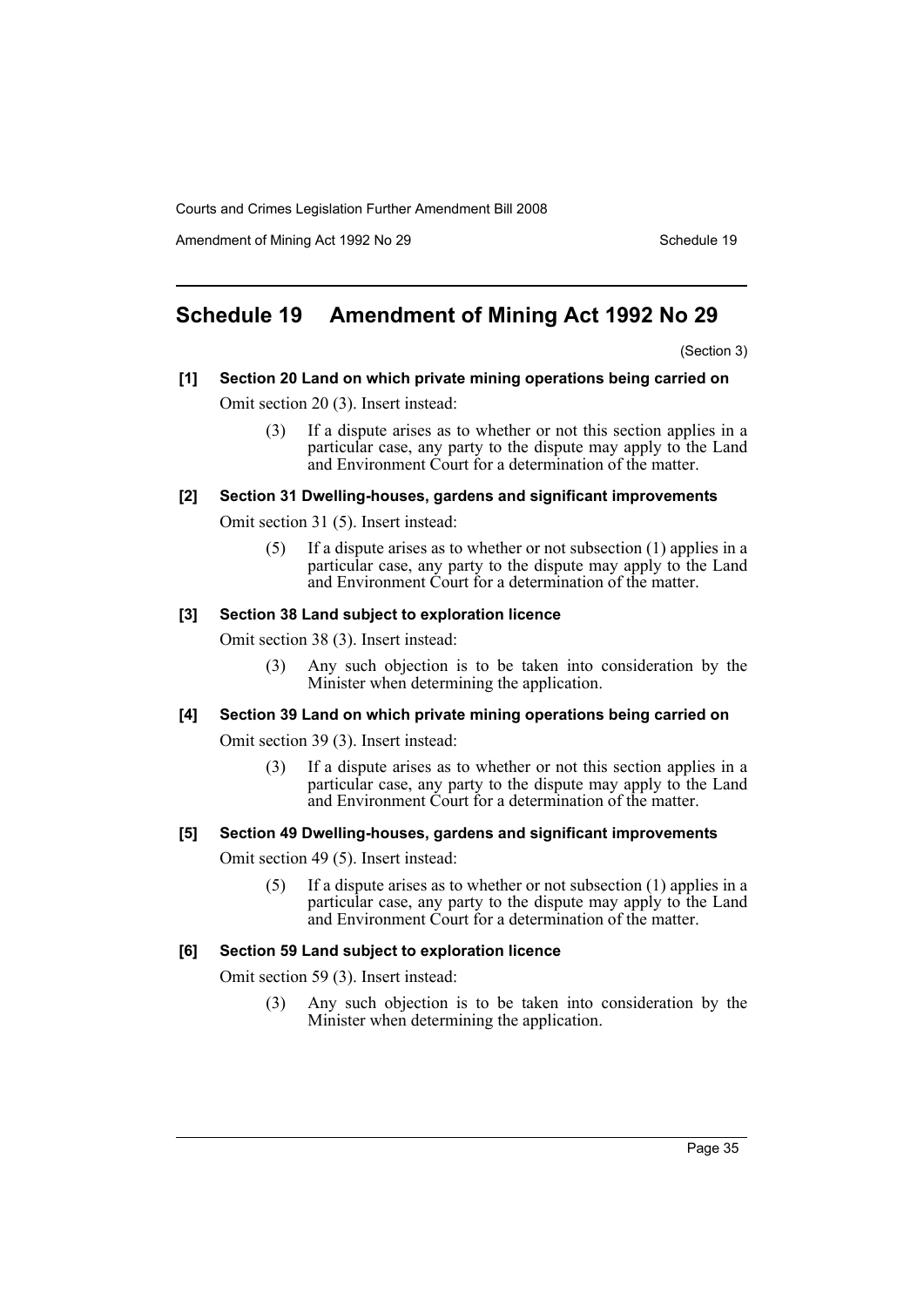Schedule 19 Amendment of Mining Act 1992 No 29

## **[7] Section 60 Land on which private mining operations being carried on**

Omit section 60 (3). Insert instead:

(3) If a dispute arises as to whether or not this section applies in a particular case, any party to the dispute may apply to the Land and Environment Court for a determination of the matter.

#### **[8] Section 62 Dwelling-houses, gardens and significant improvements**

Omit section 62 (6A). Insert instead:

(6A) If a dispute arises as to whether or not subsection (1) (a) or (b) applies in a particular case, any party to the dispute may apply to the Land and Environment Court for a determination of the matter.

**Note.** A dispute in relation to subsection (1) (c) is to be dealt with under clause 23B of Schedule 1.

## **[9] Section 92 Resolution of objections**

Omit section 92 (3).

## **[10] Section 109 Saving of interest in existing leases**

Omit section 109 (2).

**[11] Section 128 Appeals against decisions concerning cancellation or suspension of operations**

Omit "District Court" wherever occurring.

Insert instead "Land and Environment Court".

## **[12] Section 141 Matters for which access arrangement to provide**

Omit section 141 (1) (e).

**[13] Sections 155, 165, 170, 189, 203, 206, 212, 217, 233, 236C, 266, 267, 273 and 278**

Omit "a Warden's Court" wherever occurring in sections 155 (1), (2) (b) and (5)–(7), 165 (2), 170, 189 (1), 203 (1) (g), 206 (1) and (2), 212 (2), 217, 233 (1) (e), 236C (b), 266 (4) (b) (ii) and (c), 267 (4) (b) (ii) and (c), 273 and 278 (1).

Insert instead "the Land and Environment Court".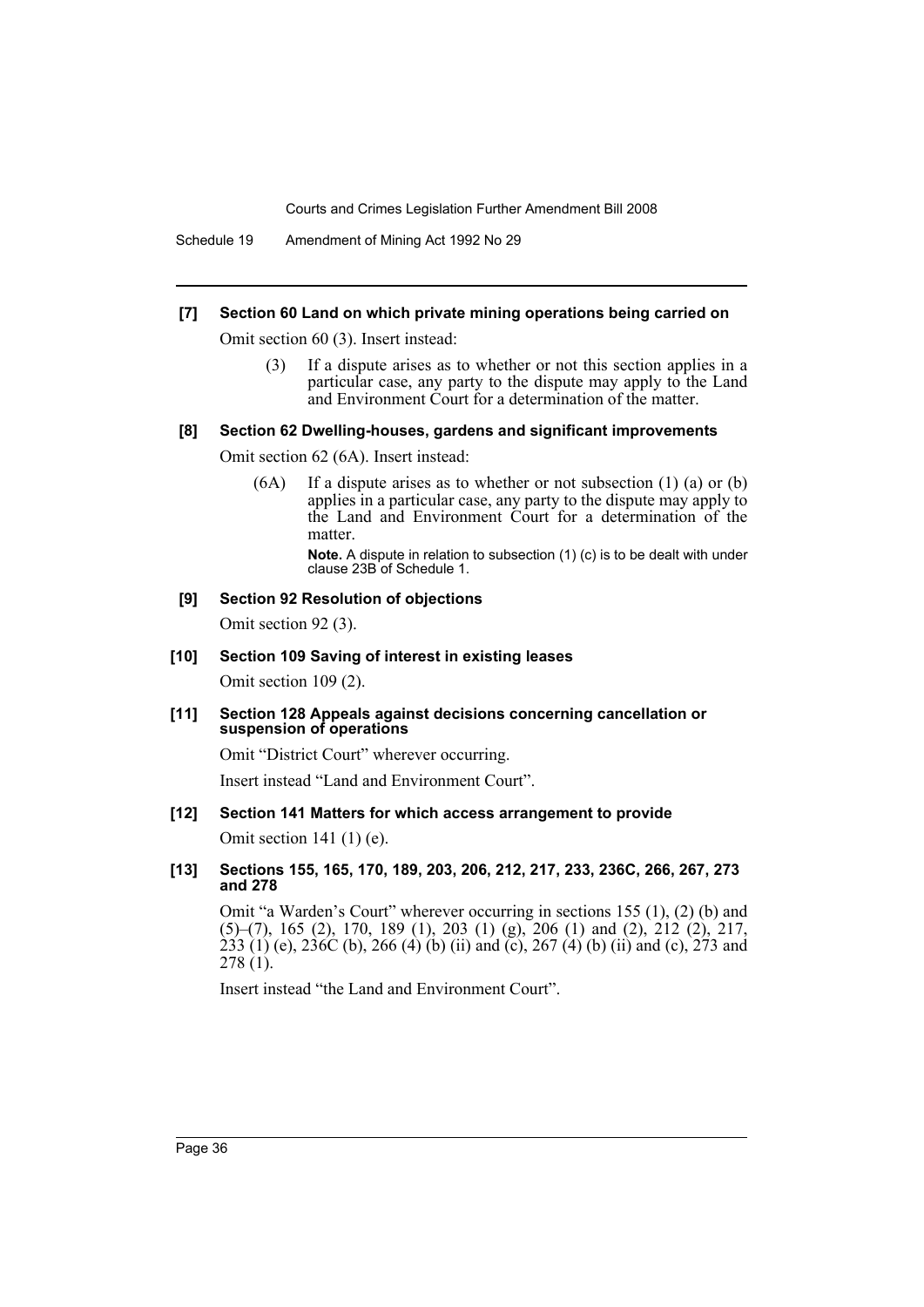Amendment of Mining Act 1992 No 29 Schedule 19

## **[14] Section 164 Rights of way**

Omit section 164 (6)–(8). Insert instead:

- Subject to any determination by the Land and Environment Court, a right of way is subject to such conditions as to its exercise, and to such exceptions as to the land over which it may be exercised, as may be prescribed by the regulations.
- (7) If a dispute arises as to the exercise of a right of way, any party to the dispute may apply to the Land and Environment Court for a determination of the matter.

## **[15] Section 166 Use of water, timber and pasturage etc**

Omit "with the approval of a warden" from section 166 (1).

Insert instead "in accordance with a determination of the Land and Environment Court".

#### **[16] Section 175C Appeals against, and suspensions and annulments of, exclusion orders**

Omit section 175C (1). Insert instead:

(1) An appeal against an exclusion order made by a Local Court may be made to the Land and Environment Court under Part 4 of the *Crimes (Appeal and Review) Act 2001* as if that order were a sentence arising from a court attendance notice dealt with under Part 2 of Chapter 4 of the *Criminal Procedure Act 1986*.

## **[17] Section 175C (2)**

Omit "Warden's Court or a".

#### **[18] Section 184 Land subject to exploration licence**

Omit section 184 (3). Insert instead:

(3) Any such objection is to be taken into consideration by the Minister when determining the application.

## **[19] Section 185 Land on which private mining operations being carried on**

Omit section 185 (3). Insert instead:

(3) If a dispute arises as to whether or not this section applies in a particular case, any party to the dispute may apply to the Land and Environment Court for a determination of the matter.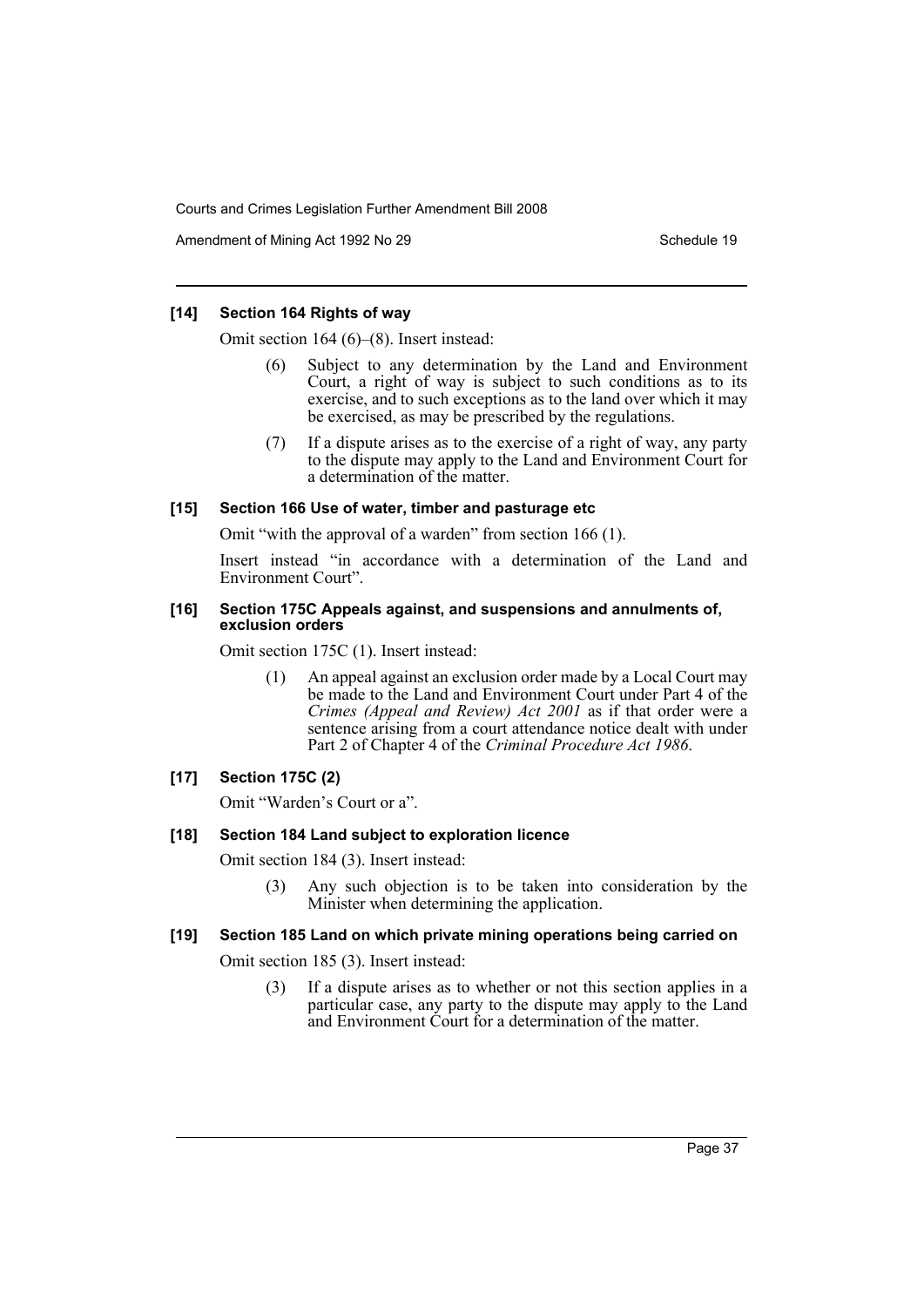Schedule 19 Amendment of Mining Act 1992 No 29

#### **[20] Section 188 Dwelling-houses, gardens and significant improvements**

Omit section 188 (5). Insert instead:

(5) If a dispute arises as to whether or not subsection (1) or (2A) applies in a particular case, any party to the dispute may apply to the Land and Environment Court for a determination of the matter.

#### **[21] Section 189 Mineral claim not to be re-granted to former holder**

Omit "Warden's Court by which the original order was made" from section 189 (2).

Insert instead "Land and Environment Court".

#### **[22] Section 206 Review of decisions concerning cancellation or suspension of operations**

Omit "Warden's Court" wherever occurring in section 206 (3) and (4).

Insert instead "Land and Environment Court".

#### **[23] Section 211 Rights of way**

Omit section 211 (6)–(9). Insert instead:

- (6) Subject to any determination by the Land and Environment Court, a right of way is subject to such conditions as to its exercise, and to such exceptions as to the land over which it may be exercised:
	- (a) as may be prescribed by the regulations, or
	- (b) in the case of land within a mineral claims district, as may be specified in any registered access management plan applying to the land.
- (7) If a dispute arises as to the exercise of a right of way, any party to the dispute may apply to the Land and Environment Court for a determination of the matter.
- (8) In the case of land within a mineral claims district, the conditions imposed by the Land and Environment Court under subsection (7) must not be inconsistent with the conditions specified in any registered access management plan applying to the land.

#### **[24] Section 213 Use of water, timber and pasturage etc**

Omit "with the approval of a warden" from section 213 (1).

Insert instead "in accordance with a determination of the Land and Environment Court".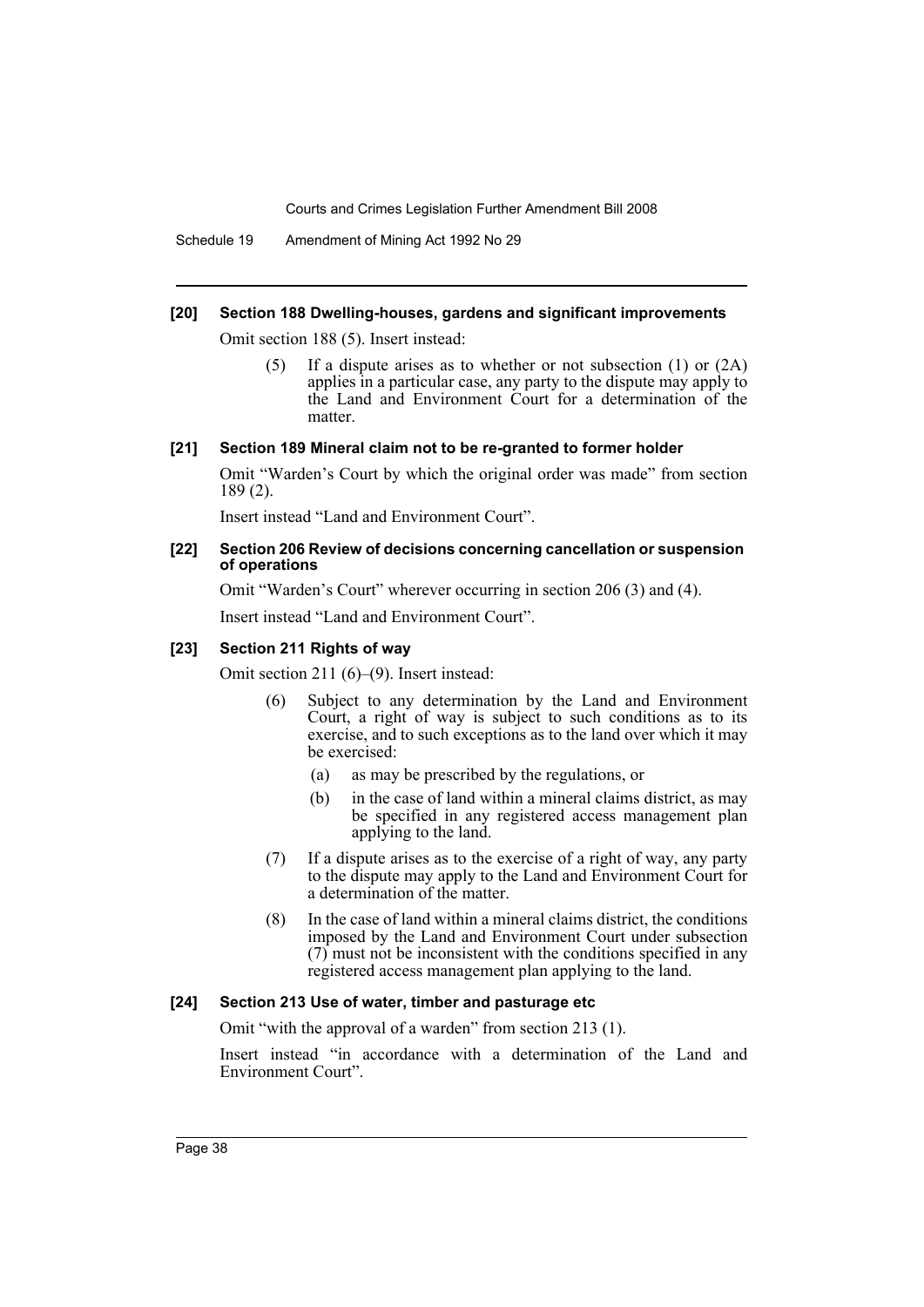Amendment of Mining Act 1992 No 29 Schedule 19

## **[25] Section 222 Objections**

Omit section 222 (4) and (5). Insert instead:

- Unless it is earlier withdrawn, the Director-General must refer any objection made on the ground referred to in subsection (1) (b) for inquiry and report by a person having such qualifications or experience as may be prescribed by the regulations.
- (5) At the conclusion of the inquiry into the objection, the person to whom the objection has been referred must furnish the Minister with a report as to his or her findings.
- (6) An objection made on the ground referred to in subsection  $(1)$  (b) is to be determined by the Minister on the basis of the report so furnished.

## **[26] Section 235C Rights of way**

Omit section 235C (6)–(9). Insert instead:

- (6) Subject to any determination by the Land and Environment Court, a right of way is subject to such conditions as to its exercise, and to such exceptions as to the land over which it may be exercised:
	- (a) as may be prescribed by the regulations, or
	- (b) as may be specified in any registered access management plan applying to the land.
- (7) If a dispute arises as to the exercise of a right of way, any party to the dispute may apply to the Land and Environment Court for a determination of the matter.
- (8) The conditions imposed by the Land and Environment Court under subsection  $(\vec{7})$  must not be inconsistent with the conditions specified in any registered access management plan applying to the land.

## **[27] Sections 236G and 236H**

Omit the sections. Insert instead:

#### **236G Determination of access management plan by Land and Environment Court**

(1) If the Director-General has declined to make a determination under section 236F, either generally or in relation to a particular matter, either the landholder or the miners' representative: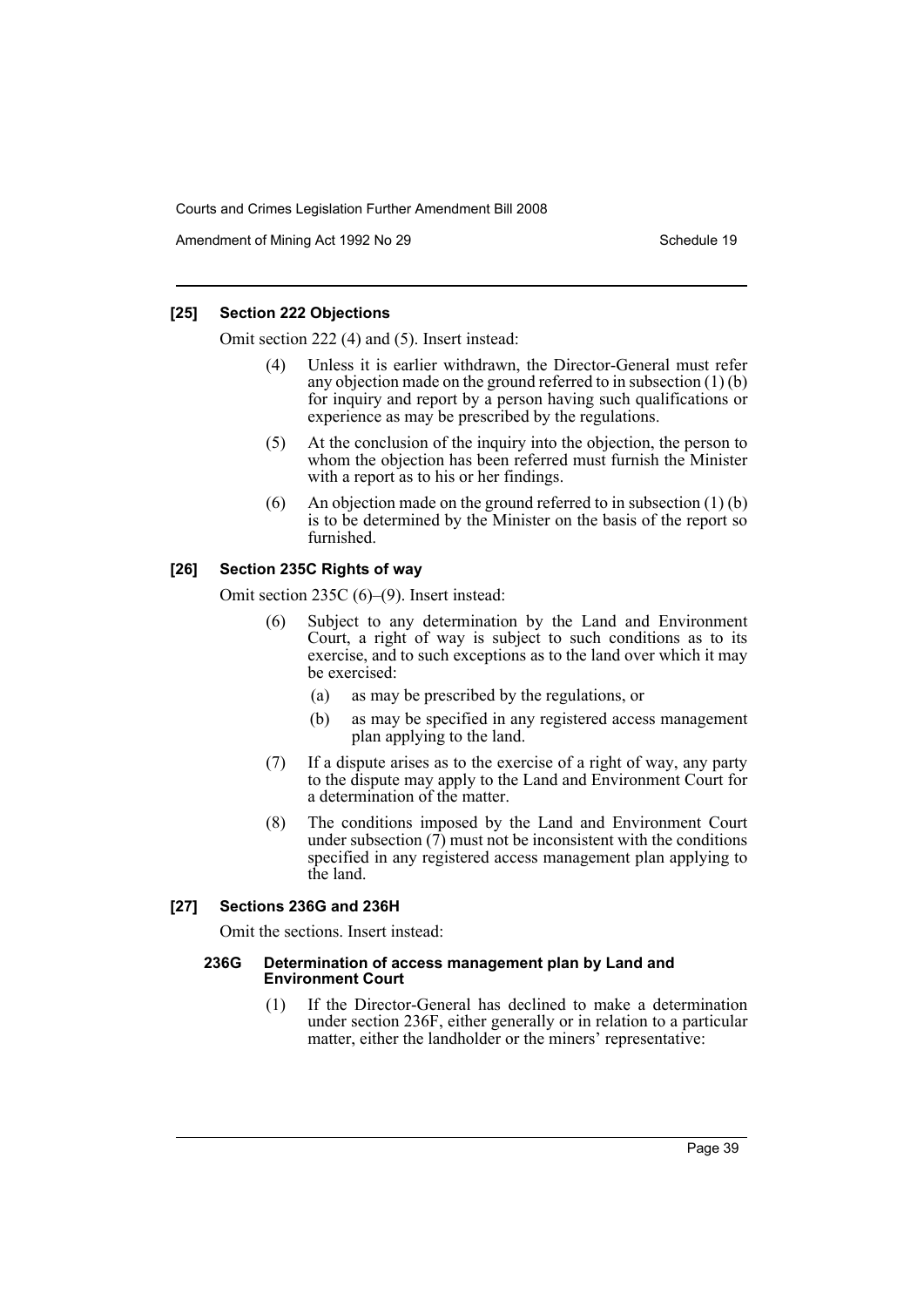- (a) may apply to the Land and Environment Court for a determination under this section, either generally or in relation to that matter, as the case may be, and
- (b) in that event, must cause copies of the application to be served on the landholder or miner's representative, as the case requires, and on the Director-General.
- (2) On receiving such an application, the Land and Environment Court is to determine an access management plan for the land concerned, as required by the application.
- (3) The Director-General is not a party to the proceedings before the Land and Environment Court, but may nevertheless make written submissions to the Court in relation to the proposed determination.
- (4) In making a decision under this section, the Land and Environment Court must give consideration to any submissions made by the Director-General under subsection (3).
- (5) On making a determination under this section, the Land and Environment Court is to cause copies of the determination to be served on the landholder and the miners' representative.
- (6) Each party to proceedings under this section is to bear his or her own costs in relation to the proceedings.

### **236H Review of Director-General's determination**

- (1) An application for the review of an access management plan determined under section 236F may be made to the Land and Environment Court by either the landholder or the miners' representative (the *parties to the determination*).
- (2) An application:
	- (a) must be accompanied by a copy of the determination to which it relates, together with a copy of any access management plan forming part of the determination, and
	- (b) must be filed in the Land and Environment Court within 14 days after a copy of the determination was served on the applicant.
- (3) The applicant must cause a copy of the application to be served on the Director-General and on each of the other parties to the determination.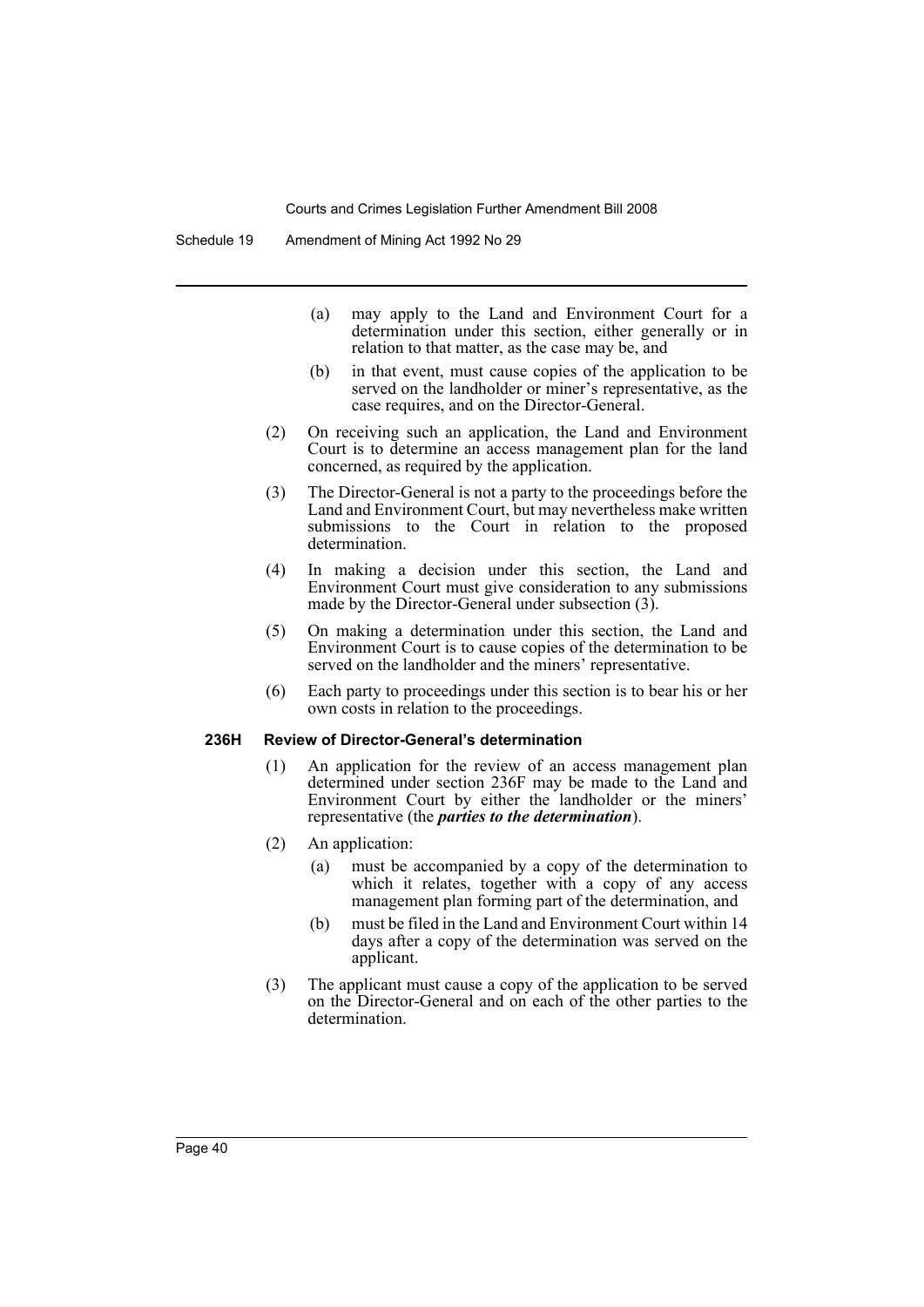Amendment of Mining Act 1992 No 29 Schedule 19

- (4) The Director-General is not a party to the proceedings before the Land and Environment Court, but may nevertheless make written submissions to the Court in relation to the determination under review.
- (5) In making a decision under this section, the Land and Environment Court must give consideration to any submissions made by the Director-General under subsection (4).
- (6) The decision of the Land and Environment Court on a review of a determination is final and is to be given effect to as if it were the determination of the Director-General under section 236F.
- (7) Each party to proceedings under this section is to bear his or her own costs in relation to the proceedings.

## **[28] Section 236I Registration of access management plans**

Omit section 236I (2) (b). Insert instead:

(b) if an application for a review of the determination is made to the Land and Environment Court within that period, as soon as practicable after the Court makes its decision on the application.

## **[29] Section 236L Replacement of access management plans**

Omit "the Warden's Court" from section 236L (2). Insert instead "the Land and Environment Court".

## **[30] Section 252 Environmental assessment**

Omit "A warden" from section 252 (1). Insert instead "The Minister".

# **[31] Section 252 (2), (4) and (5)**

Omit the subsections.

# **[32] Section 252 (6) and (7)**

Omit the subsections. Insert instead:

- (6) A permit under this section may not be granted in respect of land within a national park, state conservation area, regional park, historic site, nature reserve, karst conservation reserve, Aboriginal area, wildlife refuge or Aboriginal place within the meaning of the *National Parks and Wildlife Act 1974* except with the concurrence of the Minister administering that Act.
- (7) A permit under this section may not be granted in respect of land within a marine park within the meaning of the *Marine Parks Act*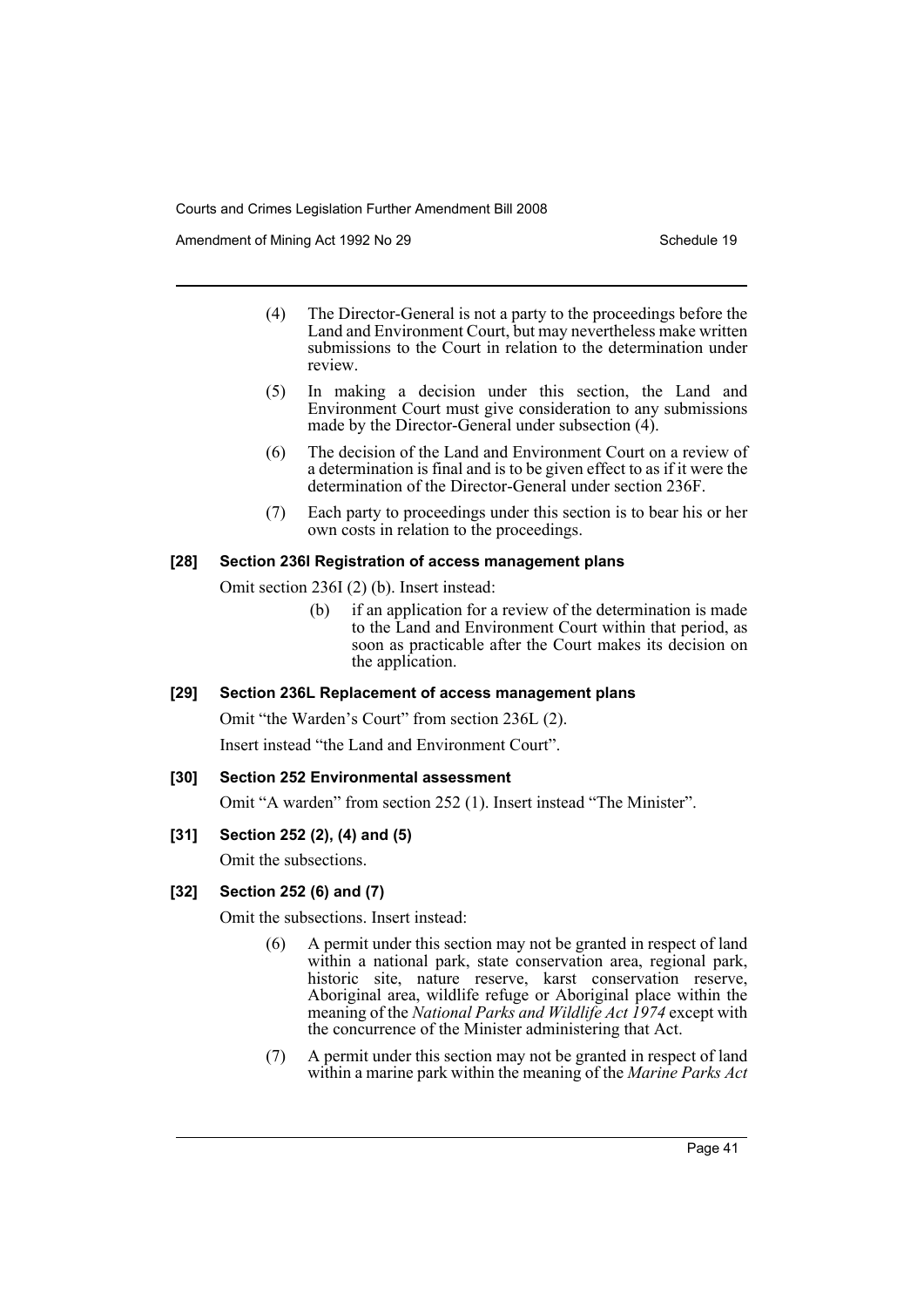Schedule 19 Amendment of Mining Act 1992 No 29

*1997* except with the concurrence of the relevant Ministers within the meaning of that Act.

### **[33] Section 253 Encroachments by mining works**

Omit "A warden" wherever occurring in section 253 (1) and (2). Insert instead "The Minister".

### **[34] Section 261 Cancellation of permit**

Omit section 261 (2).

## **[35] Sections 265, 266, 267, 270, 272, 274, 278 and 281**

Omit "a warden" wherever occurring in sections 265 (4), 266 (2) (b) and (3), 267 (2) (b) and (3), 270 (2), 272 (1) (b) (ii), 274 (3), 278 (1) and 281 (1) (c). Insert instead "the Land and Environment Court".

### **[36] Section 265 Compensation arising under mining lease**

Omit "a warden" where firstly and secondly occurring in section 265 (3). Insert instead "the Land and Environment Court" and "the Court", respectively.

#### **[37] Sections 266 and 267**

Omit "the warden" wherever occurring in sections 266 (6) (a) and 267 (6) (a).

Insert instead "the Land and Environment Court".

## **[38] Section 274 Payment out of court**

Omit section 274 (1). Insert instead:

(1) As compensable loss occurs, money held in the Land and Environment Court by way of compensation is to be paid out of court, on the application of any person entitled to the compensation, in accordance with the agreement or order under which it is payable.

### **[39] Section 274 (2)**

Omit "a warden" where firstly and secondly occurring.

Insert instead "the Land and Environment Court" and "the Court", respectively.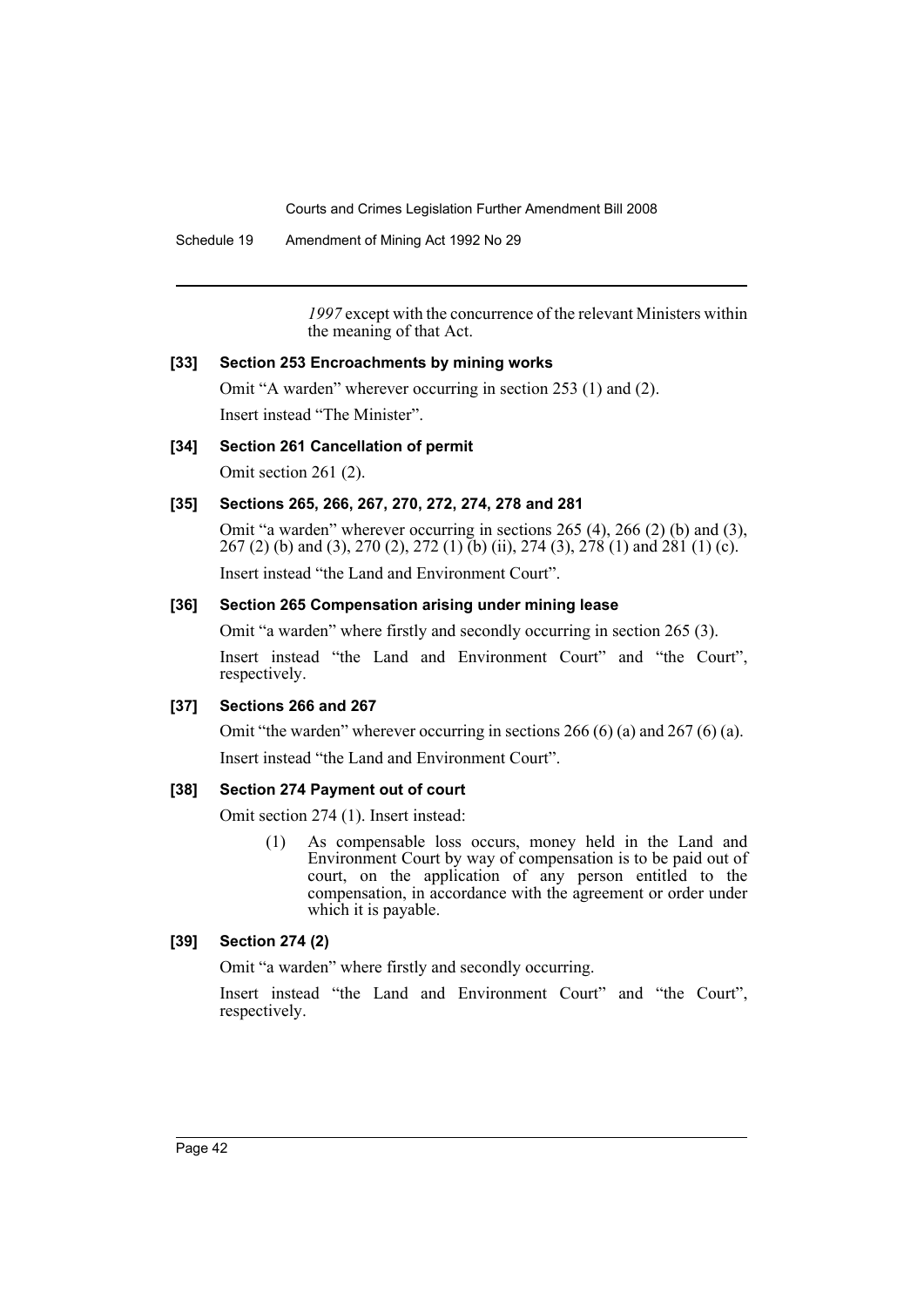Amendment of Mining Act 1992 No 29 Schedule 19

## **[40] Sections 275 and 276**

Omit the sections. Insert instead:

#### **275 Procedure for making assessment**

In making an assessment of compensation under this Division, the Land and Environment Court:

- (a) may make the assessment at any time and at any place, and
- (b) may make the assessment in the absence of any person who appears to be interested in the assessment, if the Court is satisfied that the person has been served with a notice in accordance with this Part, and
- (c) may adjourn the hearing of the matter to any time and any place, subject to such terms as to costs or otherwise as the Court thinks fit.

#### **276 Additional assessment**

- (1) If, after an assessment of compensation has been made, it is proved to the satisfaction of the Land and Environment Court:
	- (a) that the whole of the amount paid into court under this Part has been duly paid out, and
	- (b) that further compensable loss has been caused, or is likely to be caused, in respect of the land to which the assessment relates, or to other land,

the Court must, on the application of any of the parties concerned, assess that loss and order that the amount so assessed be paid by the holder of the authorisation to which the assessment relates, within the time and to the persons specified in the order.

- (2) If it is proved to the satisfaction of the Land and Environment Court:
	- (a) that an access arrangement does not make provision for or with respect to compensation, and
	- (b) that compensable loss has been caused, or is likely to be caused, in respect of the land to which the arrangement relates,

the Court must, on the application of any of the parties concerned, assess that loss and order that the amount so assessed be paid by the holder of the authorisation to which the assessment relates, within the time and to the persons specified in the order.

(3) If it is proved to the satisfaction of the Land and Environment Court: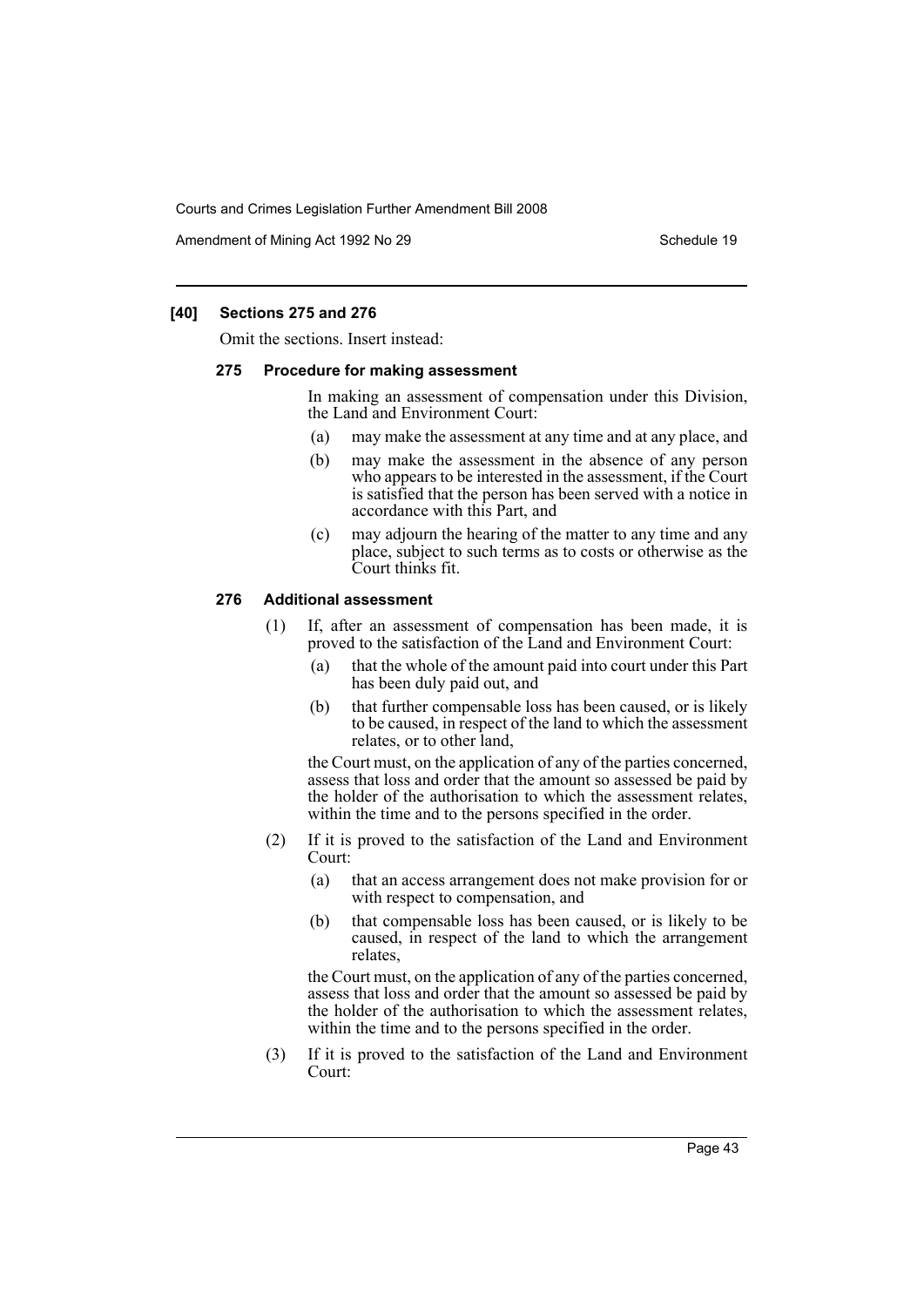- (a) that the whole of the amount assessed by or in accordance with an access arrangement determined by an arbitrator as referred to in section 140 (b) has been paid in accordance with the arrangement, and
- (b) that further compensable loss has been caused, or is likely to be caused, in respect of the land to which the assessment relates or to other land,

the Court must, on the application of any of the parties concerned, assess that loss and order that the amount so assessed be paid by the holder of the authorisation to which the assessment relates, within the time and to the persons specified in the order.

- (4) The Land and Environment Court's decision on such an application has effect as an assessment of compensation under this Division.
- (5) In making an assessment of compensation, the Land and Environment Court must have regard to:
	- (a) any previous compensation agreement between the parties under this Division, and
	- (b) any current or previous access arrangement between the parties that was determined, or taken to have been determined, by an arbitrator under Part 8, and
	- (c) any previous assessment under this Division of compensation payable to the landholder,

with respect to the land to which the current assessment relates.

#### **[41] Section 277 Directions to furnish names and addresses**

Omit section 277 (1). Insert instead:

(1) If the Land and Environment Court considers that a landholder of any land may be entitled to compensation under this Part, the Court may, by instrument in writing served on the holder of the authorisation concerned, direct the holder to notify the Court of the name and address of the landholder.

#### **[42] Section 281 Compensation for further loss**

Omit "a warden" where secondly occurring in section 281 (1). Insert instead "the Court".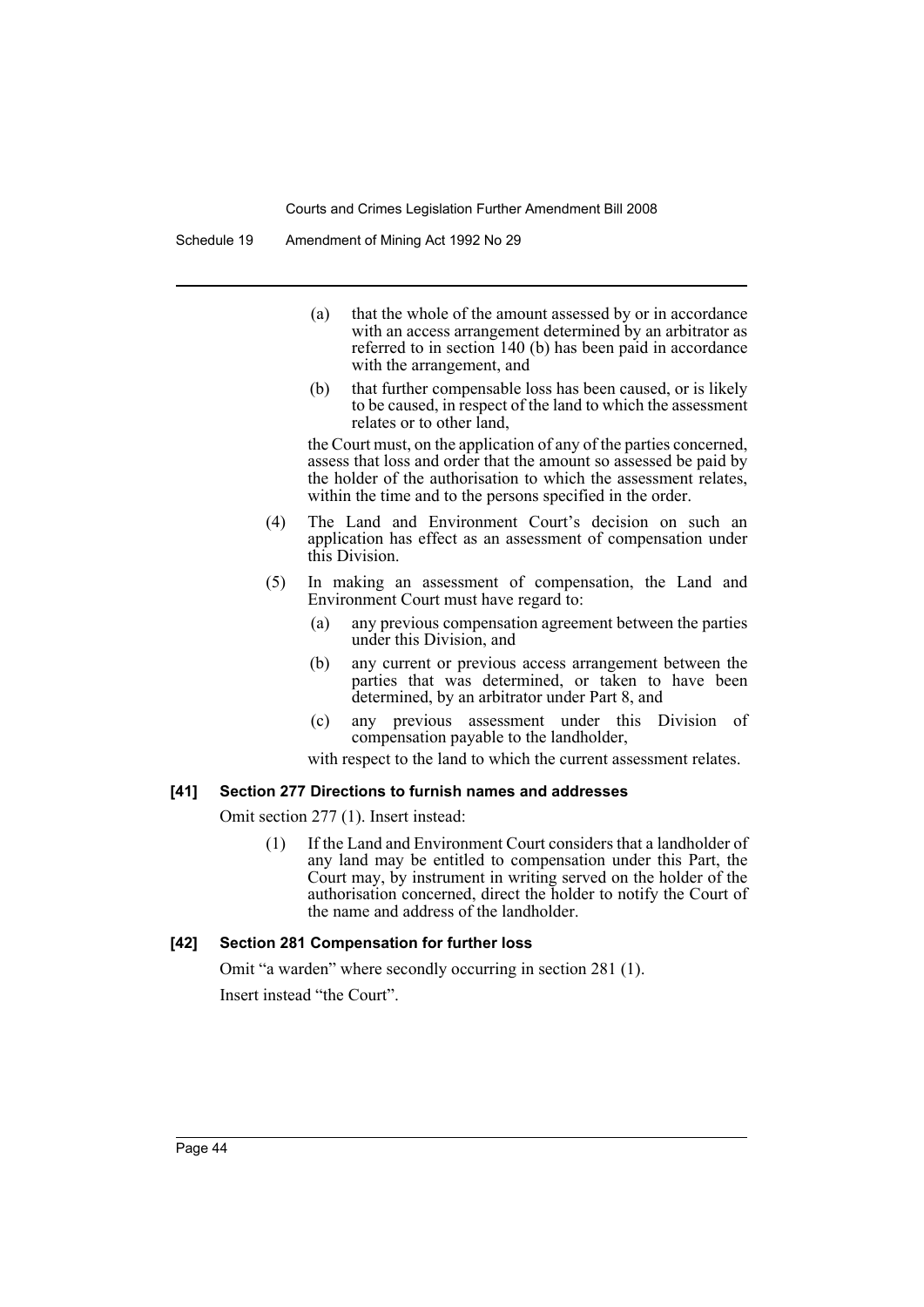Amendment of Mining Act 1992 No 29 Schedule 19

### **[43] Part 15**

Omit the Part. Insert instead:

# **Part 15 Land and Environment Court proceedings**

#### **293 Jurisdiction of Land and Environment Court**

- (1) The Land and Environment Court has jurisdiction to hear and determine proceedings relating to any of the following matters:
	- (a) the area, dimensions or boundaries of land subject to an authority or mineral claim,
	- (b) the right to the possession or occupation of any land by virtue of an authority or mineral claim,
	- (c) any question or dispute arising as to:
		- (i) a right of way, right of access to water or right of entry conferred by or under this Act, or
		- (ii) any condition imposed by or under this Act (including any condition imposed pursuant to a registered access management plan) on a person's exercise of any such right of way, right of access to water or right of entry,
	- (d) the right to the use and enjoyment of water for prospecting or mining and any dispute or question relating to such a right,
	- (e) trespass or encroachment on, or injury to, land subject to an authority or mineral claim, or interference with, or injury to, any mining improvement,
	- (f) any demand for debt or damages arising out of prospecting or mining,
	- (g) any demand for specific performance of any contract relating to any authority or mineral claim,
	- (h) the right to any mineral in, or to be recovered from, any land subject to an authority or mineral claim, and the rights under, or arising out of, any contract relating to any such mineral,
	- (i) any transfer or disposition of, or charge on, land subject to an authority or mineral claim,
	- (j) matters concerning:
		- (i) any partnership relating to an authority or mineral claim, or to prospecting or mining, or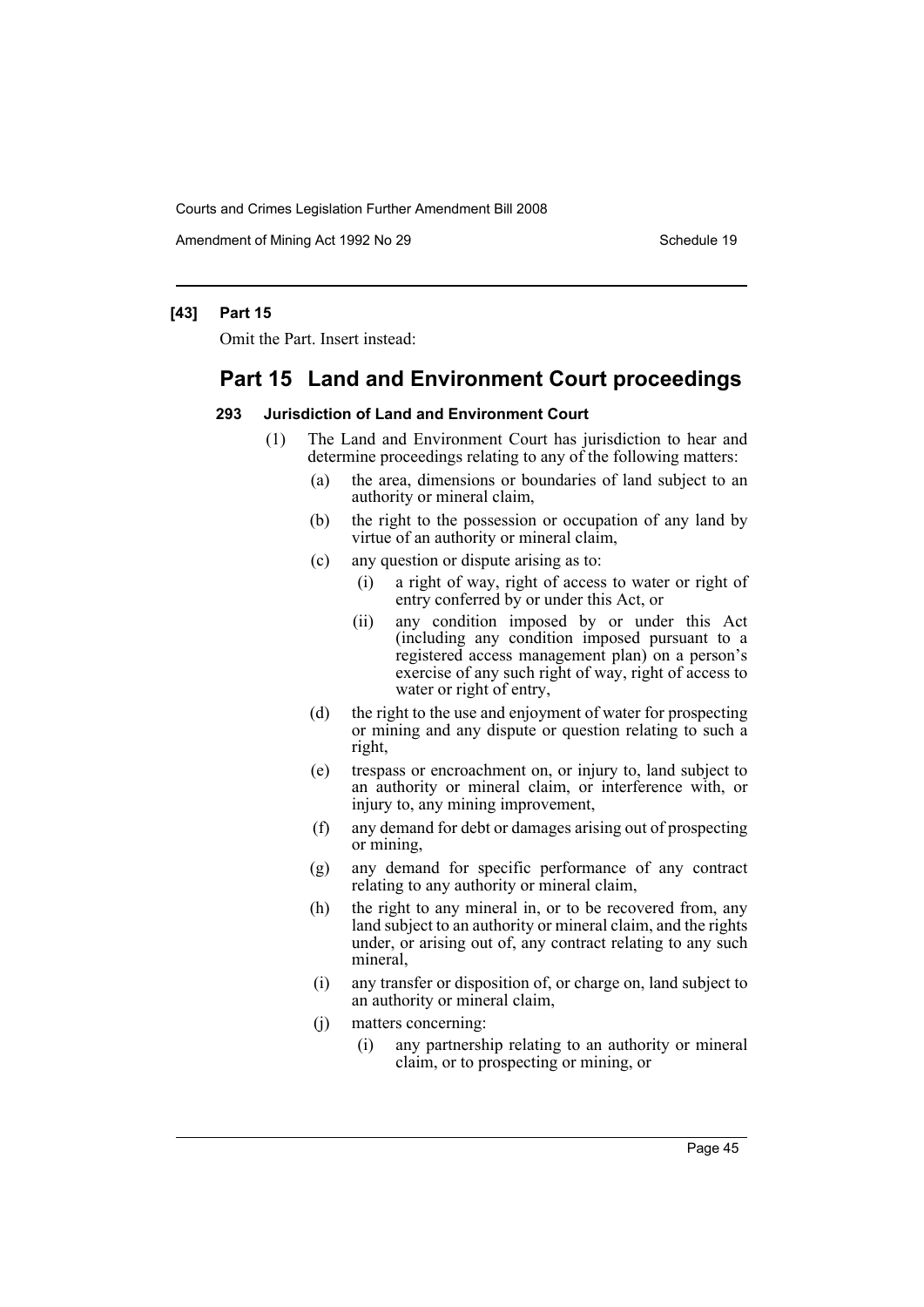Schedule 19 Amendment of Mining Act 1992 No 29

- (ii) the existence, formation and dissolution of any such partnership, or
- (iii) the taking of accounts in connection with any such partnership, or
- (iv) the contributions of the partners as between themselves, or
- (v) the determination of questions arising between the partners,
- (k) contributions by or between persons holding joint or several interests in an authority or mineral claim towards rent or other expenses in relation to the authority or claim,
- (l) trespass or encroachment on, or injury to, land as a result of prospecting or mining,
- (m) trespass or encroachment on, injury to or any matter affecting, roads, railways or other property of whatever kind constructed, held or occupied under this Act,
- (n) the partition, sale, disposal or division of any mining improvements, or the proceeds of the sale of any mining improvements, held by 2 or more persons,
- (o) any question or dispute arising as to the working or management of land subject to an authority or mineral claim,
- (p) all rights claimed in, under or in relation to an authority or mineral claim or purported authority or mineral claim,
- (q) any question or dispute as to:
	- (i) the validity of an authority, mineral claim or opal prospecting licence, or
	- (ii) the decision of the Minister or a mining registrar in relation to an application for the granting, renewal or transfer of an authority, a mineral claim or opal prospecting licence, or
	- (iii) the decision of the Minister or a mining registrar to cancel an authority, a mineral claim or opal prospecting licence,
- (r) any question or dispute in connection with a consolidated mining lease arising under section 109, including any question or dispute concerning the rights and obligations conferred or imposed by an interest referred to in that section or the priority of any such interest,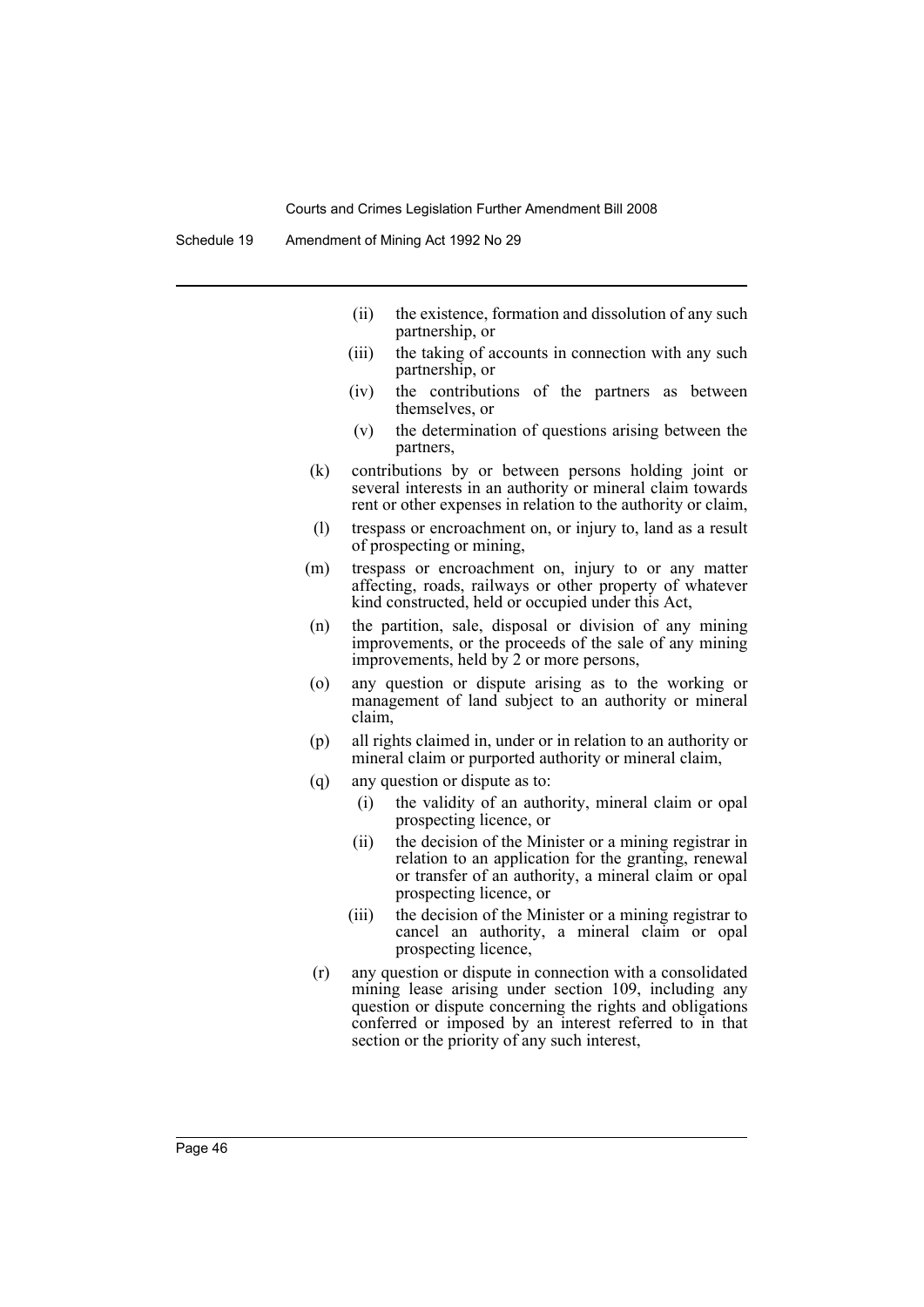Amendment of Mining Act 1992 No 29 Schedule 19

- (s) any question or dispute in connection with an interest (whether legal or equitable) in, or affecting, an authority or mineral claim,
- (t) any question or dispute in connection with an assessment or agreement in respect of compensation under Part 13, arising because of the transfer of an authority or mineral claim or of part of such an authority or claim,
- (u) the review of an arbitrator's determination under Division 2 of Part 8 or of a mining registrar's decision referred to in section 206,
- (v) any question or dispute as to the provisions of an access arrangement or as to any matter arising as a consequence of such an arrangement,
- (w) any question or dispute as to whether section  $20(1)$ ,  $31(1)$ ,  $39(1)$ , 49 (1), 60 (1), 62 (1), 185 (1) or 188 (1) applies in a particular case,
- (x) any other matter in respect of which jurisdiction is conferred on the Court by this Act.
- (2) Nothing in this section limits or restricts the jurisdiction conferred on any other court by any other Act or law.

#### **294 Land and Environment Court may order deposit of mineral etc**

- (1) On application by any party to proceedings in the Land and Environment Court, the Court may order any other party to the proceedings to deposit, pending its decision, any earth, mineral, money or chattels:
	- (a) the right to which will, in the opinion of the Court, be put in issue in the course of those proceedings, and
	- (b) which may then be in, or at any time before the termination of the proceedings may come into, the possession or control of that other party.
- (2) Such an order must specify the thing to be so deposited and must direct the deposit to be made, at or before a time specified in the order, with a person or at a place so specified.

### **295 Land and Environment Court may grant injunction**

(1) If an application is made to the Land and Environment Court by a person claiming to hold a legal or equitable interest in any land subject to an authority or mineral claim, or in any property, the Court may, on such terms as to costs or otherwise as it may consider just, grant an injunction restraining any specified person: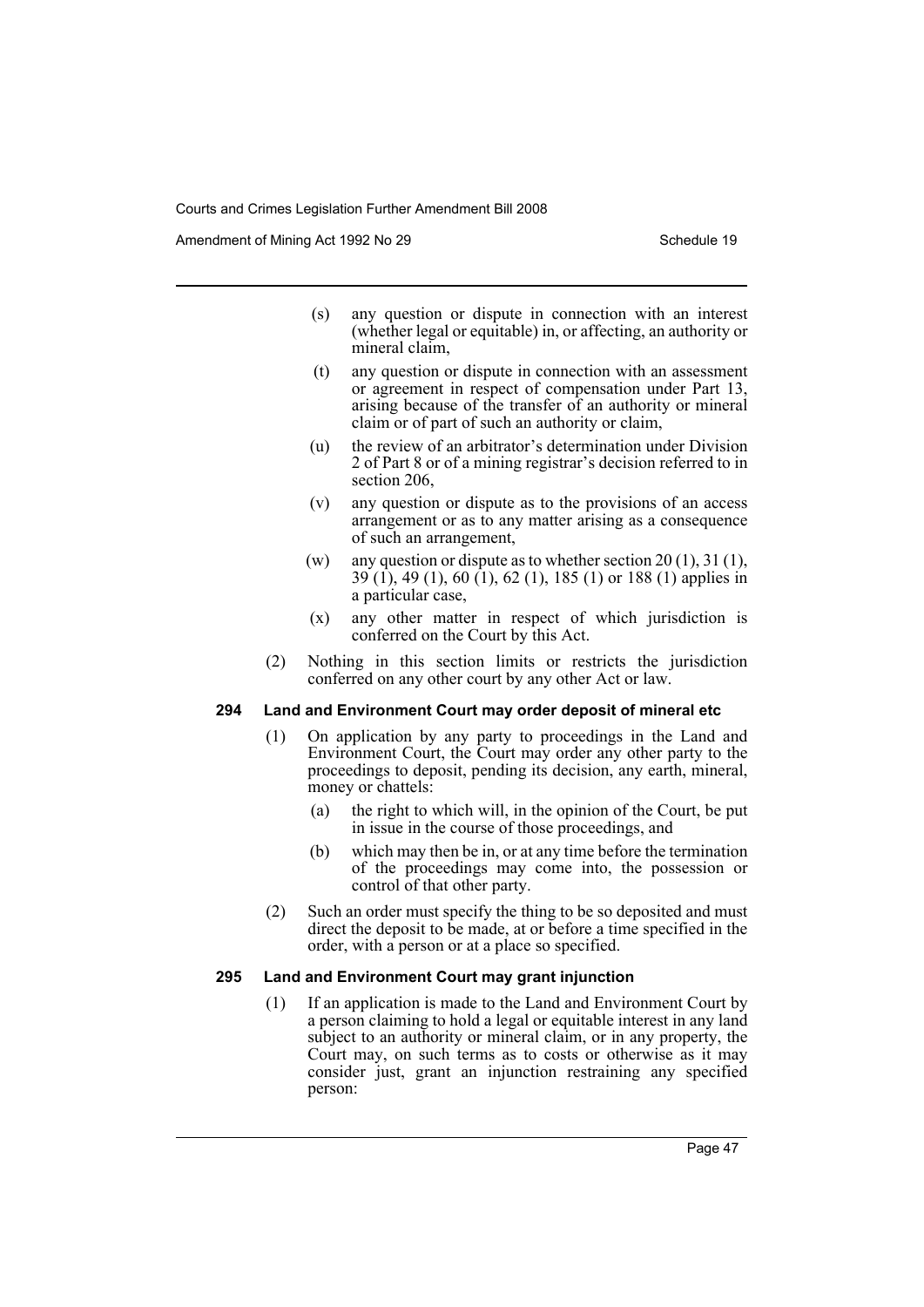- (a) from encroaching on, occupying, using or working the land or property, or
- (b) from seeking, washing out, extracting or removing any earth or minerals from the land, or
- (c) from selling or disposing of or otherwise interfering with the property, or
- (d) from doing any act that may affect the interest concerned in the whole, or any part, of the land or property.
- (2) An injunction remains in force for the period specified in the injunction, unless it is sooner discharged.

#### **296 Granting of injunctions in cases of urgency**

- (1) If an applicant for an injunction satisfies the Land and Environment Court that there are urgent reasons for granting the injunction, the Court may, in any case in which the Court might otherwise grant an injunction, grant an injunction to have effect for a period of not more than 2 months (including the day on which the injunction is made) without notice of the application having been served on any other party.
- (2) The Land and Environment Court may not grant a continuance of an injunction granted under this section, and may not grant a further injunction under this section, but application for a further injunction may be made under section 295, either during or after the period of the injunction granted under this section.

#### **297 Orders protecting adjacent authorities and mineral claims**

- (1) The holder of an authority or mineral claim over land which is adjacent to:
	- (a) land that is the subject of an injunction, or
	- (b) land on which is located property that is the subject of an injunction,

may apply to the Land and Environment Court for an order permitting the land or property under injunction to be worked so as to prevent or minimise damage to or depreciation of the land over which the authority or mineral claim is held.

- (2) The Land and Environment Court:
	- (a) may order, on such terms as the Court thinks fit, such working of that land or property as in the Court's opinion will be sufficient to prevent that damage or depreciation, and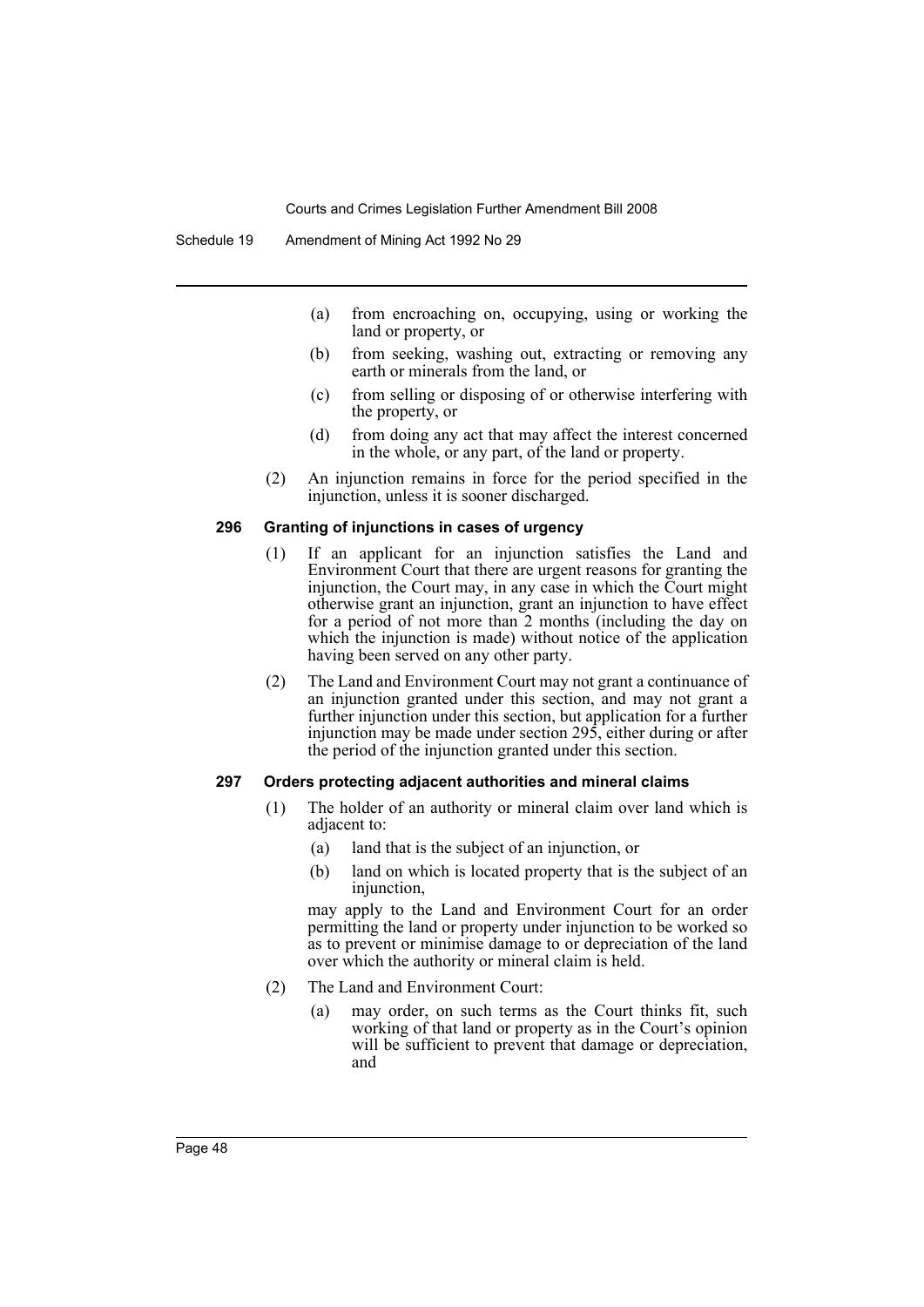Amendment of Mining Act 1992 No 29 Schedule 19

- (b) may make such further order as to the cost of that working as the Court considers just.
- (3) An order may not be made under this section unless the applicant shows to the satisfaction of the Land and Environment Court that the authority or mineral claim concerned will sustain damage or be materially depreciated in value by reason of the non-working of the land or property under injunction.

## **298 Court may order payment of money or delivery of mineral**

- (1) If any money or mineral is claimed in the Land and Environment Court, the Court may order the payment of such money or the delivery of such mineral as it may find to be due or deliverable by one party to another.
- (2) If such a claim arises out of a mining partnership, adventure or interest, the Land and Environment Court may take accounts in respect of that partnership, adventure or interest, to the extent to which it may be necessary to ascertain what money or mineral (if any) is so due by one party to the other, and may make such further order as it considers just.
- (3) If the Land and Environment Court orders payment of money in respect of any debt, damages, costs or otherwise, the Court may make a further order:
	- (a) that any mineral in the possession, and being the property, of the party directed to make the payment must (to the extent in value of the payment as estimated by the Court) be delivered up to the party entitled to the payment, and
	- (b) that the mineral to that extent be seized and delivered accordingly.
- (4) If such a further order is made, the order for payment of money may only be enforced in respect of any balance remaining due after deducting the value of the mineral so delivered to the party entitled to payment.

## **[44] Section 365 Disclosure of information**

Omit section 365 (1) (d).

## **[45] Section 372 Obstruction of officers**

Omit "a warden,".

## **[46] Section 375 Proceedings for offences**

Omit "before a Warden's Court or" from section 375 (1).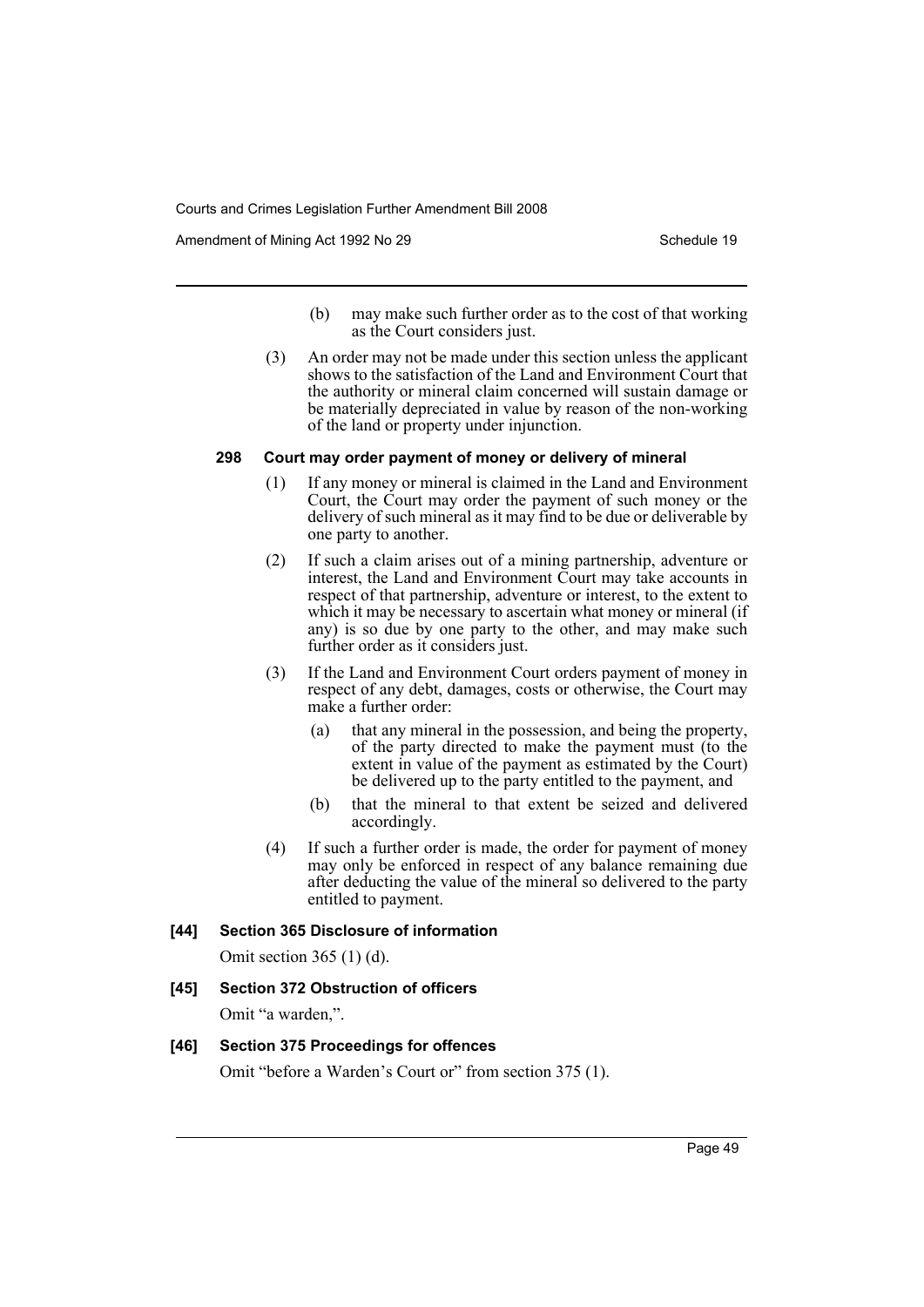Schedule 19 Amendment of Mining Act 1992 No 29

## **[47] Section 375 (3)**

Omit the subsection.

#### **[48] Schedule 1 Public consultation with respect to the granting of assessment leases and mining leases**

Omit clauses 3 (3) and 10 (3).

#### **[49] Schedule 1, clause 23B**

Omit the clause. Insert instead:

#### **23B Consideration of objections to claims concerning significant improvements**

- (1) Unless it is earlier withdrawn, the Director-General must refer any objection made under clause 23A for inquiry and report by a person having such qualifications or experience as may be prescribed by the regulations.
- (2) At the conclusion of the inquiry into the objection, the person to whom the objection has been referred must furnish the Minister with a report as to his or her findings.
- (3) Anything in respect of which an objection has been made under clause 23A and which the report declares not to be a significant improvement is taken not to be a significant improvement for the purposes of section 62.

### **[50] Schedule 1, clause 27**

Omit the clause. Insert instead:

## **27 Consideration of objections**

In deciding whether or not to invite tenders for a mining lease, or to grant a mining lease, the Minister must take into account any objection made under this Division.

## **[51] Schedule 4 Regulation making powers**

Omit "wardens," from clause 4 of Schedule 4.

#### **[52] Schedule 4, clause 7**

Omit the clause.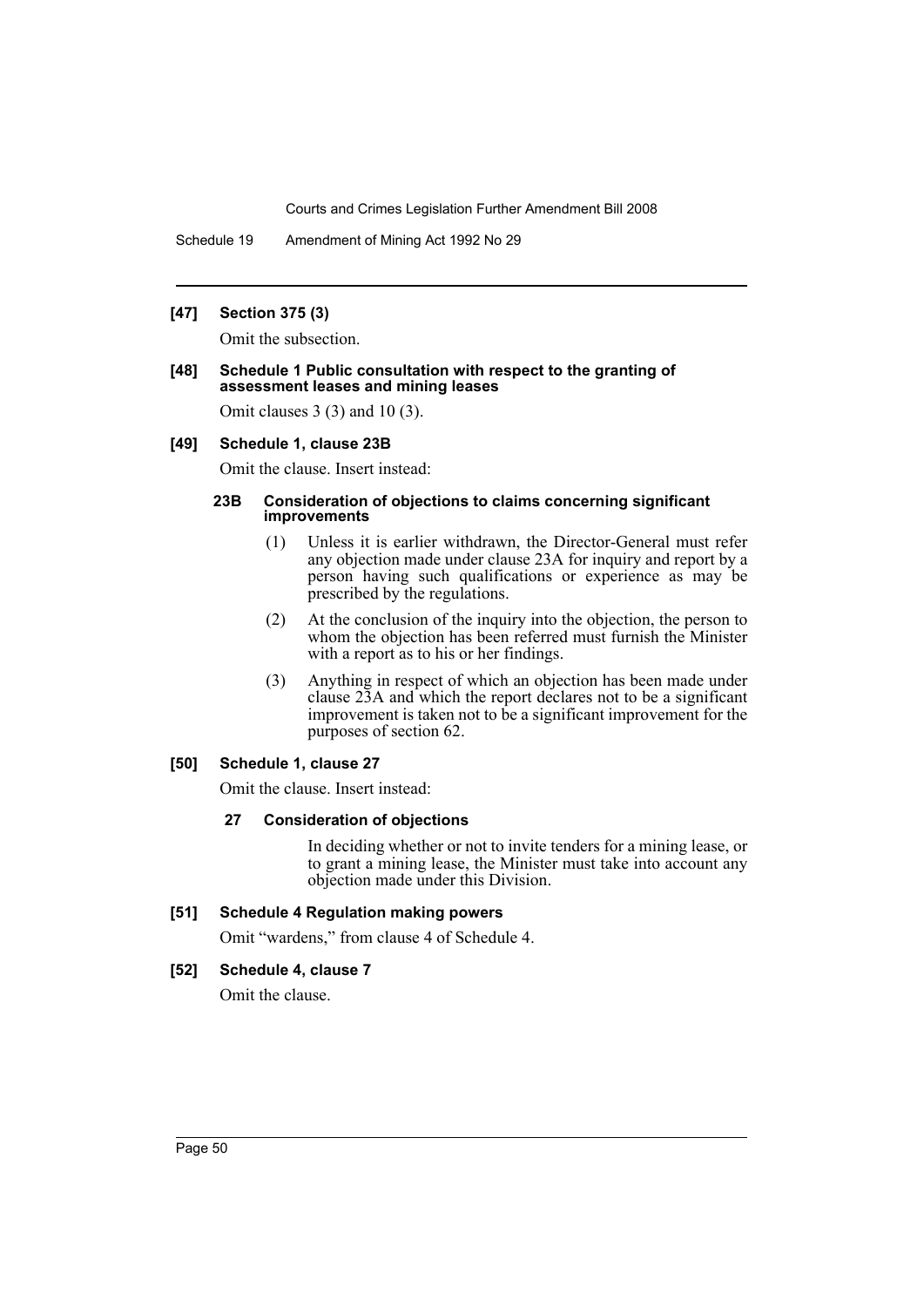Amendment of Mining Act 1992 No 29 Schedule 19

## **[53] Schedule 6 Savings, transitional and other provisions**

Insert at the end of clause 1 (1):

*Courts and Crimes Legislation Further Amendment Act 2008*, but only in relation to the amendments made to this Act

## **[54] Schedule 6**

Insert at the end of the Schedule, with appropriate Part and clause numbers:

# **Part Provisions consequent on enactment of Courts and Crimes Legislation Further Amendment Act 2008**

## **Definitions**

In this Part:

*2008 amending Act* means the *Courts and Crimes Legislation Further Amendment Act 2008*.

*abolition date* means the date on which Part 15 is substituted by the 2008 amending Act.

## **Abolition of Warden's Courts**

Each Warden's Court is abolished.

### **Wardens**

- (1) The offices of chief warden and warden are abolished.
- (2) A person who was a warden immediately before the abolition date does not cease to hold office as a Magistrate merely because of the abolition of the office of warden.

## **Pending proceedings**

- (1) Proceedings commenced before a warden that have not been disposed of before the abolition date are to be dealt with by that person as if the 2008 amending Act had not been enacted and as if that person were still a warden.
- (2) Proceedings commenced before a Warden's Court that have not been disposed of before the abolition date are to be dealt with by a Local Court as if the 2008 amending Act had not been enacted and as if that Court were a Warden's Court.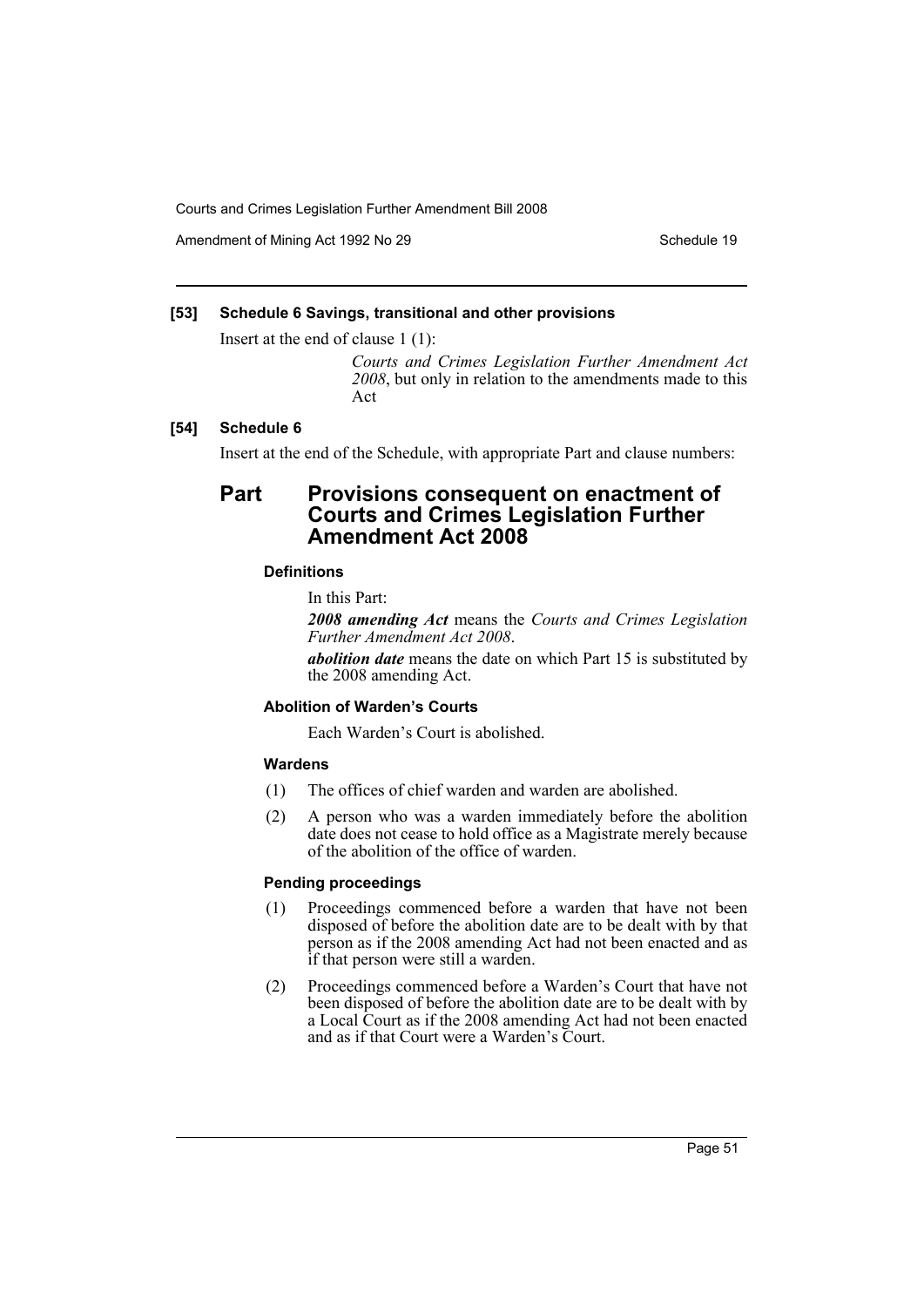Schedule 19 Amendment of Mining Act 1992 No 29

#### **Orders, directions and injunctions**

Any order, direction or injunction that was made, given or issued by a warden or Warden's Court before the abolition date is taken to have been made, given or issued by the Land and Environment Court and may be enforced accordingly.

### **References to wardens and Wardens' Courts**

Subject to the regulations, a reference in any Act or instrument to a warden or Warden's Court within the meaning of this Act is to be read as a reference to the Land and Environment Court.

## **[55] Dictionary**

Omit the definitions of *chief warden*, *warden* and *Warden's Court*.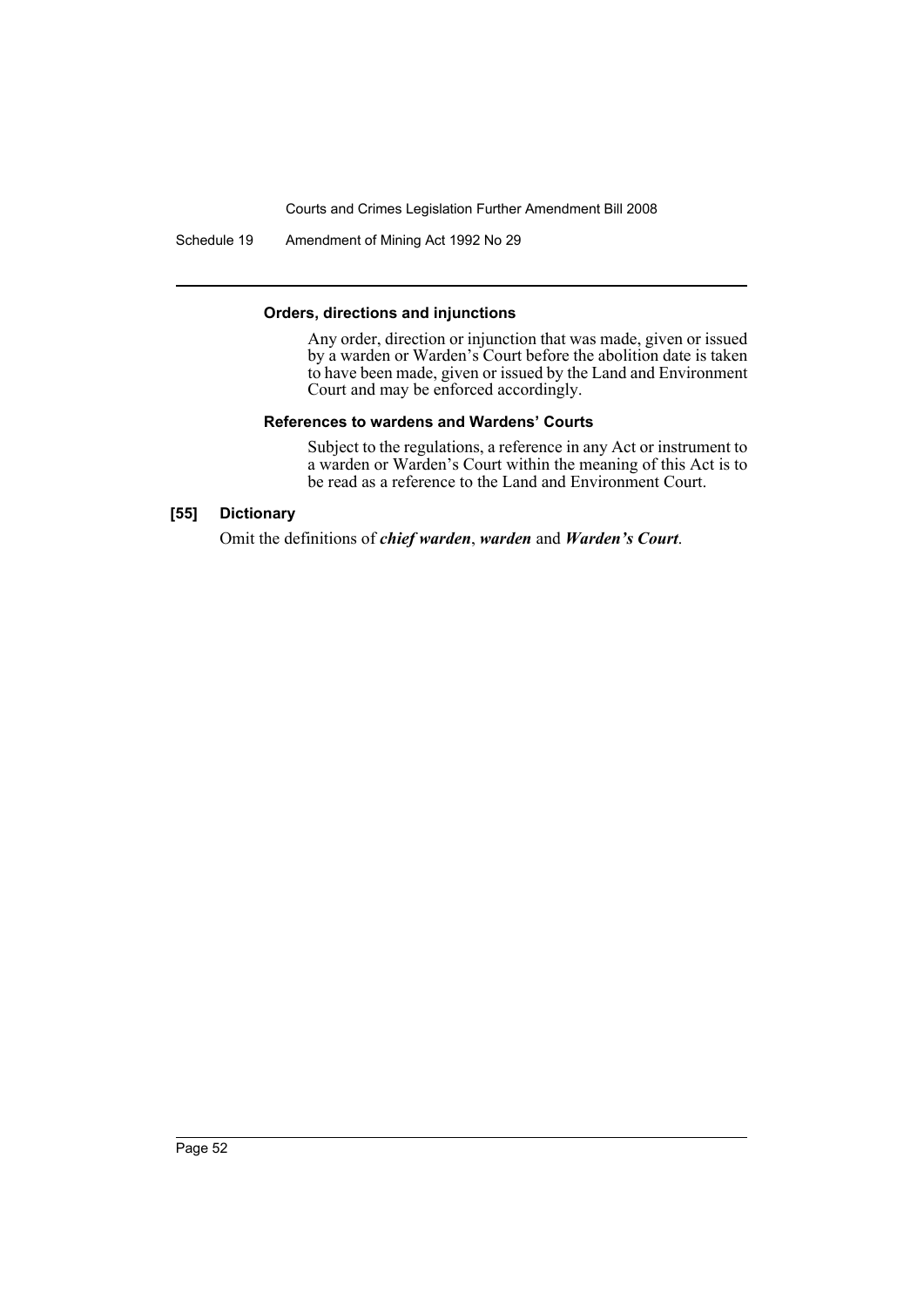Amendment of Mining Amendment Act 2008 No 19 Schedule 20

# **Schedule 20 Amendment of Mining Amendment Act 2008 No 19**

(Section 3)

## **[1] Schedule 1 [213], [228] and [240]**

Omit "a Warden's Court" wherever occurring in proposed sections 246 (3) (a), 246C (1), 267 (1) and 281D.

Insert instead "the Land and Environment Court".

## **[2] Schedule 1 [218]**

Omit the item.

## **[3] Schedule 1 [226], [227] and [228]**

Omit "a warden" wherever occurring in proposed sections 264 (6), 265 (6), 266 (2) (b), 266A (2), 266B (1) and (3) and 267 (3).

Insert instead "the Land and Environment Court".

## **[4] Schedule 1 [228]**

Omit "a warden's" from proposed section 266A (1). Insert instead "the Land and Environment Court's".

## **[5] Schedule 1 [228]**

Omit "the warden" wherever occurring in proposed section 266B (2) and (4). Insert instead "the Land and Environment Court".

## **[6] Schedule 1 [233]**

Omit "Warden's Court". Insert instead "Land and Environment Court".

## **[7] Schedule 1 [235]**

Omit "a warden". Insert instead "the Land and Environment Court".

# **[8] Schedule 1 [246A]–[246C]**

Insert after Schedule 1 [246]:

#### **[246A] Section 293 Jurisdiction of Land and Environment Court**

Omit "the Minister or a mining registrar" wherever occurring in section 293 (1) (q) (ii) and (iii).

Insert instead "a decision-maker".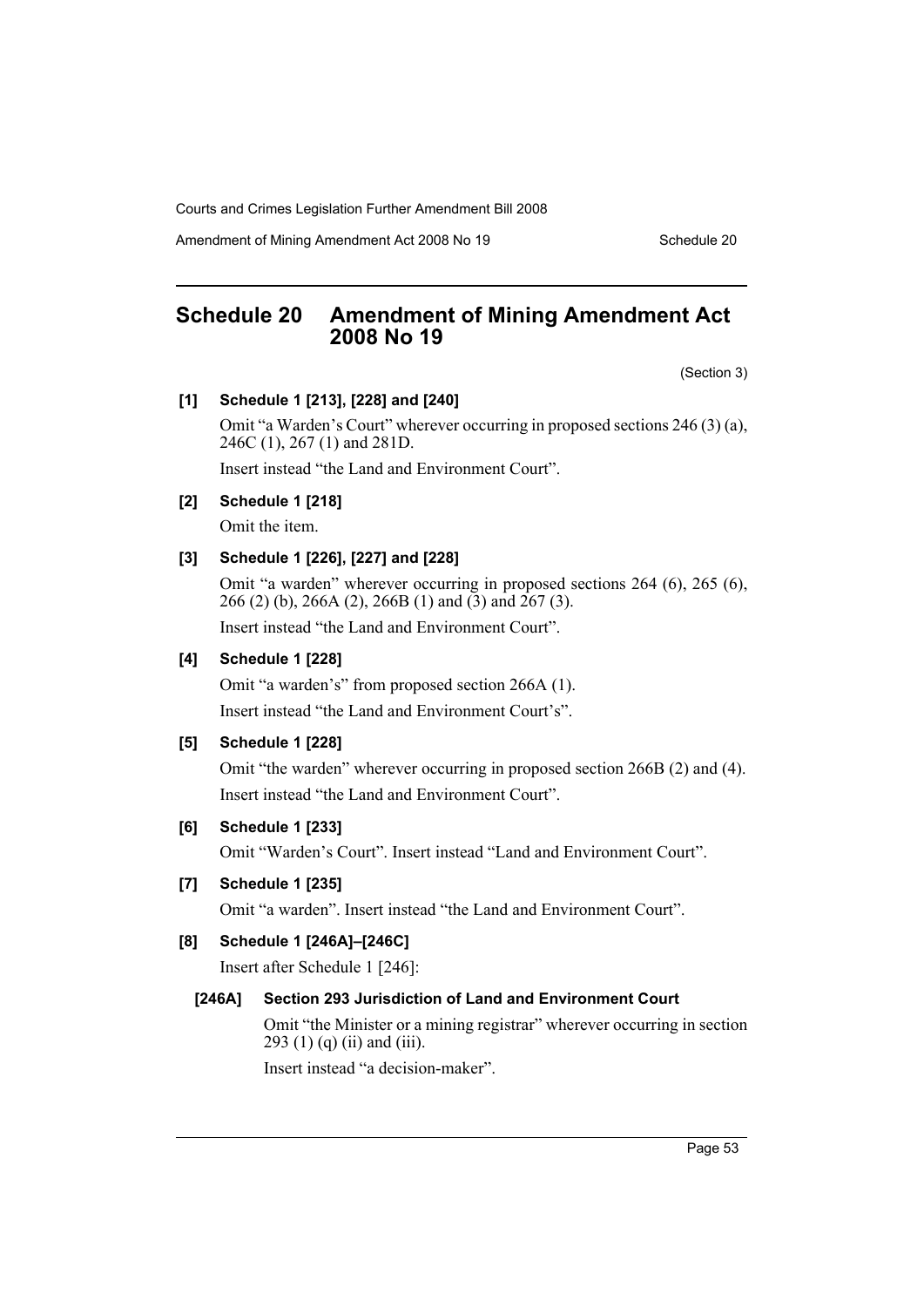Schedule 20 Amendment of Mining Amendment Act 2008 No 19

## **[246B] Section 293 (1) (u)**

Omit "a mining registrar's". Insert instead "the Director-General's".

## **[246C] Section 293 (1) (v1) and (v2)**

Insert after section 293 (1) (v):

- (v1) the review of an order issued under section 246 (Forfeiture of mining plant),
- (v2) the review of payments out of the Mineral Claims Districts Compensation Fund in accordance with any regulations under section 281D,

## **[9] Schedule 1 [248] and [250]**

Omit the items.

## **[10] Schedule 1 [251]**

Omit "Omit ', royalty officers'.". Insert instead "Omit the section.".

## **[11] Schedule 1 [258]**

Omit proposed section 378A. Insert instead:

#### **378A Obstruction**

A person must not, without reasonable excuse, obstruct, hinder or resist any person in the exercise of a function under this Act. Maximum penalty: 1,000 penalty units.

#### **[12] Schedule 1 [258]**

Omit "a Warden's Court or" wherever occurring in proposed section 378H (1) (b) and (2).

## **[13] Schedule 1 [258]**

Omit proposed section 378H (4).

# **[14] Schedule 1 [258]**

Omit "or a Warden's Court" wherever occurring in proposed sections 378ZA (3) and (5) and 378ZC (3), 378ZD (4) and 378ZE (1).

## **[15] Schedule 1 [258]**

Omit "a warden," from proposed section 378ZG (2) (h).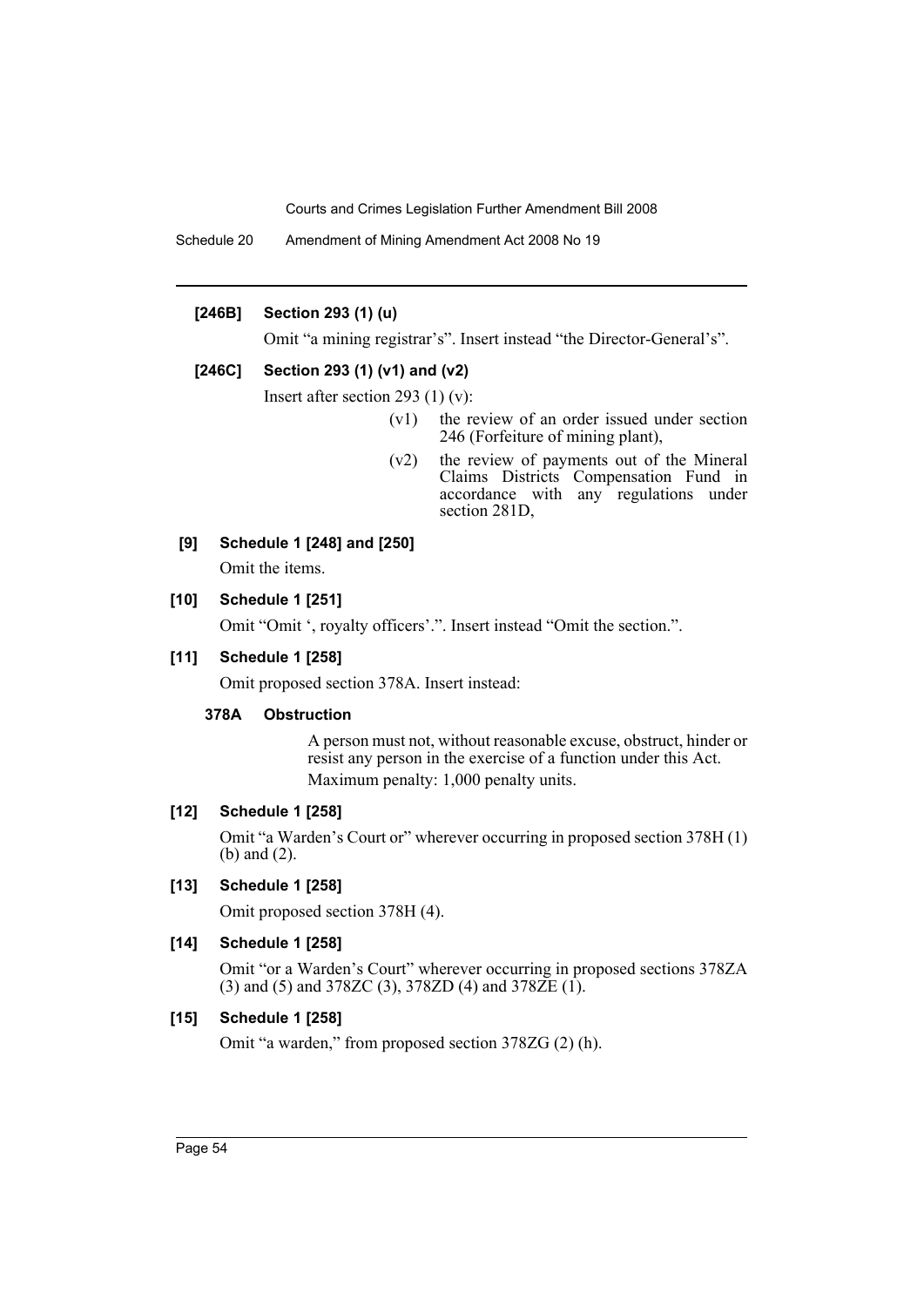Amendment of Mining Amendment Act 2008 No 19 Schedule 20

# **[16] Schedule 1 [258]**

Omit "warden," from proposed section 378ZG (3).

## **[17] Schedule 1 [281A]**

Insert after Schedule 1 [281]:

# **[281A] Dictionary, definition of "mining registrar"** Omit the definition.

# **[18] Schedule 2.4A**

Insert after Schedule 2.4:

# **2.4A Land and Environment Court Act 1979 No 204**

### **Section 21 Class 5—environmental planning and protection summary enforcement**

Insert after section 21 (hc):

(hd) proceedings referred to in section  $378H(1)(a)$  of the *Mining Act 1992* in relation to offences arising under that Act,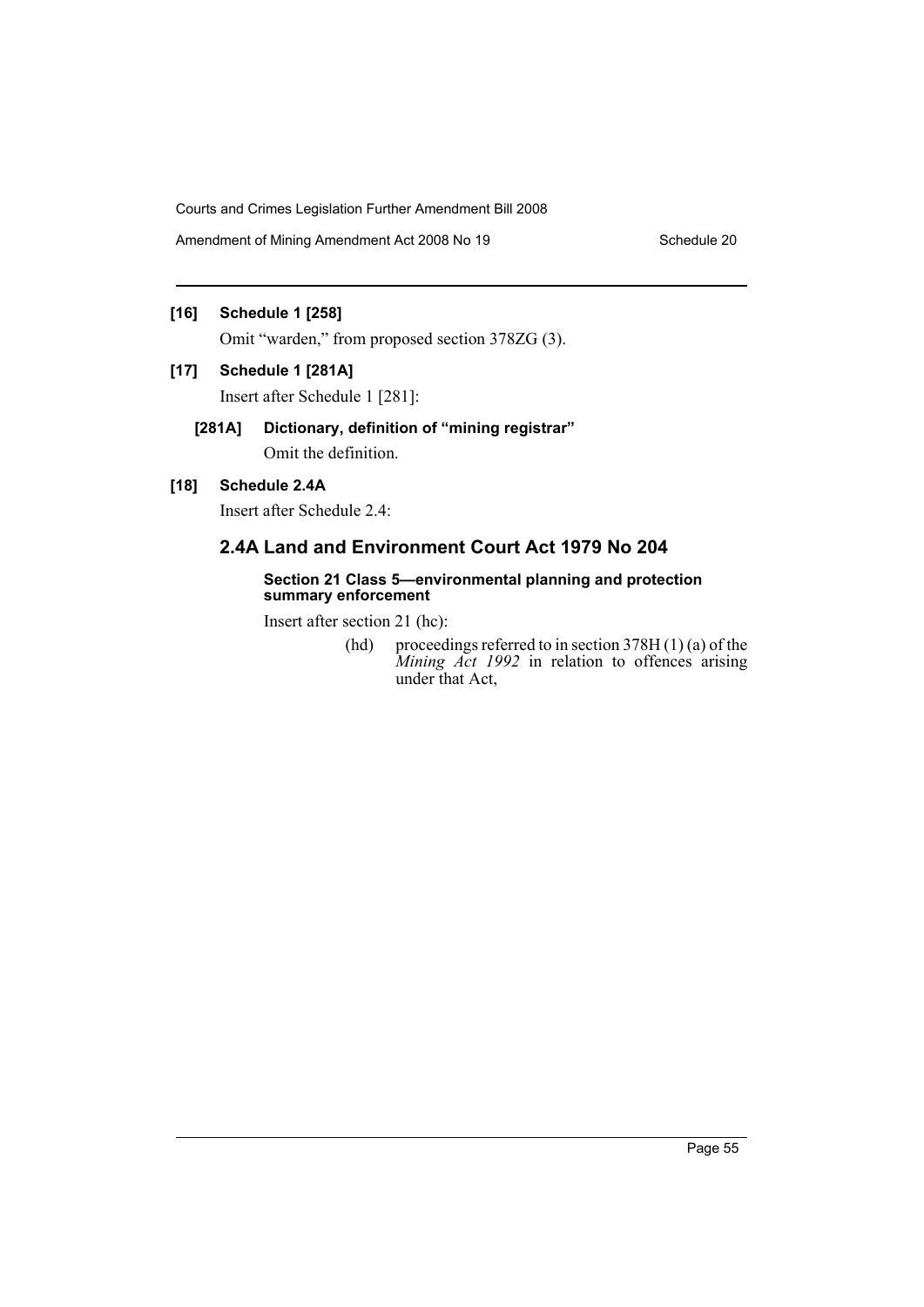Schedule 21 Amendment of Miscellaneous Acts (Local Court) Amendment Act 2007 No 94

# **Schedule 21 Amendment of Miscellaneous Acts (Local Court) Amendment Act 2007 No 94**

(Section 3)

## **[1] Schedule 1.3 Bail Act 1978 No 161**

Insert after Schedule 1.3 [2]:

**[2A] Section 22A Power to refuse to hear bail application** Omit section 22A (7).

## **[2] Schedule 2 Amendments replacing "a Local Court" with "the Local Court"**

Insert in alphabetical order, in Columns 1 and 2 respectively:

| Confiscation of Proceeds of Crime Act<br>1989 No 90 | Section 74 $(5)$                         |
|-----------------------------------------------------|------------------------------------------|
| Criminal Appeal Act 1912 No 16                      | Sections 5AF $(1)$ (c) and 5DC $(1)$ (c) |
| Mining Act 1992 No 29                               | Section 175C $(1)$                       |

## **[3] Schedule 2**

Insert "and (2A) (a)" after "170 (2) (a)" in Column 2 of the matter relating to the *Criminal Procedure Act 1986* No 209.

## **[4] Schedule 7 Amendments replacing "Local Courts Act 1982" with "Local Court Act 2007"**

Insert in alphabetical order, in Columns 1 and 2 respectively:

*Confiscation of Proceeds of Crime Act 1989* No 90 Section 74 (5)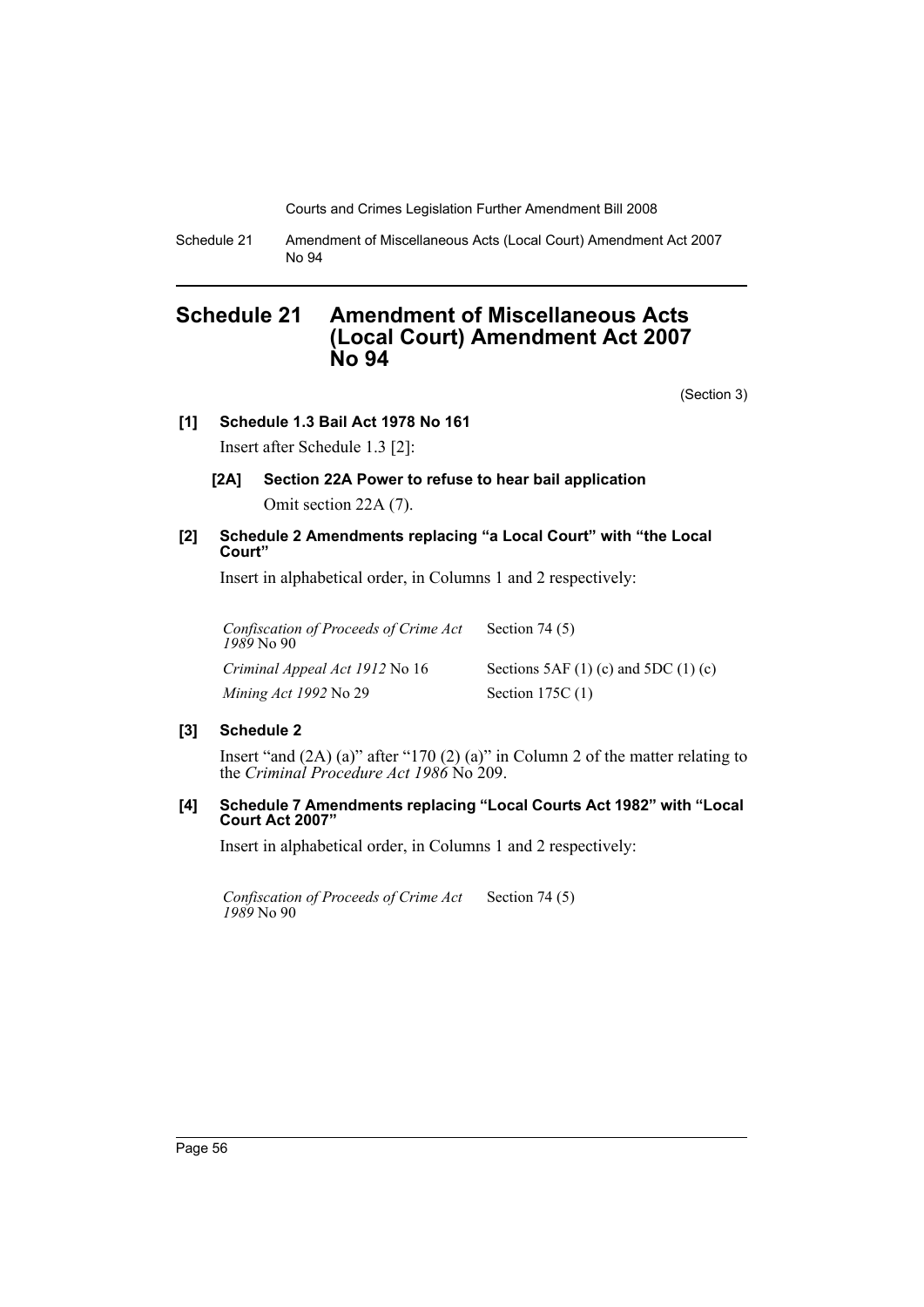Amendment of Petroleum (Onshore) Act 1991 No 84 Schedule 22

# **Schedule 22 Amendment of Petroleum (Onshore) Act 1991 No 84**

(Section 3)

## **[1] Section 3 Definitions**

Omit the definition of *warden* from section 3 (1).

#### **[2] Section 52 Resolution of objections**

Omit section 52 (3).

## **[3] Section 69R Review of determination**

Omit "a Warden's Court" wherever occurring in section 69R (1), (2) (b), (5), (6) and (7).

Insert instead "the Land and Environment Court".

#### **[4] Section 71 Restrictions on rights of holders of leases over cultivated land**

Omit "Before any such operations are commenced or works are erected, however, the warden is to assess the amount to be paid as compensation for any loss of or damage to any crop on the land concerned." from section 71 (2).

## **[5] Section 71 (2A) and (2B)**

Insert after section 71 (2):

- (2A) Before any such operations are commenced or works are erected, an assessment is to be made as to the amount to be paid as compensation for any loss of or damage to any crop on the land concerned.
- (2B) The assessment is to be made as agreed between the landholder and the holder of the production lease or, failing agreement, by the Land and Environment Court on the application of either or both of them.

### **[6] Section 72 Restrictions on rights of holders of titles over other land**

Insert after section 72 (3):

(4) If a dispute arises as to whether or not this section applies in a particular case, any party to the dispute may apply to the Land and Environment Court for a determination of the matter.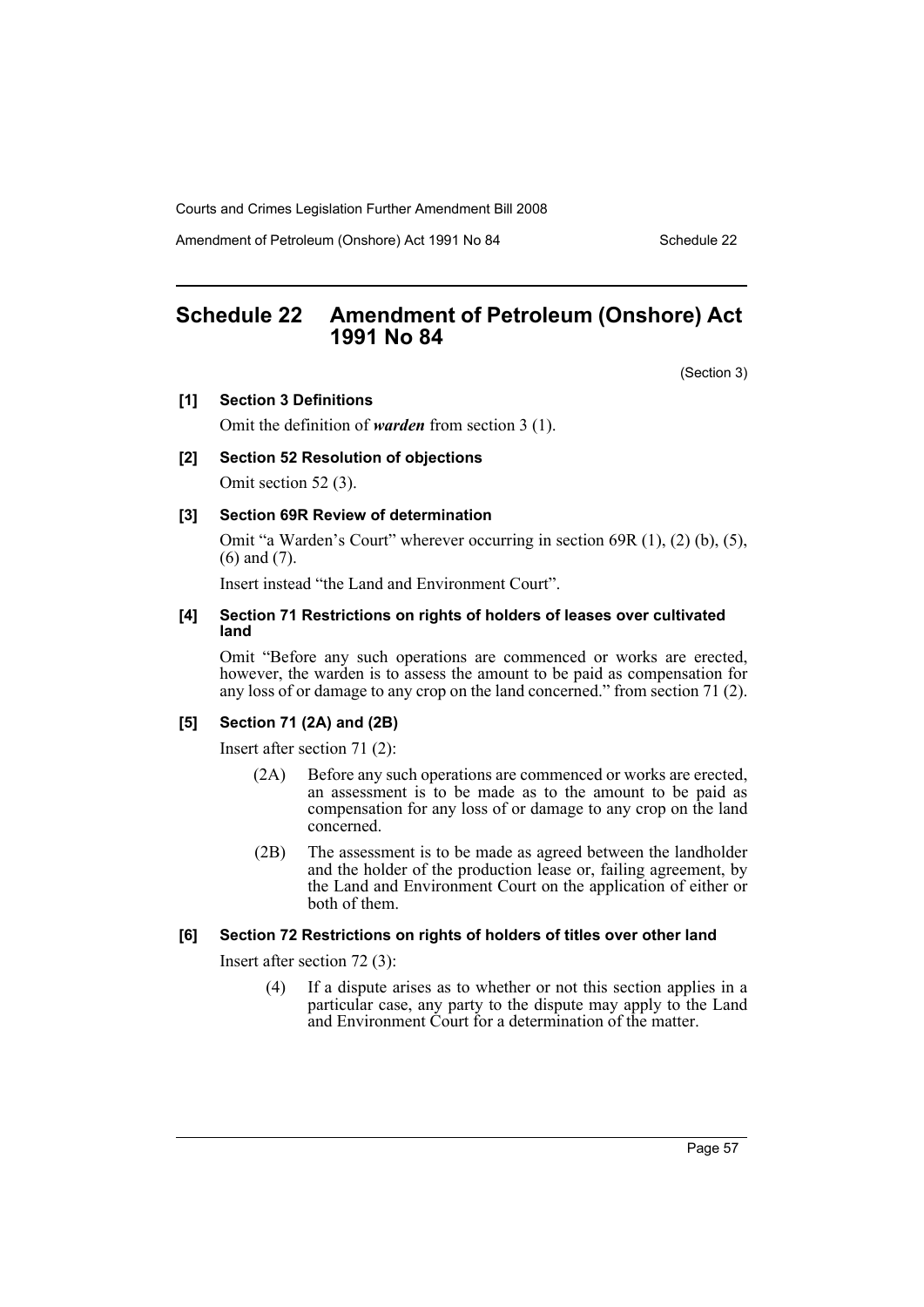Schedule 22 Amendment of Petroleum (Onshore) Act 1991 No 84

#### **[7] Section 73 Disputes between holders of petroleum titles and other persons carrying on operations on the land**

Omit section 73 (2)–(4). Insert instead:

(2) In the circumstances referred to in subsection (1), any party to the dispute may apply to the Land and Environment Court for a determination of the matter.

## **[8] Section 102**

Omit the section. Insert instead:

#### **102 Compensation for damage**

The Minister must pay compensation for any loss or damage caused by any person in the exercise under this Part of any power to enter premises, but not if the loss or damage is caused because the occupier obstructed, hindered or restricted the person in the exercise of that power.

## **[9] Section 108 Parties to agree as to compensation**

Omit "warden" and "warden's" from section 108 (2).

Insert instead "Land and Environment Court" and "Court's", respectively.

#### **[10] Section 109 Measure of compensation**

Omit "warden" wherever occurring in section 109 (1), (2) (b) and (3).

Insert instead "Land and Environment Court".

#### **[11] Section 110**

Omit the section. Insert instead:

#### **110 Manner of assessment**

- (1) If compensation is assessed under this Act by the Land and Environment Court, the assessment is to be made in the manner prescribed by the regulations and after notice to the persons who appear to the Court to be interested in the assessment.
- (2) In making any such assessment, the Land and Environment Court:
	- (a) may deal with the matter at any time and place fixed by the Court, and
	- (b) may make the assessment in the absence of any persons interested who appear to the Court to have been duly notified, and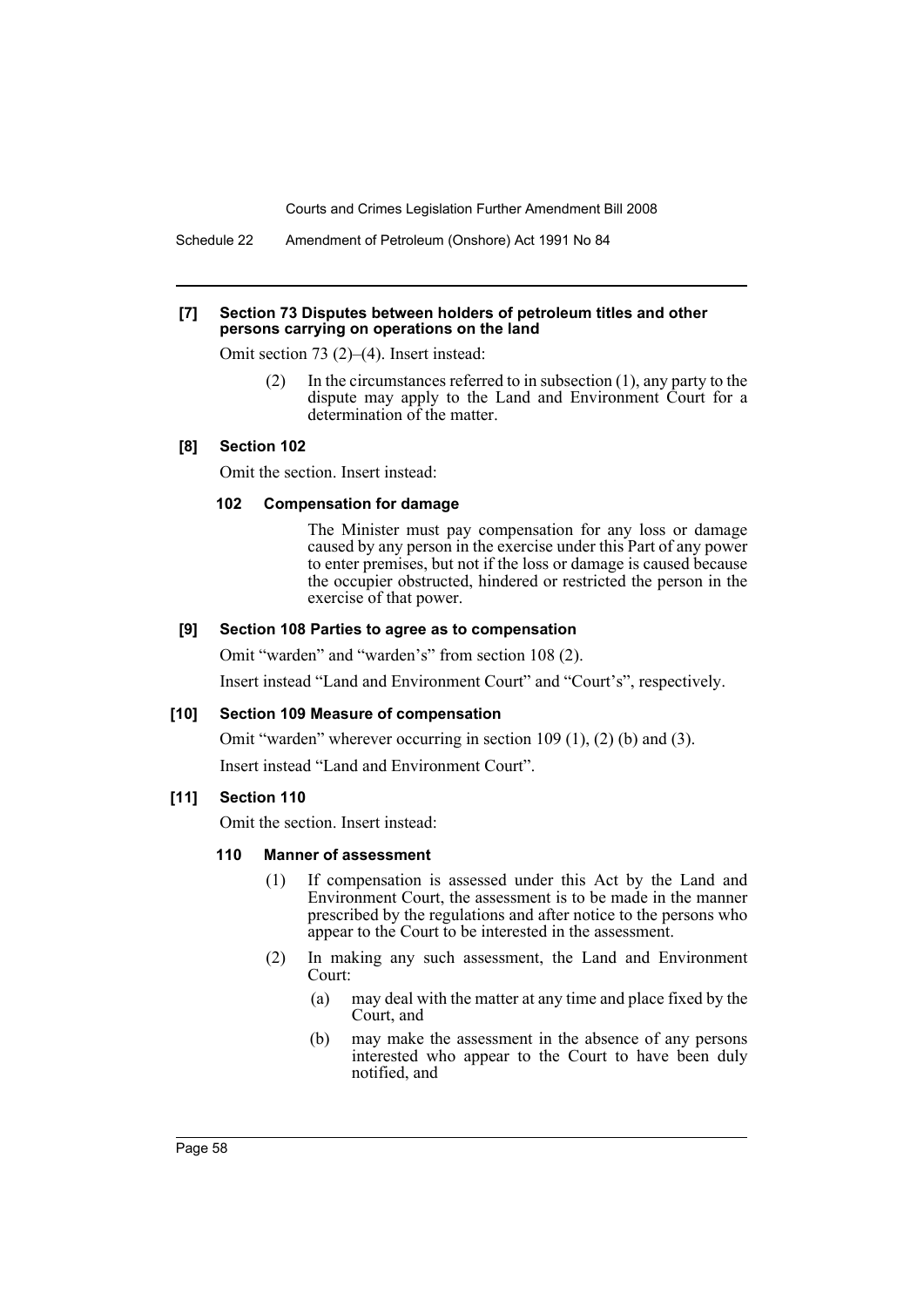Amendment of Petroleum (Onshore) Act 1991 No 84 Schedule 22

- (c) may adjourn the hearing to any time and place, subject to such terms as to costs or otherwise as the Court thinks fit.
- (3) The amount so assessed is to be paid, by the person adjudged liable to pay it, into the Land and Environment Court within the time specified by the Court and is from time to time, as may be thought necessary by the Court, to be paid out of court on the application of any person entitled to it.
- (4) If the amount so assessed is not paid into court within the time specified by the Land and Environment Court, the petroleum title of the holder, or the easement or right of way granted to the person, liable to make the payment may be cancelled or revoked, as the case may be.
- (5) If, after 6 months and before 12 months from the determination of a petroleum title, or the revocation of an easement or right of way, under this section, the whole or any part of an amount so paid into court:
	- (a) has not been paid out under this section, and
	- (b) has not been ordered to be paid out,

any person who has paid the amount into court may apply to the Land and Environment Court for the payment out to him or her of that amount or part.

- (6) The Land and Environment Court may order the amount or part to be paid accordingly.
- (7) After the expiration of the 12-month period the Land and Environment Court may cause the amount or part to be paid into the Treasury and carried to the Consolidated Fund.

#### **[12] Section 111 Additional assessment**

Omit "warden" where firstly and secondly occurring.

Insert instead "Land and Environment Court" and "Court", respectively.

#### **[13] Section 112 Appeals from assessments**

Omit "warden" where firstly and secondly occurring.

Insert instead "Land and Environment Court" and "Court", respectively.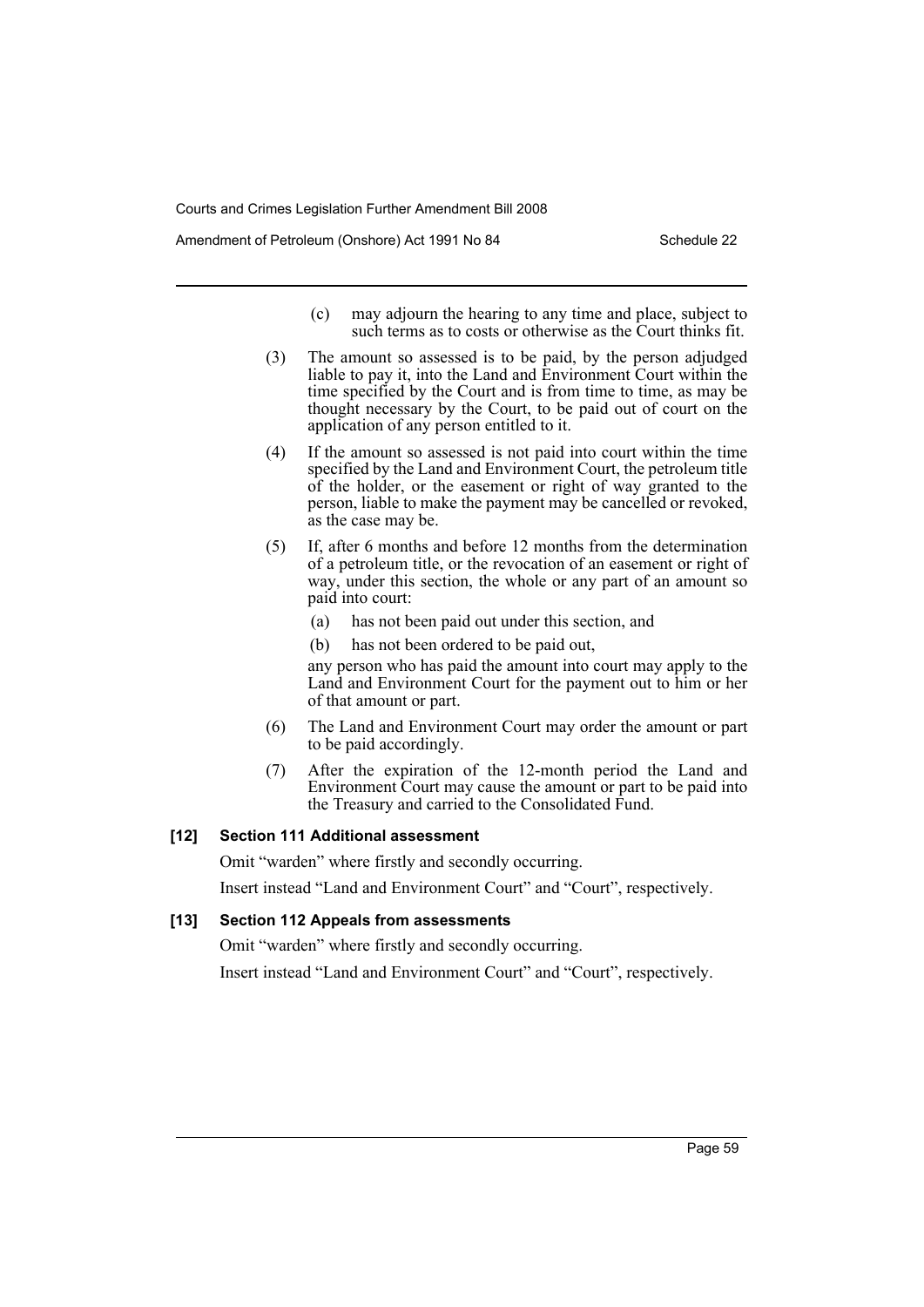Schedule 22 Amendment of Petroleum (Onshore) Act 1991 No 84

### **[14] Part 12, heading**

Omit the heading. Insert instead:

# **Part 12 Administration**

**[15] Section 113 Officers**

Omit "wardens," wherever occurring in section 113 (1).

# **[16] Section 114 Wardens' Courts**

Omit the section.

## **[17] Section 115 Jurisdiction of Land and Environment Court**

Omit the section. Insert instead:

## **115 Jurisdiction of Land and Environment Court**

- (1) The Land and Environment Court has jurisdiction to hear and determine proceedings relating to any of the following matters:
	- (a) any demand concerning the ascertainment and adjustment of boundaries of land held under a petroleum title, or occupied by virtue of an easement or right of way granted under this Act, where such boundaries are in dispute or doubtful—in which case the Court is to ascertain and determine such boundaries by such means as may be found convenient, and may make and give all such orders and directions as may be necessary for the purpose of carrying out or giving effect to its determination,
	- (b) the right to the occupation of areas of land comprised in a petroleum title and the right to or ownership of petroleum and other materials obtained from them,
	- (c) the right to the use of areas of land comprised in an easement or right of way granted under this Act,
	- (d) any encroachments on, infringements of or damage to any land comprised in a petroleum title,
	- (e) any encroachments on, infringements of or damage to an easement or right of way granted under this Act,
	- (f) any demand for debt or damages or both arising out of or made in respect of any contract whatever relating to the search for or mining of petroleum,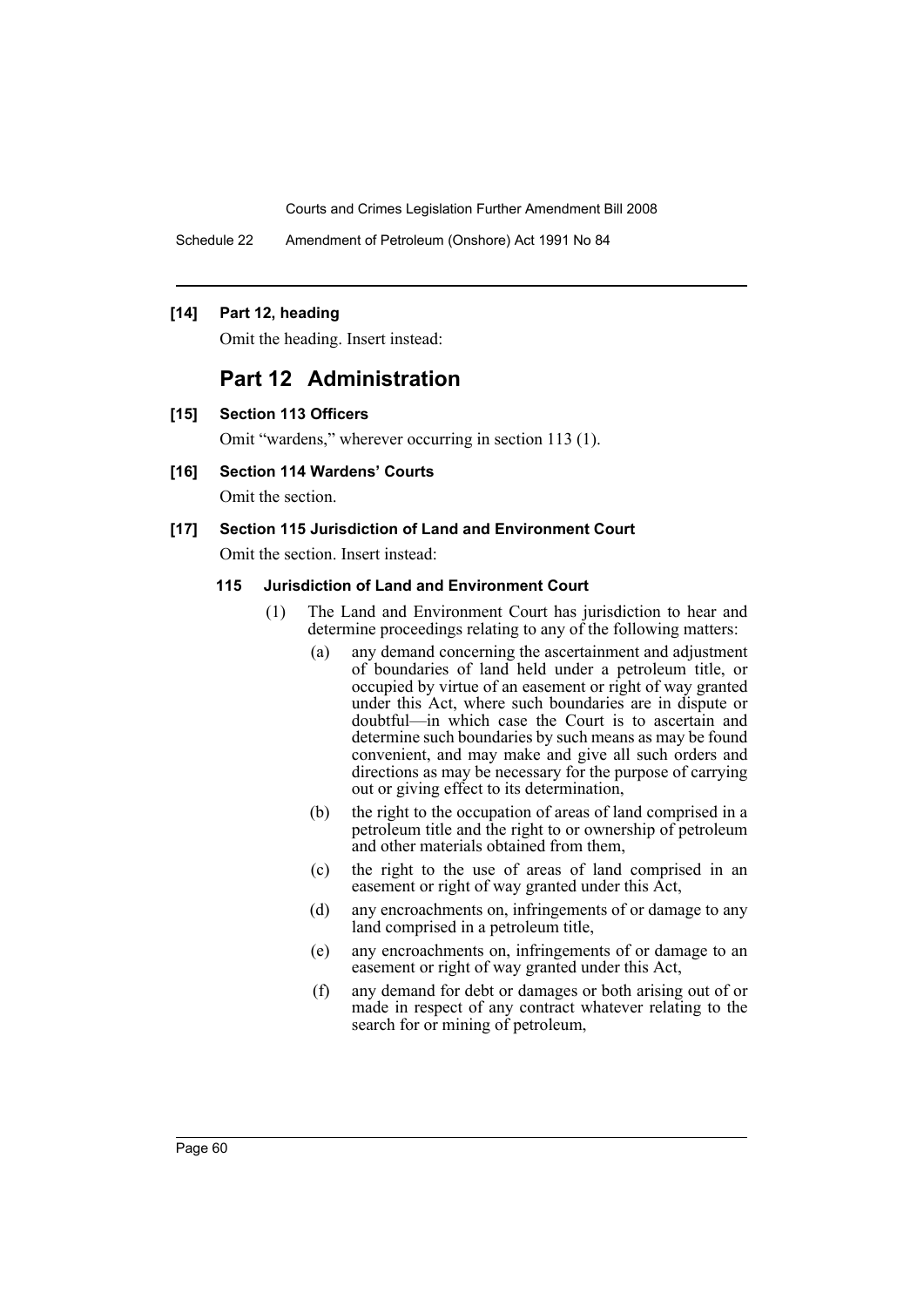Amendment of Petroleum (Onshore) Act 1991 No 84 Schedule 22

- (g) the right to any petroleum in or to be taken out of any land comprised in a petroleum title or in respect of any matter concerning or arising out of any contract relating to any such petroleum,
- (h) any demand concerning or arising out of any partnership or joint venture for or in relation to the search for or mining of petroleum in any land comprised in or held under any petroleum title, easement or right of way granted under this Act, or any partnership or joint venture in any such land, or in any works, machinery or petroleum, or concerning or arising out of any contract for or in connection with any such search or mining, or for the dissolution wholly or in part of any such partnership or joint venture,
- (i) any demand concerning contributions to calls or to the expense of working or using any such land or works or any share or interest in any such contributions,
- (j) any demand concerning or arising out of any mortgage or assignment by way of security of or charge on any such land, works, machinery, petroleum or any share or interest in any such mortgage or assignment,
- (k) any demand concerning the cancellation and delivery up of instruments relating to:
	- (i) mortgages, charges or encumbrances of or on any such land, works, machinery or petroleum, or any share or interest in them, or
	- (ii) any assignment of such mortgages, charges and encumbrances, or
	- (iii) any contract respecting the working or use of any such land, works or machinery or any partnership or joint venture for or in relation to the search for or mining of petroleum or the total or partial dissolution of any such partnership or joint venture,
- (l) any money claimed to be due on any account relating to a partnership or joint venture for or in relation to the search for or mining of petroleum or in any way accruing to the complainant from any such partnership or joint venture, or any adventure or interest,
- (m) any question or dispute as to:
	- (i) the validity of a petroleum title, or
	- (ii) the decision of the Minister in relation to an application for the granting, renewal or transfer of a petroleum title, or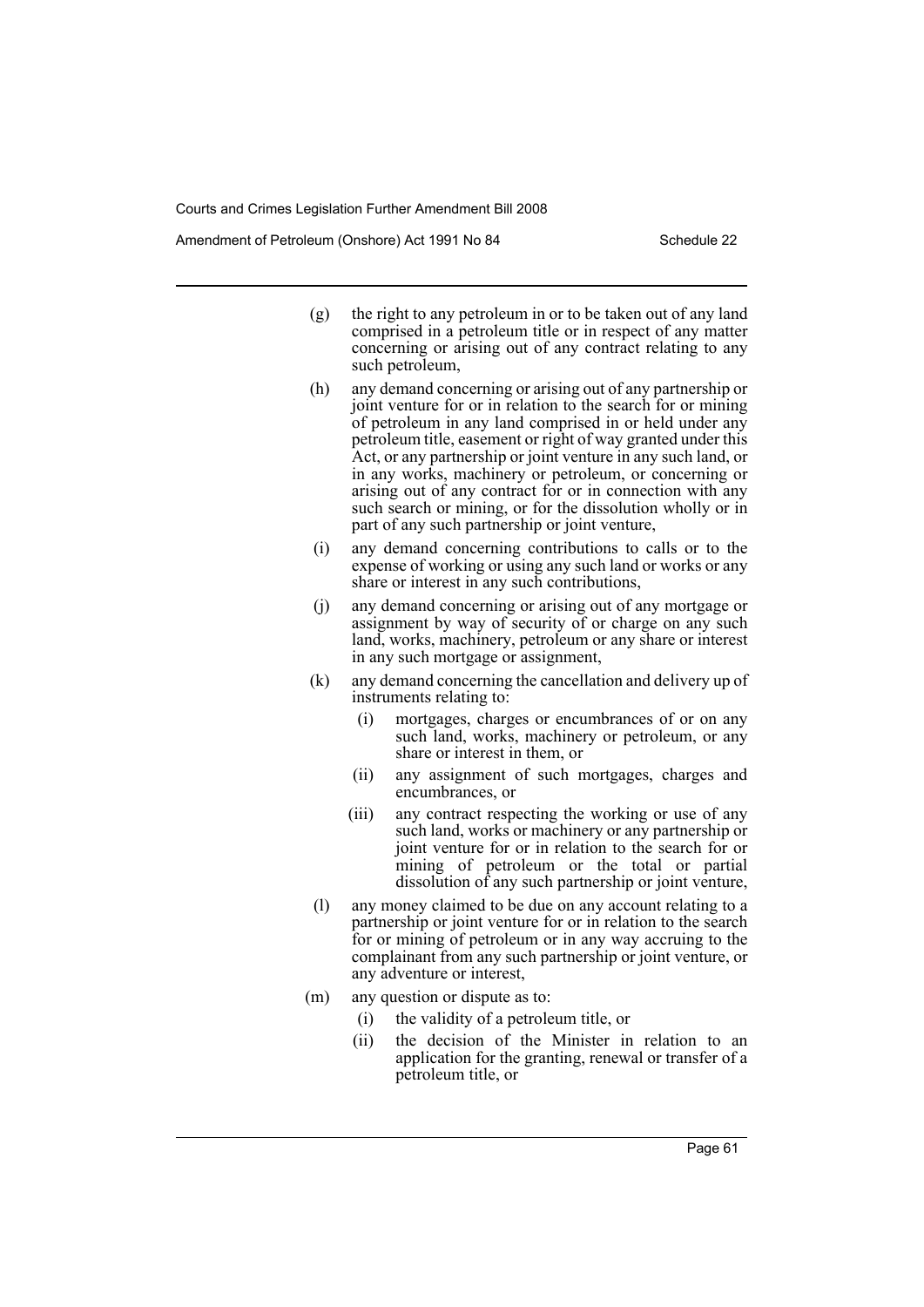- (iii) the decision of the Minister to cancel a petroleum title,
- (n) the recovery of any money which any person is liable to pay under this Act or the regulations and for which no other mode of recovery is provided under this Act or the regulations,
- (o) all questions and disputes which may arise:
	- (i) between holders of petroleum titles, or
	- (ii) between holders of petroleum titles and landholders,
- (p) all questions or disputes which may arise as to operations on or the working or management of the land comprised in a petroleum title,
- (q) any other matter in respect of which jurisdiction is conferred on the Court by this Act.
- (2) Nothing in this section limits or restricts the jurisdiction conferred on any other court by any other Act or law.

## **[18] Section 116 Inquiry may be directed**

Omit the section.

- **[19] Section 127 Minister or officer not to be interested in petroleum title** Omit "warden," from section 127 (1).
- **[20] Section 136 Other offences**

Omit "the warden or" and "or by the warden" from section 136 (1) (a).

### **[21] Section 137 Proceedings for offences**

Omit "before a Warden's Court or" from section 137 (1).

## **[22] Section 137 (3)**

Omit the subsection.

## **[23] Schedule 1 Savings and transitional provisions**

Insert at the end of clause 2 (1) (b):

*Courts and Crimes Legislation Further Amendment Act 2008*, but only in relation to the amendments made to this Act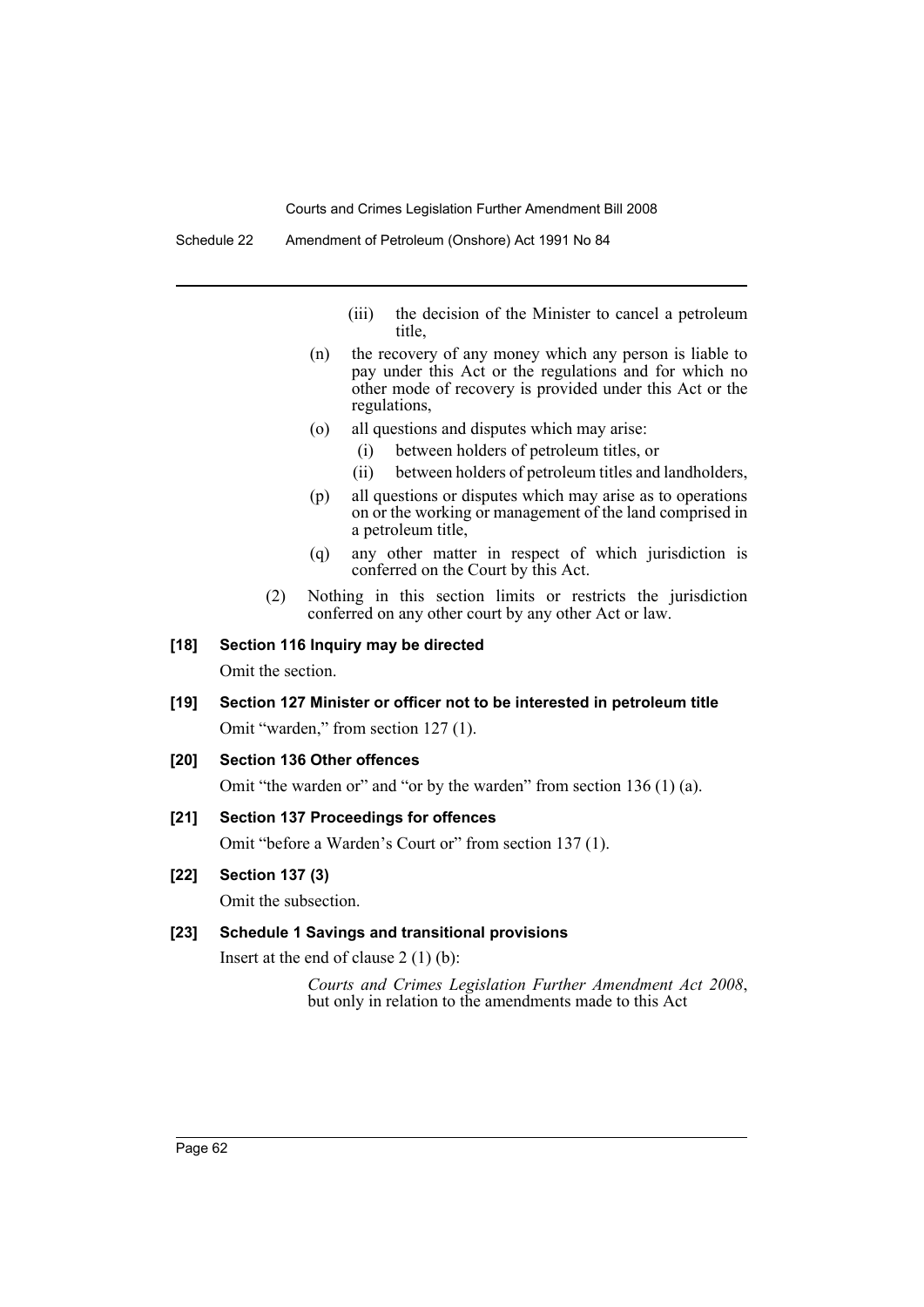Amendment of Pharmacy Practice Act 2006 No 59 Schedule 23

# **Schedule 23 Amendment of Pharmacy Practice Act 2006 No 59**

(Section 3)

# **Section 113 Chairperson and Deputy Chairpersons of Tribunal**

Omit "Australian legal practitioner" and "Australian legal practitioners" from section 113 (1).

Insert instead "Australian lawyer" and "Australian lawyers", respectively.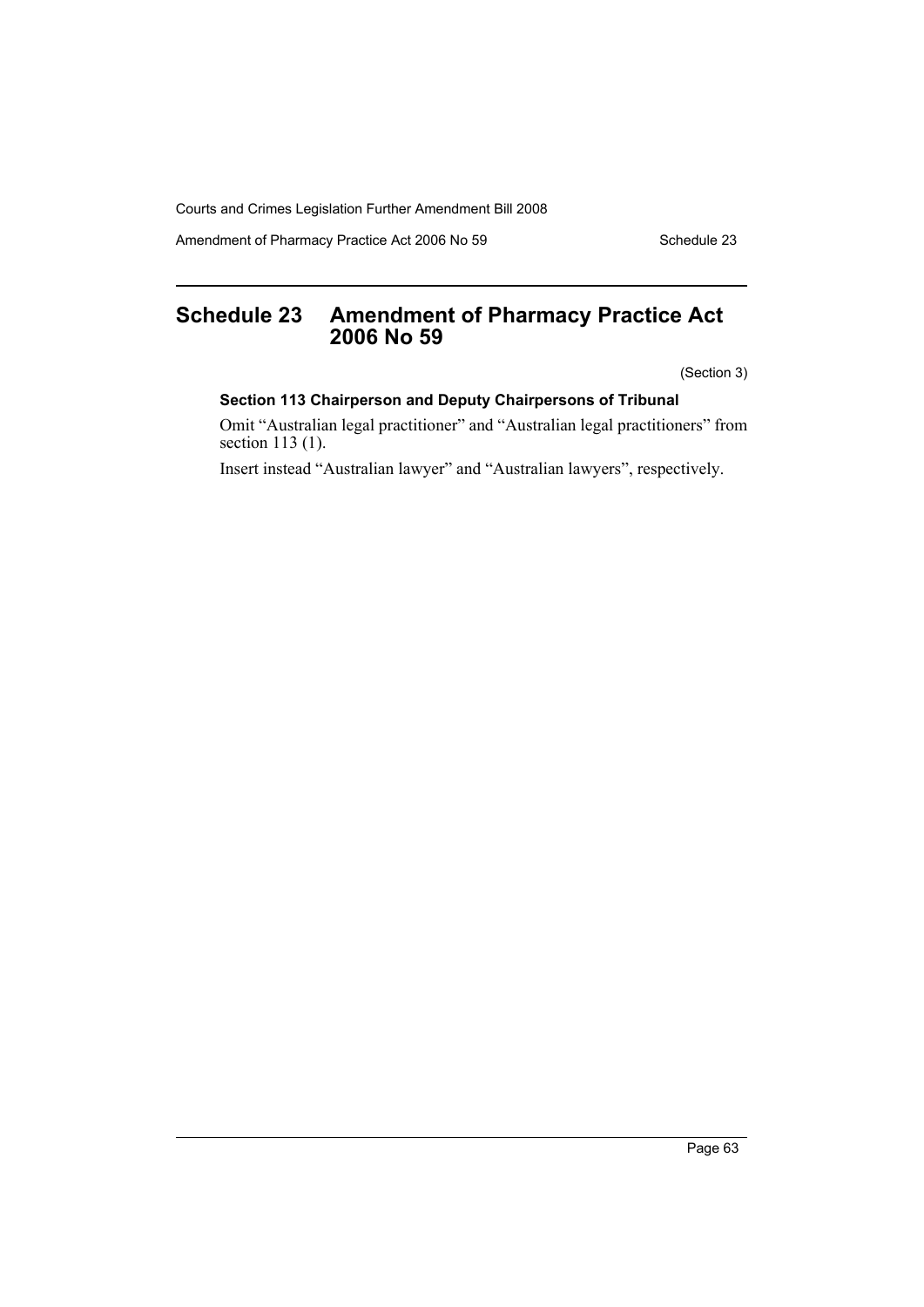# **Schedule 24 Amendment of Protected Estates Act 1983 No 179**

(Section 3)

**[1] Section 15 Notice that person's capability to manage affairs will be considered**

Omit "a Magistrate". Insert instead "the MHRT".

- **[2] Section 15 (b)** Omit "Magistrate". Insert instead "MHRT".
- **[3] Section 16 Consideration of capability of patients to manage affairs** Omit "a Magistrate" from section 16 (1). Insert instead "the MHRT".

## **[4] Section 16 (1)**

Omit "the Magistrate". Insert instead "the MHRT".

## **[5] Section 16 (2)**

Omit the subsection. Insert instead:

(2) For the purposes of determining whether or not to make an order under subsection (1), the MHRT may defer the question of a person's capability to manage their own affairs pending the provision to the MHRT of information about the detained person or the detained person's affairs.

## **[6] Section 17 Consideration by MHRT of capability of patients to manage affairs**

Omit the section.

## **[7] Section 19 Subsequent applications**

Omit "a Magistrate or" from section 19 (2).

## **[8] Section 20 Interim orders**

Omit "A Magistrate or the MHRT may, if it appears to the Magistrate or MHRT" from section 20 (1).

Insert instead "The MHRT may, if it appears to the MHRT".

## **[9] Section 21 Appeals to Court against management orders**

Omit "a Magistrate or" from section 21 (1).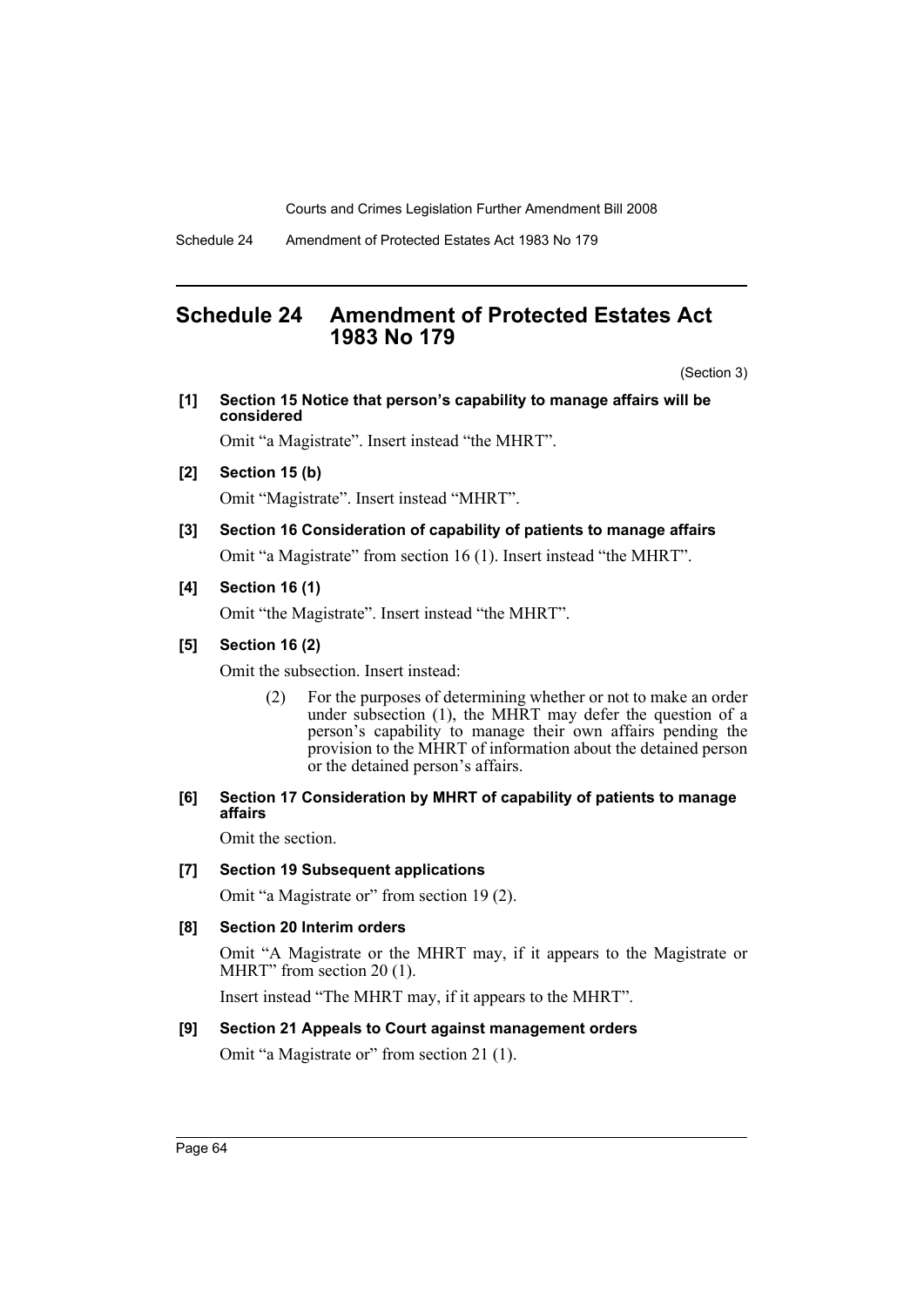Amendment of Protected Estates Act 1983 No 179 Schedule 24

# **[10] Section 21A Appeals to ADT against estate management orders made by MHRT**

Omit "a Magistrate or" from section 21A (1).

- **[11] Section 21B Notice of reasons for orders and appeal rights** Omit "a Magistrate or" from section 21B (1).
- **[12] Section 21B**

Omit "the Magistrate or" wherever occurring. Insert instead "the".

**[13] Section 23 Management of estates of persons who are protected persons**

Omit "a Magistrate". Insert instead "the MHRT".

Page 65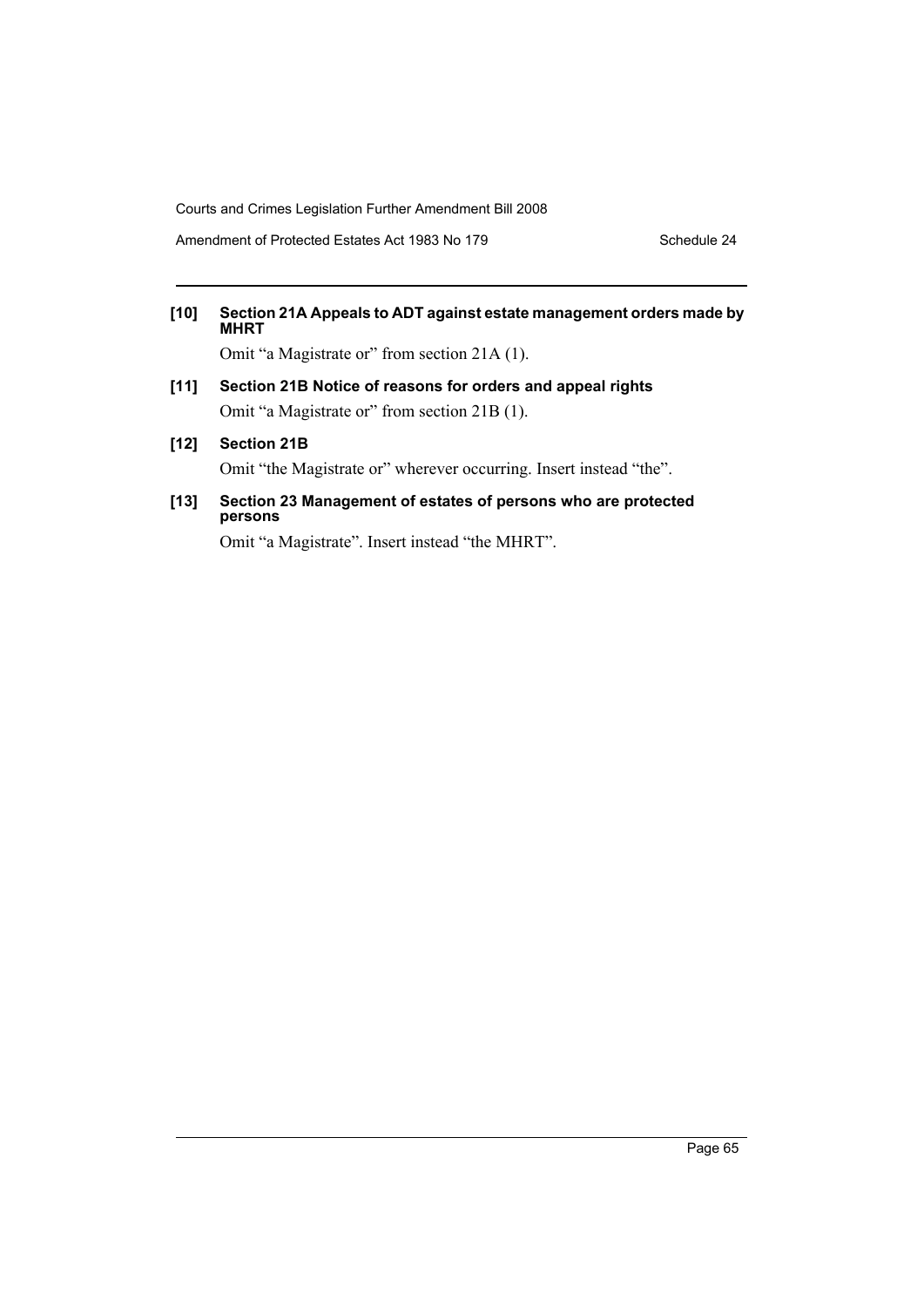Schedule 25 Amendment of Public Defenders Act 1995 No 28

# **Schedule 25 Amendment of Public Defenders Act 1995 No 28**

(Section 3)

#### **[1] Schedule 1 Provisions relating to Public Defenders**

Omit clause 5. Insert instead:

## **5 Vacation of office**

- (1) An Officer vacates office if the person:
	- (a) dies, or
	- (b) resigns the office by instrument in writing addressed to the Governor, or
	- (c) reaches the age of 65 years, or
	- (d) ceases to be an Australian lawyer, or
	- (e) is removed from office by the Governor under subclause  $(2)$ ,  $(3)$  or  $(4)$ .
- (2) An Officer who fails, without reasonable excuse, to comply with clause 6 is to be removed from office by the Governor.
- (3) The Governor may remove an Officer from office for incapacity, incompetence, misbehaviour or unsatisfactory performance.
- (4) The Governor may also remove an Officer from office if the Officer:
	- (a) becomes bankrupt, applies to take the benefit of any law for the relief of bankrupt or insolvent debtors, compounds with his or her creditors or makes an assignment of his or her remuneration for their benefit, or
	- (b) becomes a mentally incapacitated person, or
	- (c) absents himself or herself from duty for 14 days (whether or not wholly or partly consecutive) in any period of 12 months, except on leave granted by the Attorney General or unless the absence is occasioned by illness or other unavoidable cause, or
	- (d) is convicted in New South Wales of an offence that is punishable by imprisonment for 12 months or more, or
	- (e) is convicted elsewhere than in New South Wales of an offence that if committed in New South Wales would be an offence so punishable.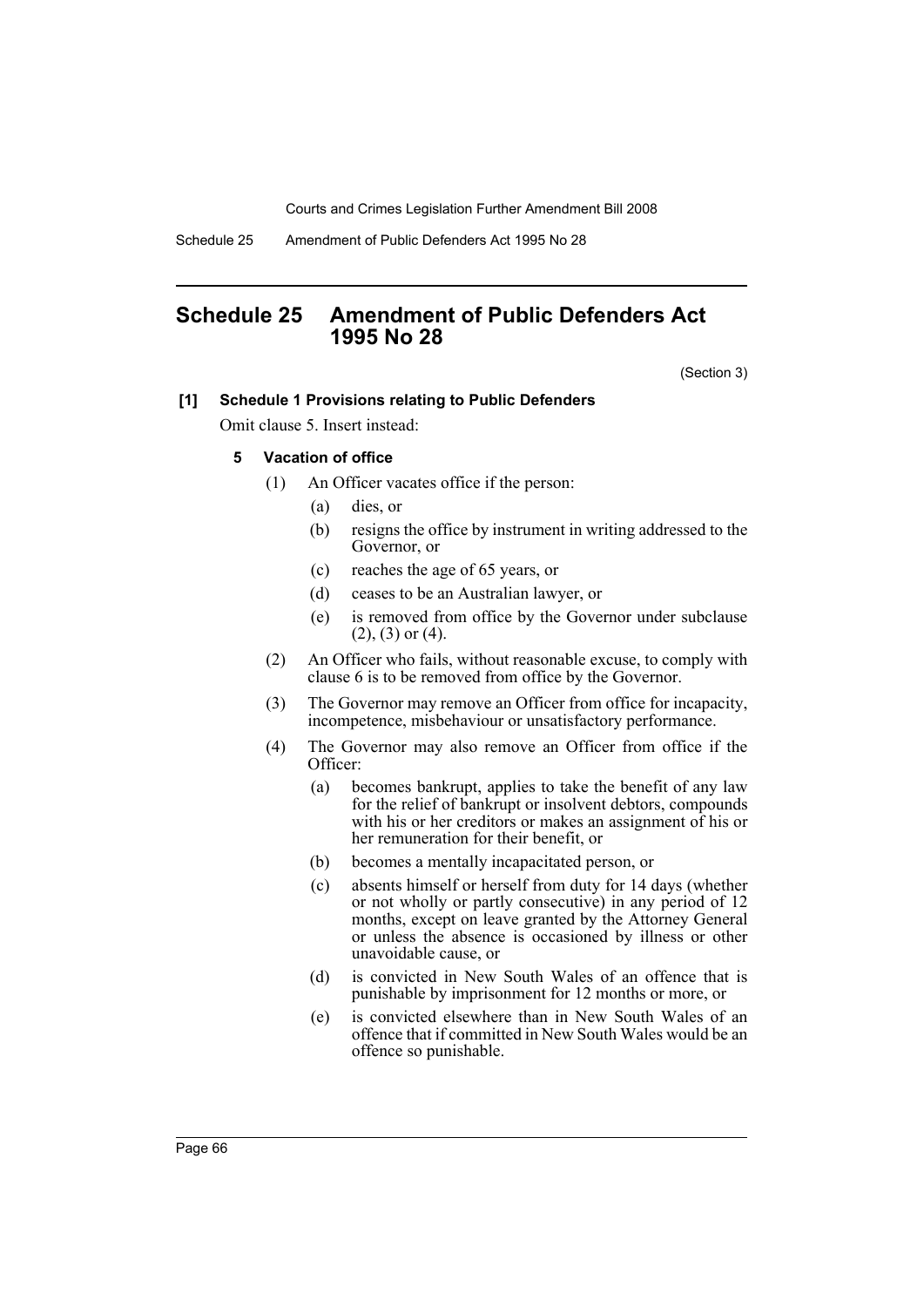Amendment of Public Defenders Act 1995 No 28 Schedule 25

(5) Anything done or purporting to have been done by the Officer after the Officer reaches the age of 65 years is nevertheless as valid as if the Officer had not reached that age.

#### **[2] Schedule 1, clause 5A**

Insert before clause 6:

## **5A Suspension from duty pending decision in relation to misconduct**

- (1) If of the opinion that there may be grounds for an Officer's removal from office, the Senior Public Defender may suspend the Officer from duty pending a decision being made as to whether or not he or she should be so removed.
- (2) If the Senior Public Defender so directs, any salary payable to the Officer in relation to the period during which he or she is under suspension is to be withheld.
- (3) If the Officer is removed from office, any salary so withheld is forfeited to the State unless the Senior Public Defender otherwise directs.
- (4) A suspension imposed under this clause may be removed by the Senior Public Defender at any time.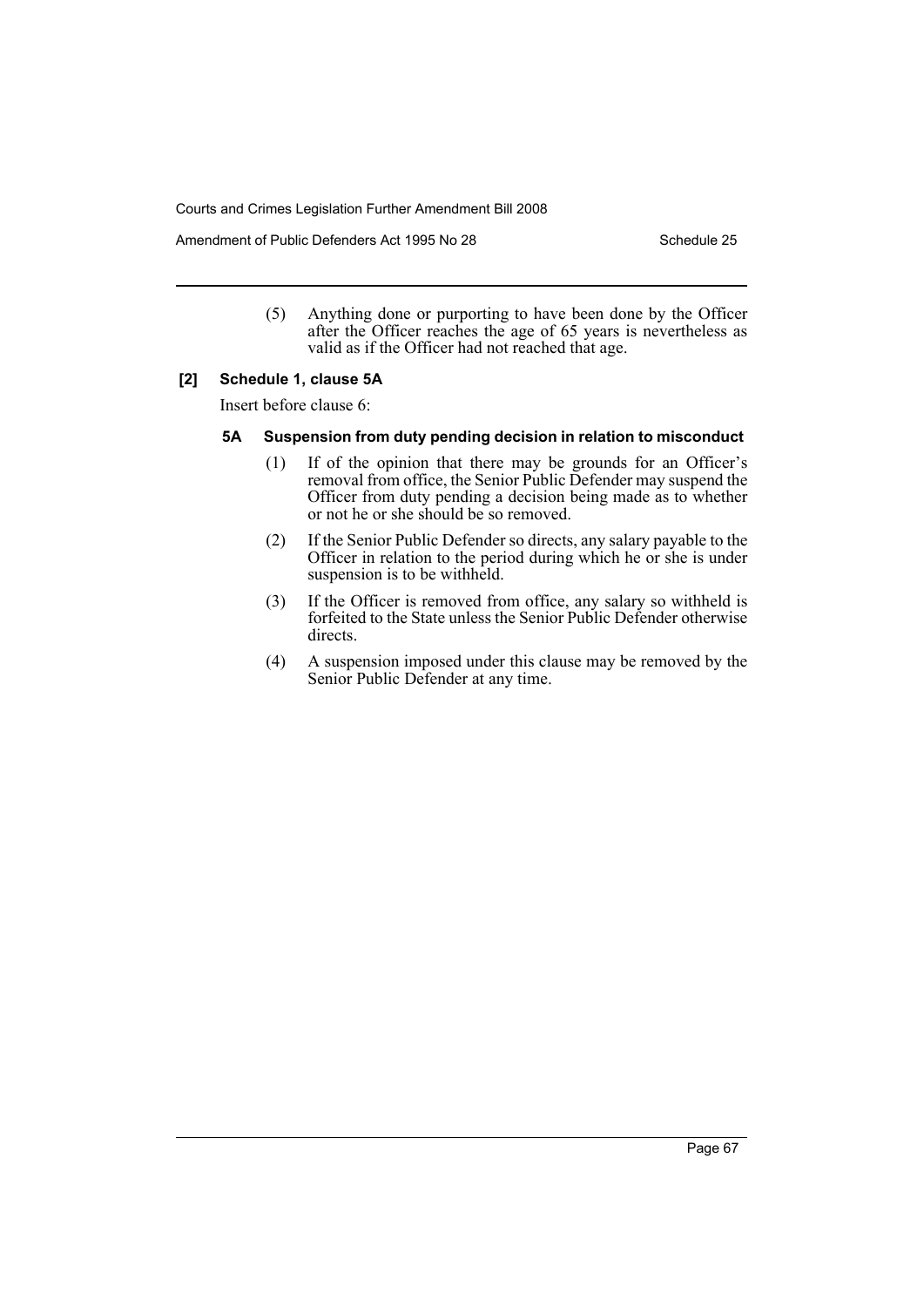Schedule 26 Amendment of Supreme Court Act 1970 No 52

# **Schedule 26 Amendment of Supreme Court Act 1970 No 52**

(Section 3)

#### **Section 37 Acting Judges**

Omit section 37 (4) and (4A). Insert instead:

- (4) A retired Judge of the Court or of another court in New South Wales (including a retired judicial member of the Industrial Commission or of the Industrial Relations Commission) may be so appointed if:
	- (a) in the case of a Judge who retired as a Judge on reaching the age of 72 years, the appointment does not extend beyond the day on which he or she reaches the age of 77 years, or
	- (b) in the case of a Judge who retired as a Judge before reaching the age of 72 years, the appointment does not extend beyond the day on which he or she reaches the age of 75 years.
- (4A) A retired Judge of the Federal Court of Australia or of the Supreme Court of another State or Territory may be so appointed if:
	- (a) in the case of a Judge who retired as a Judge on reaching the age of 70 years, the appointment does not extend beyond the day on which he or she reaches the age of 77 years, or
	- (b) in the case of a Judge who retired as a Judge before reaching the age of 70 years, the appointment does not extend beyond the day on which he or she reaches the age of 75 years.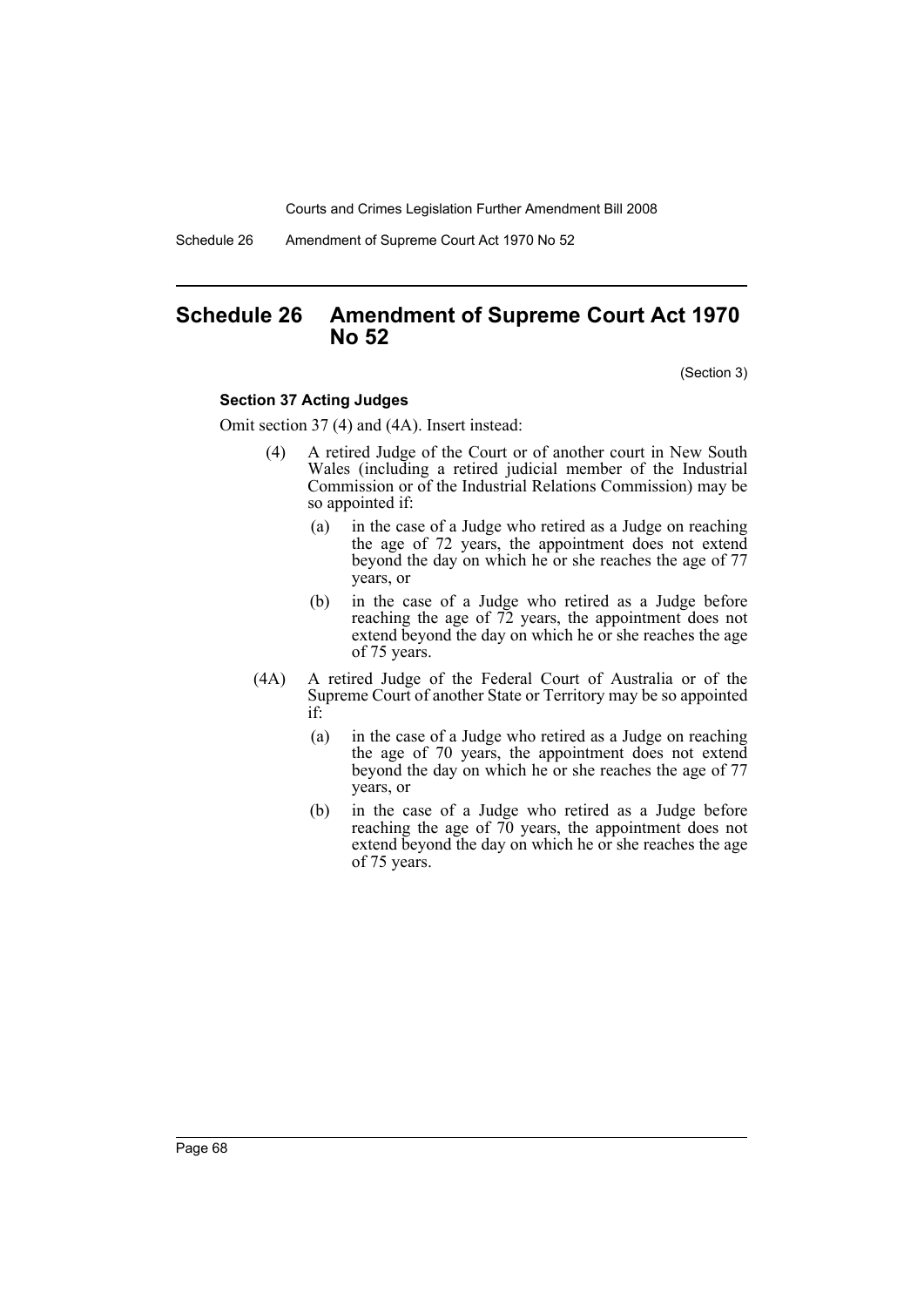Amendment of Surveillance Devices Act 2007 No 64 Schedule 27

# **Schedule 27 Amendment of Surveillance Devices Act 2007 No 64**

(Section 3)

#### **[1] Section 7 Prohibition on installation, use and maintenance of listening devices**

Insert after section 7 (2) (e):

(f) the use of a listening device, being a device integrated into a Taser issued to a member of the NSW Police Force, to record the operation of the Taser and the circumstances surrounding its operation.

#### **[2] Section 8 Installation, use and maintenance of optical surveillance devices without consent**

Insert after section 8 (2) (d):

(e) the use of an optical surveillance device, being a device integrated into a Taser issued to a member of the NSW Police Force, to record the operation of the Taser and the circumstances surrounding its operation.

#### **[3] Section 21 What a surveillance device warrant authorises**

Insert "or the vehicle" after "access to the premises" in section 21 (2) (a) (ii).

#### **[4] Section 21 (2) (b) (ii) and (c) (ii)**

Insert "or the vehicle" after "access to those premises" wherever occurring.

## **[5] Section 29 What a retrieval warrant authorises**

Insert "or the vehicle" after "access to those premises" in section 29 (1) (b).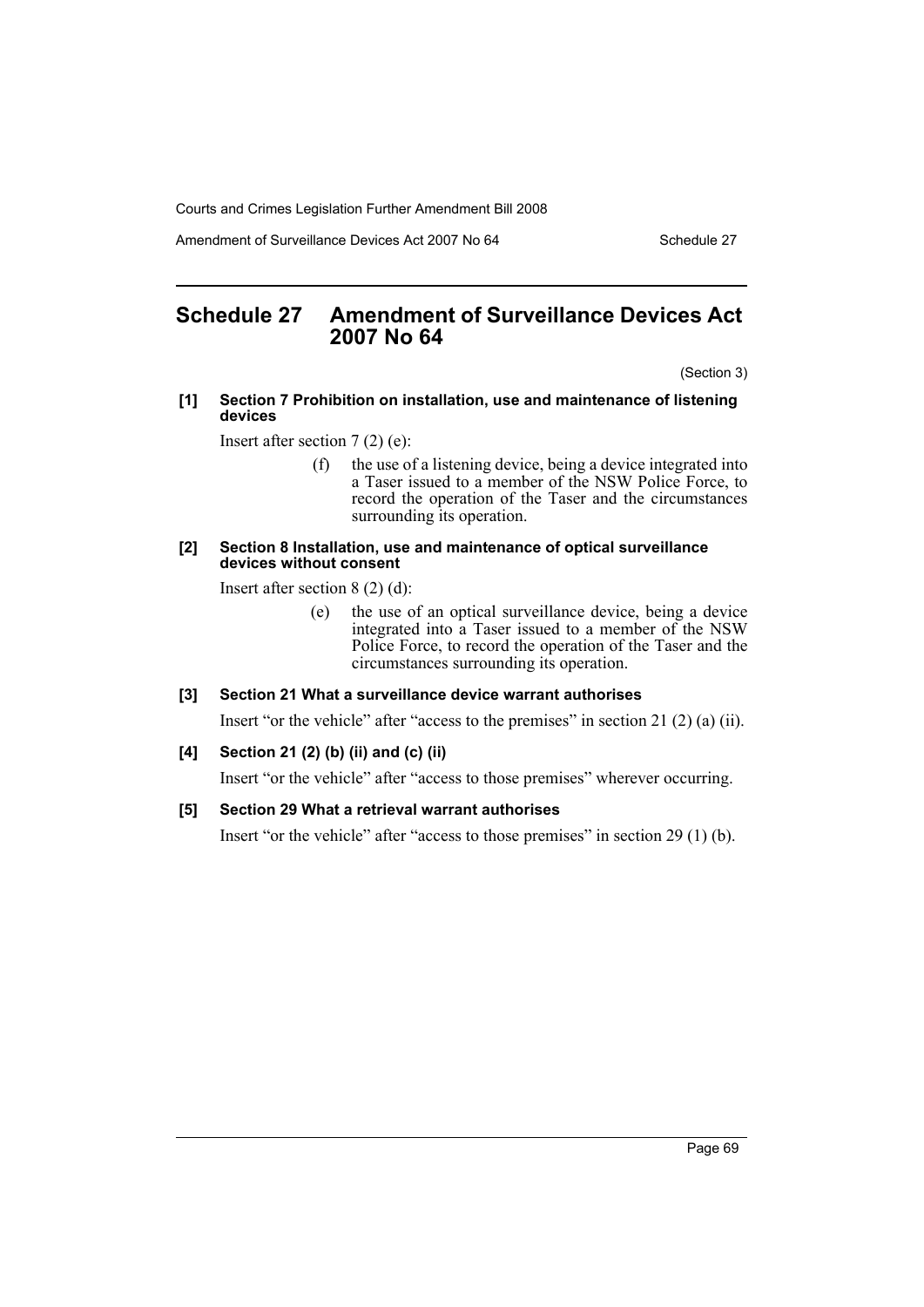Schedule 28 Amendment of Young Offenders Act 1997 No 54

# **Schedule 28 Amendment of Young Offenders Act 1997 No 54**

(Section 3)

- **[1] Section 22 Explanations to children** Omit "16 years" from section 22 (2) (c). Insert instead "14 years".
- **[2] Section 39 Explanations to children** Omit "16 years" from section 39 (2) (c). Insert instead "14 years".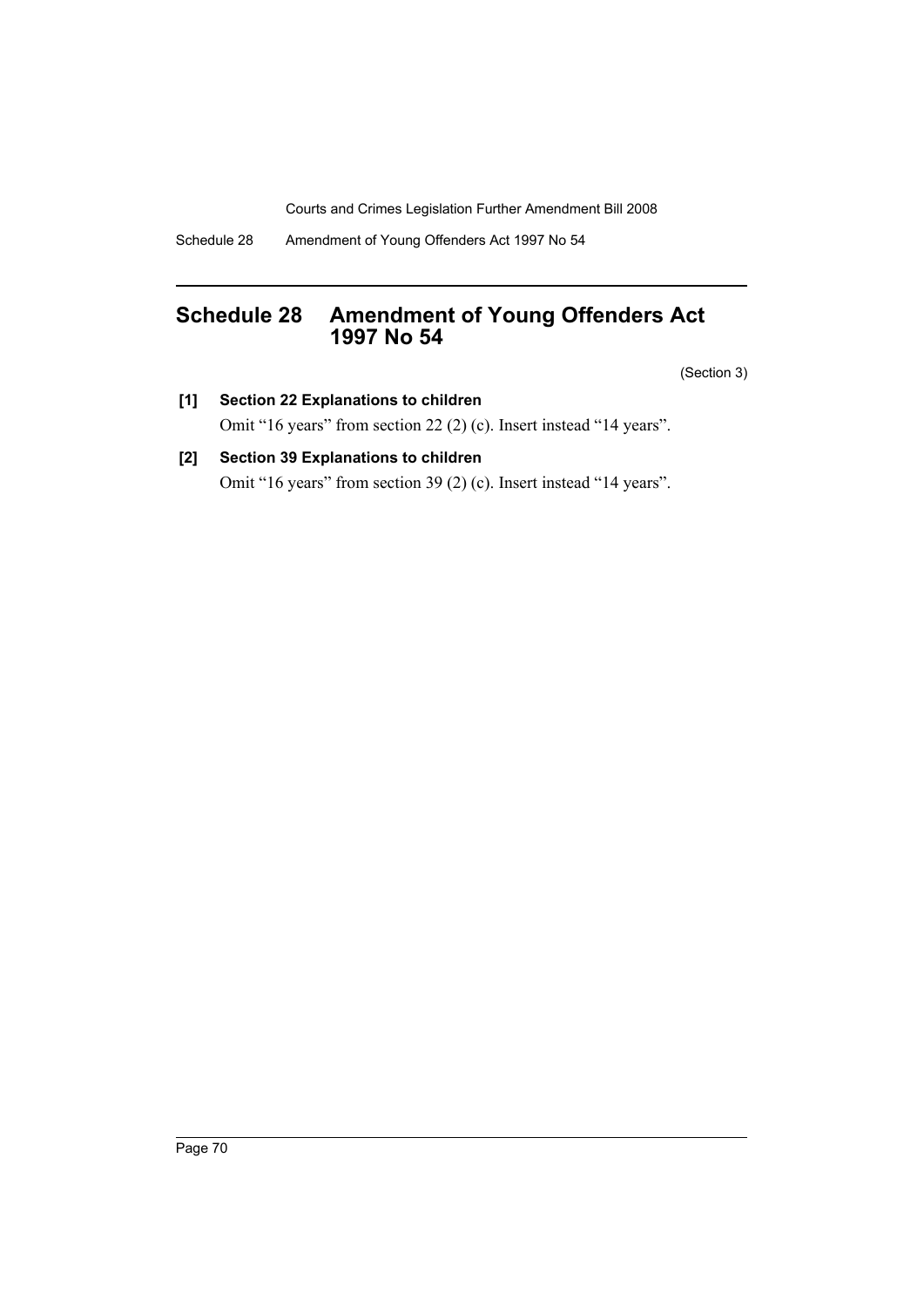Courts and Crimes Legislation Further Amendment Bill 2008

Amendment of other Acts and instruments consequent on abolition of Wardens' Courts

# **Schedule 29 Amendment of other Acts and instruments consequent on abolition of Wardens' Courts**

(Section 3)

Schedule 29

# **29.1 Civil Procedure Act 2005 No 28**

## **Schedule 1 Application of Act**

Omit "3 or 4" from the matter in Column 2 relating to the Land and Environment Court.

Insert instead "3, 4 or 8".

# **29.2 Court Security Act 2005 No 1**

## **Section 4 Definitions**

Omit paragraph (i) of the definition of *court* in section 4 (1).

# **29.3 Crimes (Appeal and Review) Act 2001 No 120**

#### **Section 3 Definitions**

Omit paragraph (b) of the definition of *Local Court* in section 3 (1).

# **29.4 Criminal Procedure Act 1986 No 209**

# **[1] Section 3 Definitions**

Omit the definition of *Warden's Court* in section 3 (1).

## **[2] Section 28 Application of Part and definition**

Omit "a warden of a Warden's Court," from the definition of *Judge* in section 28 (2).

#### **[3] Section 45 Application of Chapter and definitions**

Omit ", a warden of a Warden's Court" from the definition of *Magistrate* in section 45 (2).

# **[4] Section 170 Application**

Omit section 170 (2) (d).

# **[5] Section 170 (2A) (e)**

Omit the paragraph.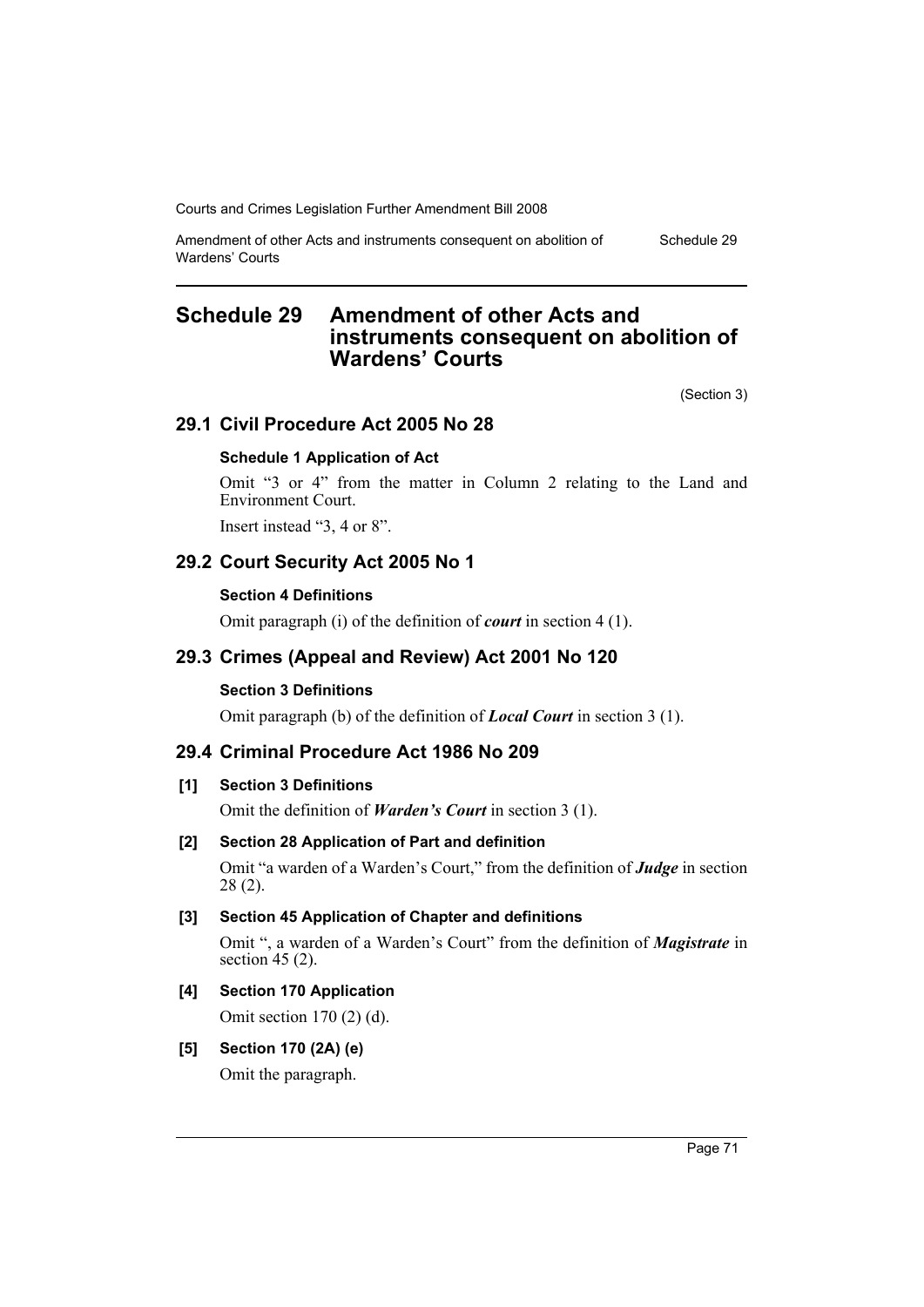Courts and Crimes Legislation Further Amendment Bill 2008

Schedule 29 Amendment of other Acts and instruments consequent on abolition of Wardens' Courts

## **[6] Section 171 Definitions**

Omit "a Mining Warden," from the definition of *Magistrate*.

#### **[7] Section 171, definition of "registrar"**

Omit paragraph (d) of the definition.

#### **[8] Section 275 Definitions**

Omit "a warden of a Warden's Court," from the definition of *Judge*.

#### **[9] Section 312 Persons arrested under bench warrants**

Omit section 312 (3). Insert instead:

(3) In this section:

*Judge* includes a Magistrate, a Children's Court Magistrate, the President or a judicial member of the Industrial Relations Commission and an Industrial Magistrate and any other person of a class prescribed for the purposes of this definition.

# **29.5 Freedom of Information Regulation 2005**

#### **Schedule 3 Public authorities**

Omit the matter relating to Mining Warden in Part 3.

## **29.6 Independent Commission Against Corruption Act 1988 No 35**

#### **Section 18 Court proceedings**

Omit "warden," from section 18 (1).

# **29.7 Police Integrity Commission Act 1996 No 28**

#### **Section 21 Court proceedings**

Omit "warden," from section 21 (1).

# **29.8 Public Trustee Act 1913 No 19**

# **Section 36G Investment in common fund of money paid into court**

Insert after section 36G (4) (a):

(a1) the Land and Environment Court,